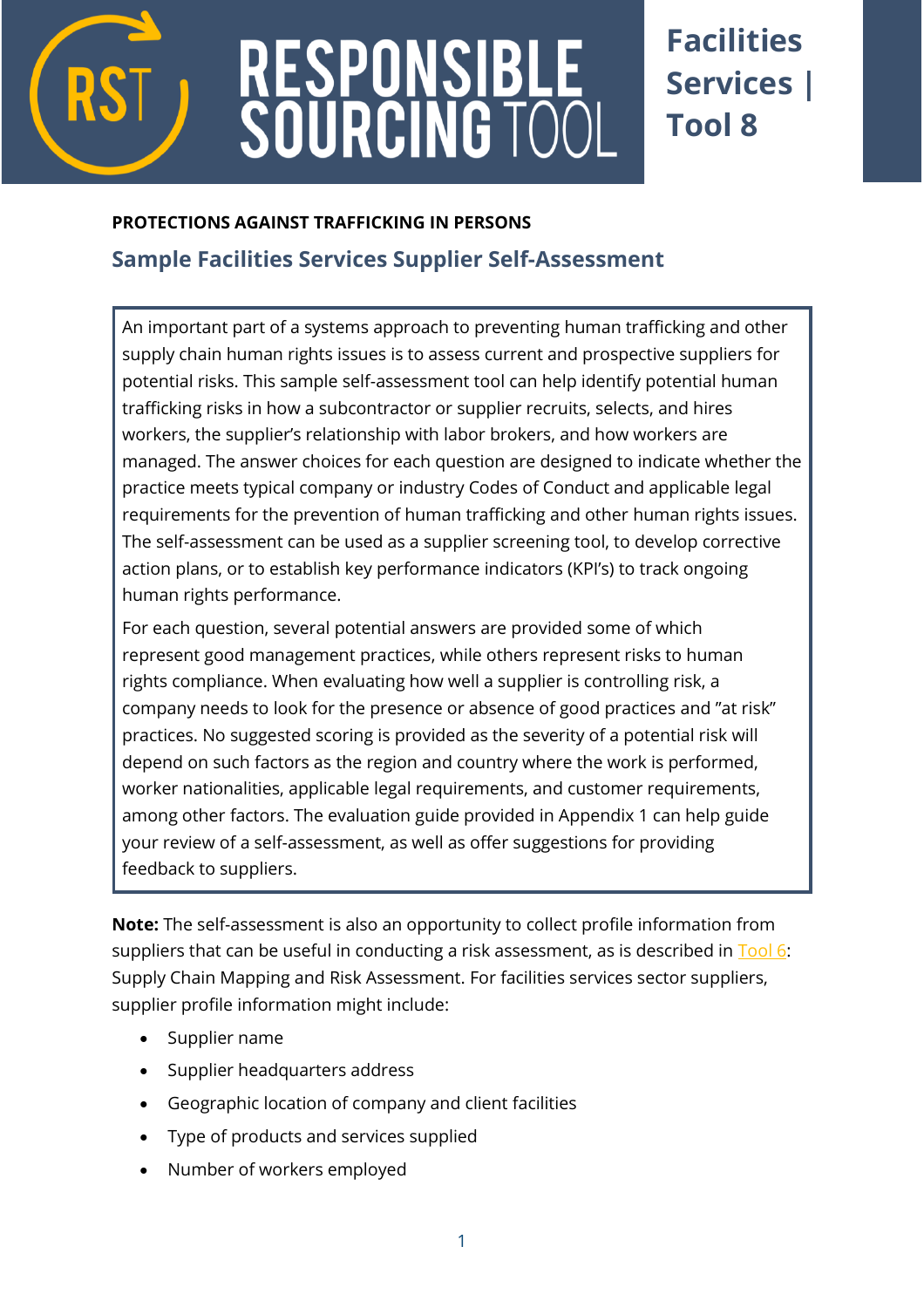

- Number of workers hired via labor brokers
- Seasonality of services
- Labor Agent/Labor Broker (where possible, link labor agents to individual workers contracted)
	- o Name of each labor agent used
	- o Contact information
	- o Nationality
	- o Nationality of workers provided
	- o License number

#### **PART 1: RECRUITMENT, SELECTION AND HIRING**

This section looks at your policies and practices for recruiting, selecting and hiring workers. It includes direct hiring, hiring through labor agents, hiring of contract and temporary employees, and the H2-B guest worker visa program for companies operating in the U.S.

*Note: Please use the "Additional Information" section to explain your answers or to describe a practice that is not among the list of choices.*

# **Q1.1 Which of the following concepts are included in your company's recruitment, selection and hiring policies? (Select all that apply.)**

- ❑ Non-discrimination
- ❑ Workers do not pay recruitment fees
- ❑ All workers are provided with detailed contracts of employment
- ❑ No underage labor (below the minimum legal working age)
- ❑ Equal compensation for men and women doing the same job
- ❑ Compliance with legal requirements
- ❑ No recruitment, selection, and hiring policies
- $\Box$  Additional information

# **Q1.2 How do you make sure that your recruitment, selection, and hiring policies are followed? (Select all that apply.)**

- ❑ We use formal recruitment, selection, and hiring procedures.
- ❑ Our procedures are specific for each type of employment arrangement, including temporary and seasonal workers.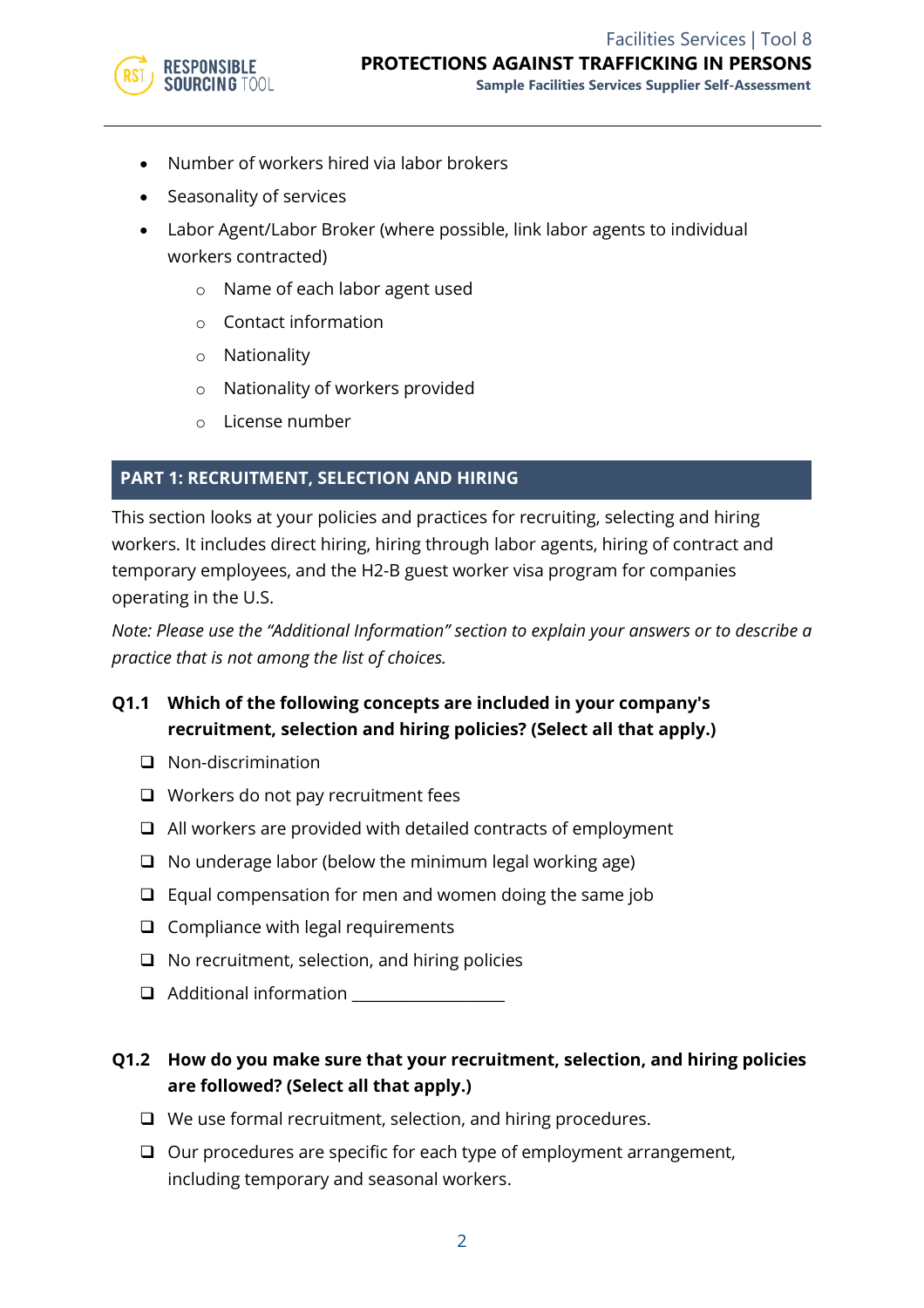- ❑ We use objective tools and criteria for selecting the best applicants.
- ❑ We provide all workers with a written employment agreement (contract) that fully complies with all applicable legal requirements.
- ❑ We routinely survey new hires to verify that our policies were followed.
- ❑ Additional information \_\_\_\_\_\_\_\_\_\_\_\_\_\_\_\_\_\_\_\_

# **Q1.3 Which of the following are included in your job descriptions and vacancy announcements? (Select all that apply.)**

- ❑ Job functions and responsibilities
- ❑ Statement that no recruitment fees will be charged
- ❑ Required knowledge and skills
- ❑ Personal characteristics, such as gender, marital status, etc.
- ❑ Wages and benefits
- ❑ Duration of assignment (for temporary and seasonal work)
- ❑ Additional Information \_\_\_\_\_\_\_\_\_\_\_\_\_\_\_\_\_\_\_\_

#### **Q1.4 How does your company recruit, select and hire workers?**

- ❑ We directly recruit, select, and hire all workers (full time, part time, temporary and seasonal).
- ❑ We use legally registered external labor agents to recruit and hire workers (you may know "labor agents" by terms such as brokers, recruiters, labor contractors, gangmasters, or crew leaders).
- ❑ We use informal external labor agents to recruit and hire workers (you may know "labor agents" by terms such as brokers, recruiters, labor contractors, gangmasters, or crew leaders).
- ❑ We hire some workers directly and use labor agents for other jobs.
- ❑ We hire workers through formal host country guest worker programs.
- ❑ Additional Information \_\_\_\_\_\_\_\_\_\_\_\_\_\_\_\_\_\_\_\_

#### **Q1.5 How does you company recruit and hire foreign migrant workers?**

- ❑ Directly in their home country
- ❑ Using a legally registered labor agent in their home (origin) country
- ❑ Using an informal labor agent in their home (origin) country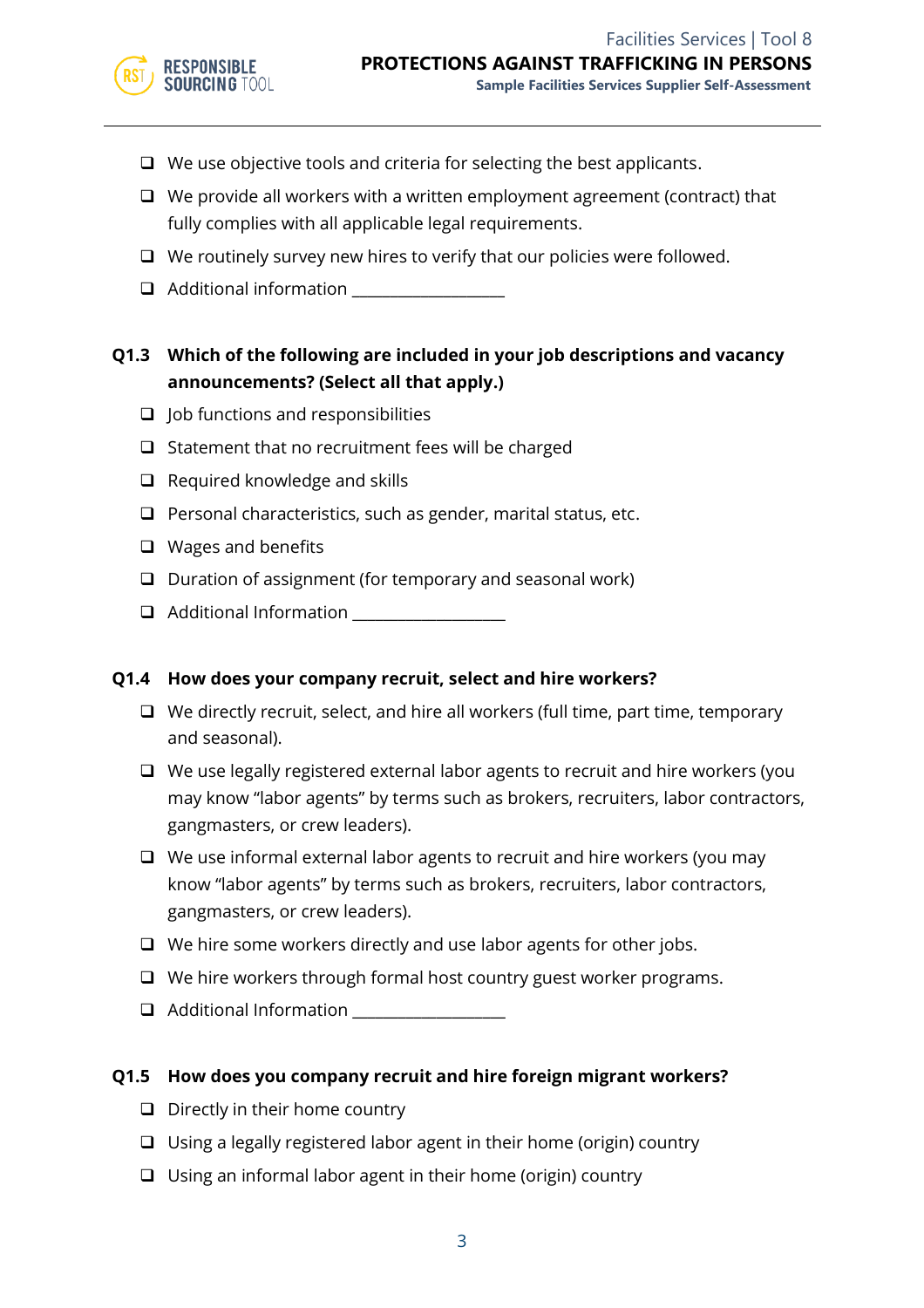

- ❑ Through a legally registered labor agent in the destination country
- $\Box$  Through an informal labor agent in the destination country
- ❑ Additional Information \_\_\_\_\_\_\_\_\_\_\_\_\_\_\_\_\_\_\_\_
- **Q1.6 What kind of training does your company provide for company staff responsible for recruitment, selection, and hiring? (Select all that apply.)**
	- ❑ Company policies on recruitment, selection, and hiring
	- ❑ Interviewing skills
	- ❑ Competency-based hiring (use of objective job requirements)
	- ❑ Applicable legal requirements
	- ❑ Additional Information \_\_\_\_\_\_\_\_\_\_\_\_\_\_\_\_\_\_\_\_

#### **PART 2: USE OF LABOR AGENTS AND EMPLOYMENT AGENCIES**

This section evaluates how your company uses labor agents. Companies may engage labor agents for a range of services, from simply recruiting employees to managing employees on behalf of the company.

*Note: Please use the "Additional Information" section to explain your answers or to describe a practice that is not among the list of choices.*

- **Q2.1 How does your company screen your labor agents to determine if they can meet human rights requirements before you begin using them? (Select all that apply.)**
	- ❑ We perform formal due diligence screenings of prospective labor agents to determine if their practices conform to company and legal requirements (Note: due diligence includes checking licensing, history of legal violations, management interviews, labor agent internal policies and procedures, etc.).
	- ❑ We use formal rating and selection criteria based on our performance requirements.
	- ❑ We verify that the labor agents are licensed.
	- ❑ We do not use a formal screening process.
	- ❑ Additional Information \_\_\_\_\_\_\_\_\_\_\_\_\_\_\_\_\_\_\_\_

# **Q2.2 What formal performance requirements does your company have for your labor agents? (Select all that apply.)**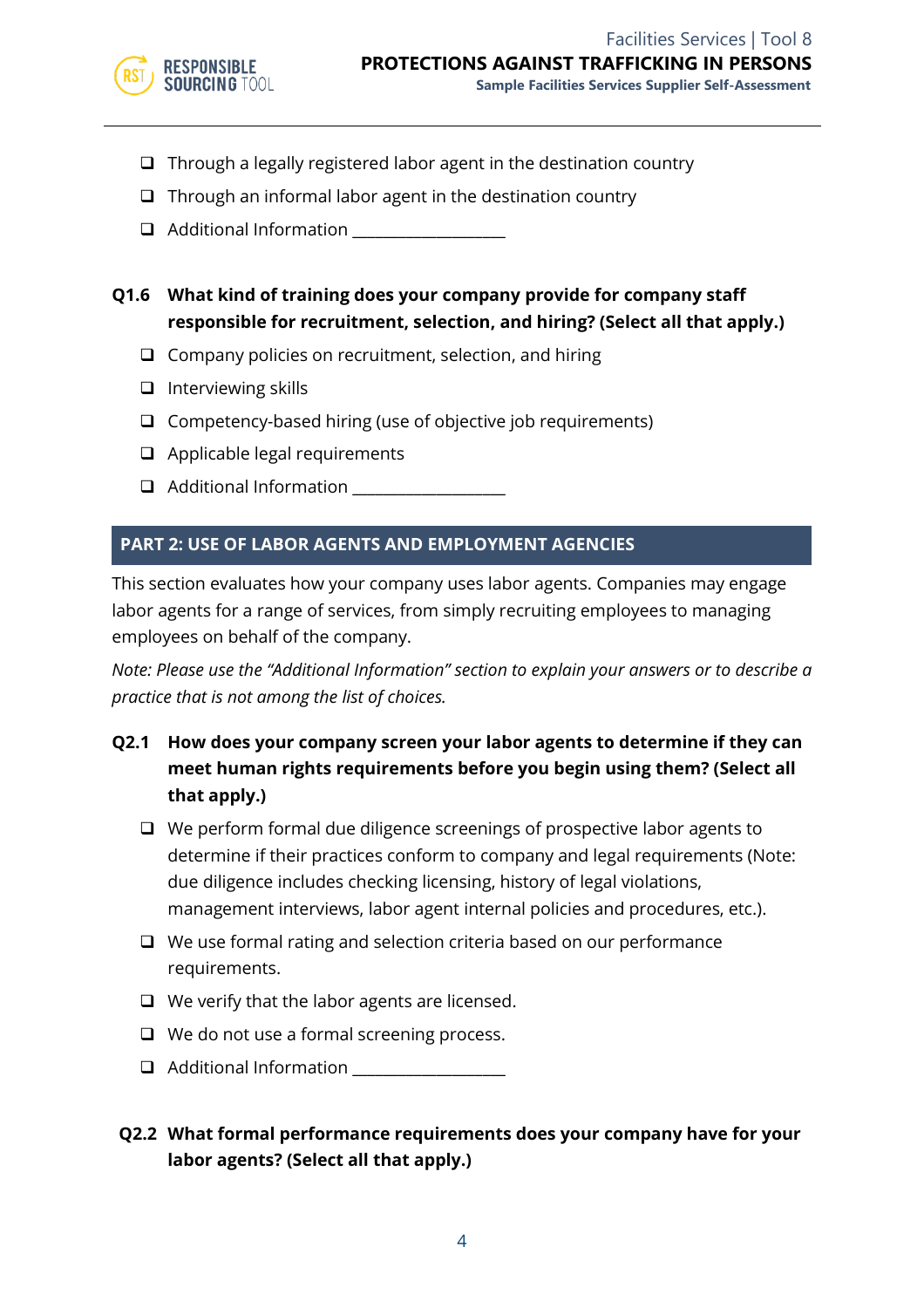- ❑ We require the labor agent to agree to comply with our human rights performance standards and all legal requirements.
- ❑ We require the labor agent to comply with legal requirements only.
- ❑ Failure to meet our human rights performance requirements can result in contract termination.
- ❑ We do not have formal contracts with our labor agents.
- ❑ Additional Information \_\_\_\_\_\_\_\_\_\_\_\_\_\_\_\_\_\_\_\_

# **Q2.3 How do you evaluate your labor agents' ongoing performance in meeting both human rights and applicable legal requirements? (Select all the apply.)**

- ❑ We measure their performance on a continual basis using key performance indicators (KPIs).
- ❑ We conduct regular audits.
- ❑ Labor agents provide us with regular self-assessments of their compliance status.
- ❑ We hold regular business review meetings with labor agents to discuss their performance.
- ❑ Additional Information \_\_\_\_\_\_\_\_\_\_\_\_\_\_\_\_\_\_\_\_

# **Q2.4 Which of the following are included in your labor agent audit process? (Select all that apply.)**

- ❑ Documented audit procedure and tools
- ❑ Auditors are formally trained to conduct labor agent audits
- ❑ Gathering information from workers through interviews and/or surveys
- ❑ Evaluation of fees and expenses paid by the workers and labor agents
- ❑ Formal corrective action planning process to remediate identified issues
- ❑ Additional Information \_\_\_\_\_\_\_\_\_\_\_\_\_\_\_\_\_\_\_\_
- **Q2.5 How do you ensure that labor agents correct the issues identified by audits, self-audits, and other evaluations? (Select all that apply.)**
	- ❑ Labor agents are required to provide regular improvement action status updates.
	- ❑ Follow-up audits to verify that corrective actions have been fully implemented.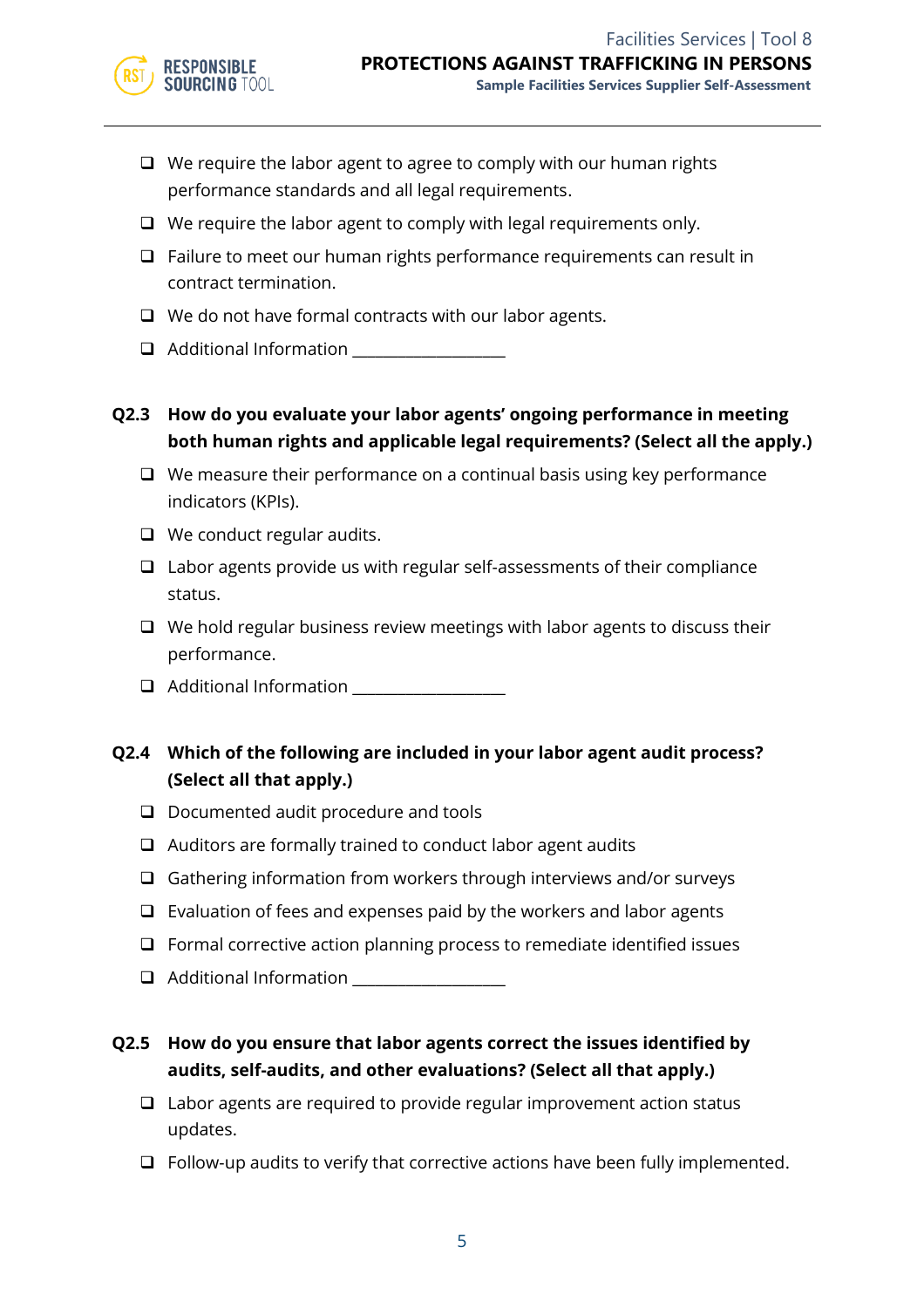

- ❑ Labor agents are required to track and report key performance indicators (KPIs) to measure performance improvement.
- ❑ Additional Information \_\_\_\_\_\_\_\_\_\_\_\_\_\_\_\_\_\_\_\_
- **Q2.6 How do you communicate your staffing requirements (hiring needs) to your labor agent(s)?**
	- ❑ We provide written job descriptions based on job duties and required skills.
	- ❑ We instruct them on how to evaluate a job candidate's qualifications (job skills and knowledge).
	- ❑ We provide general guidance on skill requirements, as well as the number and categories of workers needed.
	- ❑ We only tell them the number and categories of workers needed.
	- ❑ We tell them the time by which we need the workers.
	- ❑ Additional Information \_\_\_\_\_\_\_\_\_\_\_\_\_\_\_\_\_\_\_\_
- **Q2.7 Do you or your labor agents recruit workers from other countries (foreign migrant workers, guest workers, etc.)?**
	- ❑ Yes
	- ❑ No
- **Q2.8 Do you or your local (destination country) labor agents work with recruiters or agents in the countries where workers are recruited (origin countries)?**
	- ❑ Yes
	- ❑ No
	- $\Box$  If no, please explain  $\Box$
- **Q2.9 How do you determine that recruiters and agents in origin countries can meet both human rights and legal requirements? (Select all that apply.)**
	- ❑ Our company performs formal due diligence of all origin country recruiters and agents. (Note: due diligence includes examination of licensing, history of legal violations, management interviews, review of recruiter/agent internal policies and procedures, etc.)
	- ❑ Destination country labor agents screen the origin country recruiters and agents.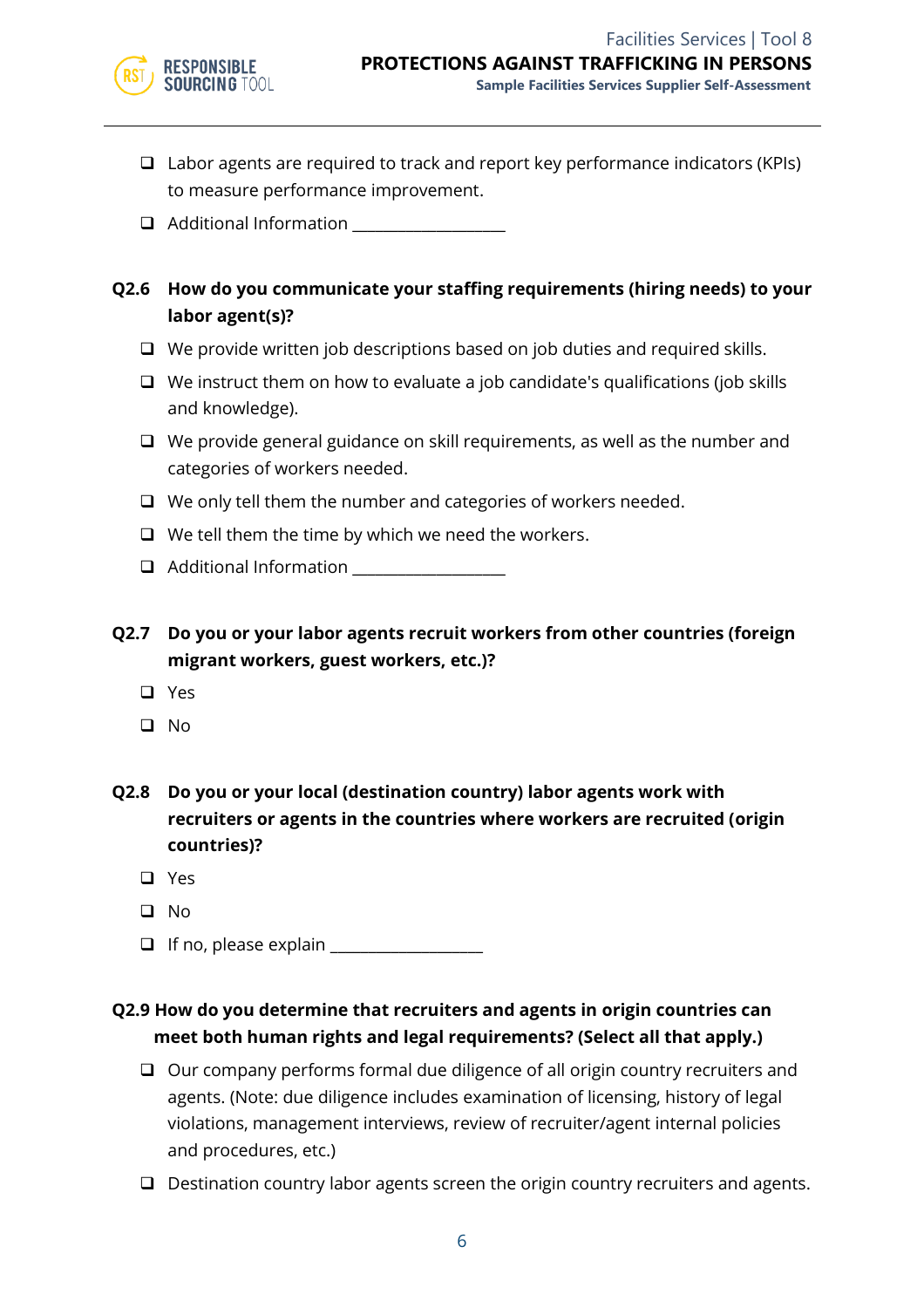

- ❑ Origin country recruiters and agents must provide a valid government-issued license.
- ❑ Human rights requirements are contained in the contracts with origin country agents.
- ❑ Additional Information \_\_\_\_\_\_\_\_\_\_\_\_\_\_\_\_\_\_\_\_

# **Q2.10 How do you monitor the human rights and legal compliance performance of origin country recruiters and agents? (Select all that apply.)**

- ❑ Our company performs on-site audits of origin country recruiters and agents.
- ❑ Our labor agent(s) perform audits of origin country recruiters and agents.
- ❑ We routinely interview or survey a sample of newly arrived migrant workers to verify that origin country recruiters and agents are conforming to legal and company requirements.
- ❑ We do not formally monitor the legal compliance performance of origin country recruiters and agents.
- $\Box$  Additional Information
- **Q2.11 How much do workers pay your company or the labor agent (in either the destination or origin country) to get a job with your company? (Select all that apply.)**
	- ❑ Workers are not required to pay fees or deposits of any kind
	- ❑ Workers pay only what is legally required in their home country
	- ❑ Workers pay only what is legally required in the destination country
	- ❑ Our company policies specify the maximum amount workers are required to pay
	- ❑ Workers pay what is legally allowable in the origin or destination country
	- ❑ Additional Information \_\_\_\_\_\_\_\_\_\_\_\_\_\_\_\_\_\_\_\_
	- ❑ I don't know

# **Q2.12 What types of fees and expenses are foreign workers required to pay? (Select all that apply.)**

- ❑ Transportation and lodging from the place of recruitment to the origin country departure point
- $\Box$  Transportation to the destination country (for the job)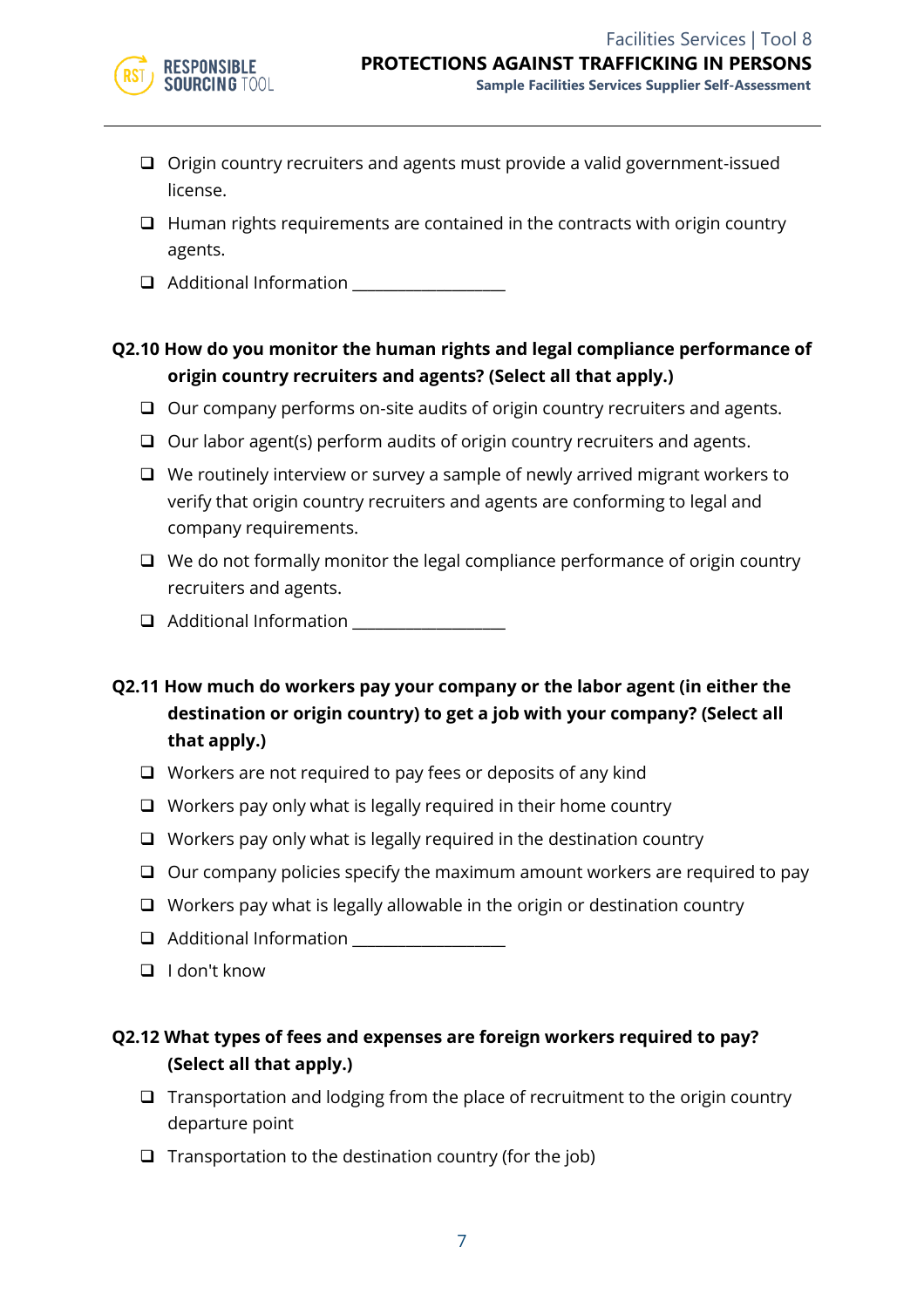

- ❑ Transportation home upon completion of their contract
- ❑ Transportation home for voluntary early contract termination
- ❑ Document processing (for example: work permit, visa)
- ❑ Job application fee
- ❑ Medical examination and/or testing
- ❑ Skills testing
- ❑ Workers do not pay any recruitment fees or other expenses
- ❑ Additional Information \_\_\_\_\_\_\_\_\_\_\_\_\_\_\_\_\_\_\_\_

**Q2.13 How do the origin country or your local (destination country) labor agents screen job applicants? (Select all that apply.)**

- ❑ They use objective criteria and tools based on the written job descriptions.
- $\Box$  They use their own judgment to decide which candidates can do the job.
- ❑ They choose workers who have been prescreened by a local government labor/jobs office.
- ❑ An employee of my company screens applicants identified by the labor agent(s).
- ❑ Additional Information \_\_\_\_\_\_\_\_\_\_\_\_\_\_\_\_\_\_\_\_

# **Q2.14 Who makes the final selection of which applicants to hire?**

- $\Box$  An employee of my company in the origin country (where the worker is from)
- ❑ The origin country recruiter or agent
- $\Box$  An employee of my company in the destination country (where the work will be performed)
- ❑ Our local (destination country) labor agent(s)
- ❑ Additional Information \_\_\_\_\_\_\_\_\_\_\_\_\_\_\_\_\_\_\_\_

# **Q2.15 How do you verify that foreign migrants can legally work in the destination country? (Select all that apply.)**

- ❑ An employee of my company (either in the origin or destination country) reviews all legally required documents before the candidate is hired.
- ❑ Our local (destination country) labor agent is responsible for obtaining and verifying the necessary documentation.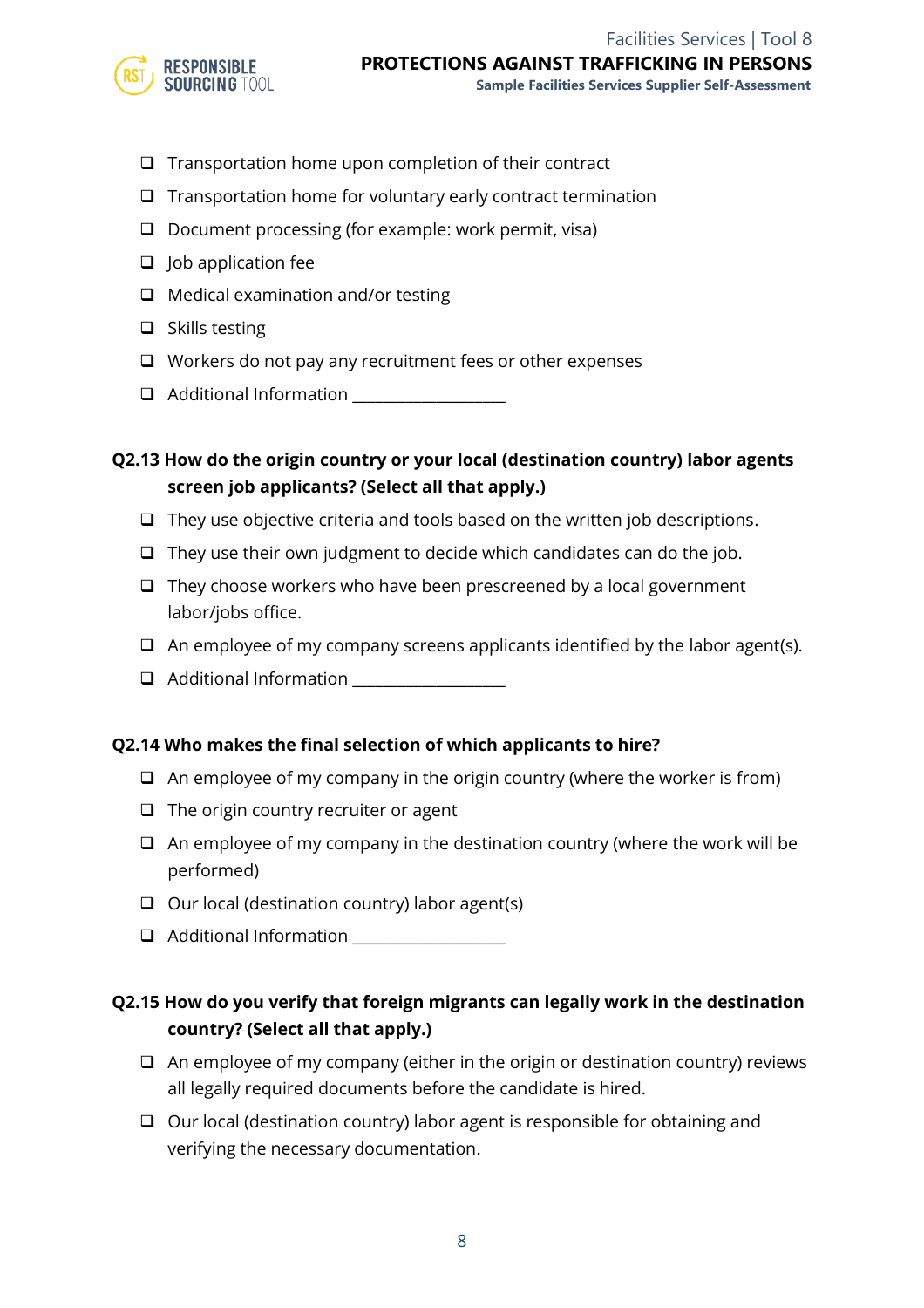- ❑ The origin country recruiter or agent is responsible for obtaining and verifying the necessary documentation.
- ❑ We review documents of a sample of newly hired migrant workers when they arrive for work.
- ❑ Additional Information \_\_\_\_\_\_\_\_\_\_\_\_\_\_\_\_\_\_\_\_

# **Q2.16 When are workers provided with an explanation of their job duties and terms and conditions of employment? (Select all that apply.)**

- ❑ In their home country, before signing the employment contract
- ❑ In their home country, after signing the employment contract
- ❑ After arrival in the destination country, before signing the employment contract
- ❑ In the destination country, after signing the employment contract
- ❑ Additional Information \_\_\_\_\_\_\_\_\_\_\_\_\_\_\_\_\_\_\_\_

# **Q2.17 How does your company ensure that workers understand all the terms and conditions of their employment contract? (Select all that apply.)**

- ❑ Terms and conditions are explained to them verbally in their native language or a language the worker understands.
- ❑ The contract is written in their native language or a language the worker understands.
- ❑ Workers are given a copy of the contract written in their native language or a language the worker understands.
- ❑ Contract terms and conditions are covered in pre-departure training.
- ❑ Contract terms and conditions are covered in arrival training/orientation.
- ❑ Additional Information \_\_\_\_\_\_\_\_\_\_\_\_\_\_\_\_\_\_\_\_

#### **Q2.18 The worker signs an employment contract with:**

- ❑ Our in-country labor agent.
- ❑ Both the recruiter or agent in their home country and our in-country labor agent.
- ❑ Both my company and our in-country labor agent.
- ❑ My company only.
- ❑ Another employer.
- ❑ We do not use employment contracts.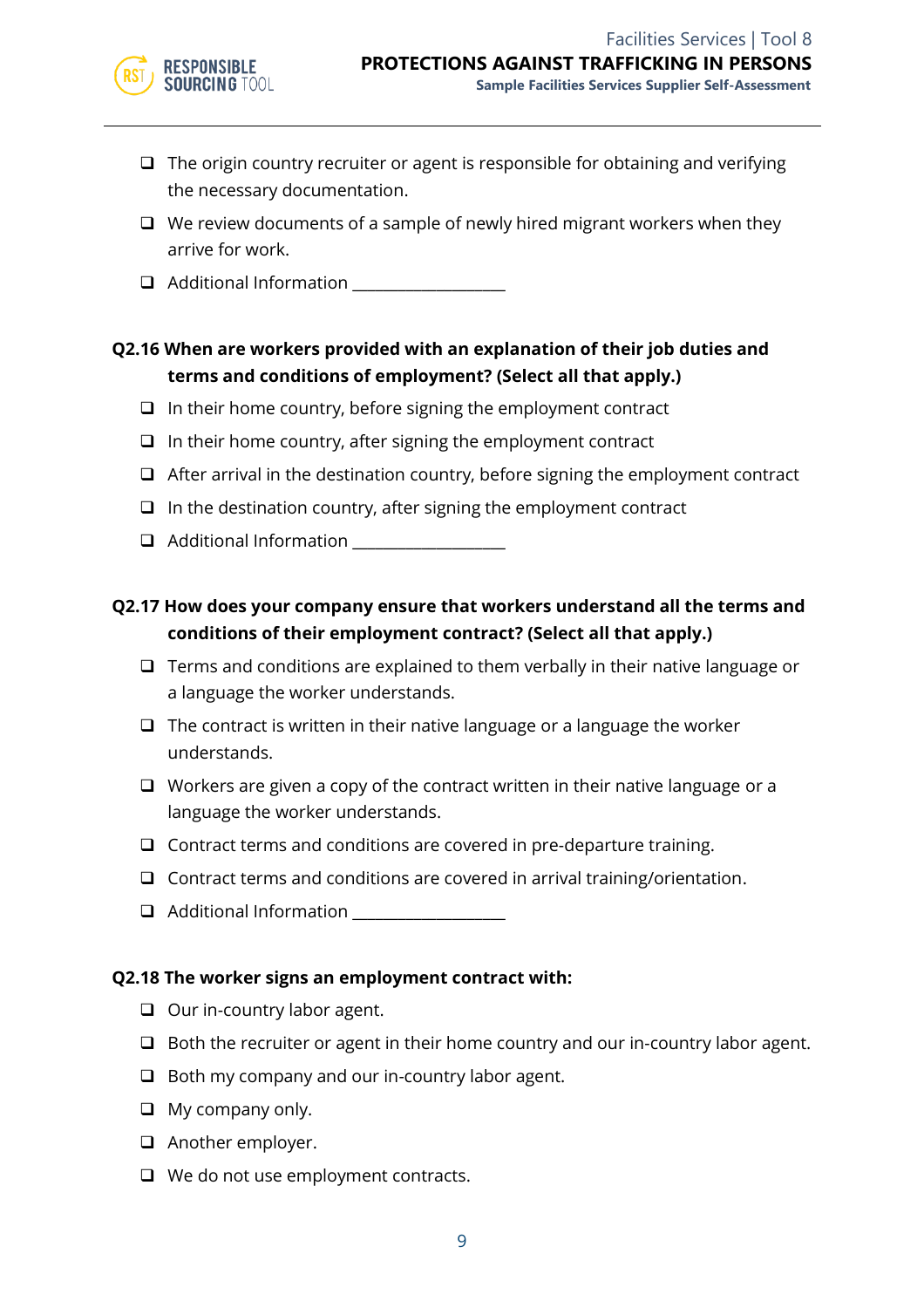

❑ Additional Information \_\_\_\_\_\_\_\_\_\_\_\_\_\_\_\_\_\_\_\_

#### **Q2.19 What is included in the employment contract? (Select all that apply.)**

- ❑ Job duties and responsibilities
- ❑ Wages (regular and overtime)
- ❑ Prohibition against charging recruitment fees
- ❑ Benefits (social insurance, sick leave, vacation, etc.)
- ❑ Hours of work (including overtime)
- ❑ List of legal deductions from wages (food, accommodation, etc.)
- ❑ Workplace rules
- ❑ Workplace hazards
- ❑ Location of work
- ❑ Deployment and repatriation transportation arrangements
- ❑ Discipline procedure
- ❑ Grievance procedure
- ❑ Terms and conditions of housing
- ❑ Job-related local and national legal requirements
- ❑ Our company's employment policies
- ❑ Notice period and terms for early contract termination
- ❑ Additional Information \_\_\_\_\_\_\_\_\_\_\_\_\_\_\_\_\_\_\_\_

**Q2.20 Can workers cancel their employment contracts before they leave their home country?**

- ❑ Yes, and with no financial penalty.
- $\Box$  Yes, but they have to pay a cancellation fee.
- ❑ No, they must work for the term of their contract.
- ❑ Additional Information \_\_\_\_\_\_\_\_\_\_\_\_\_\_\_\_\_\_\_\_

#### **Q2.21 When are workers given a copy of their employment contract?**

- ❑ At least five days before departure
- ❑ Less than five days before departure
- ❑ Upon arrival in the destination country (location of work)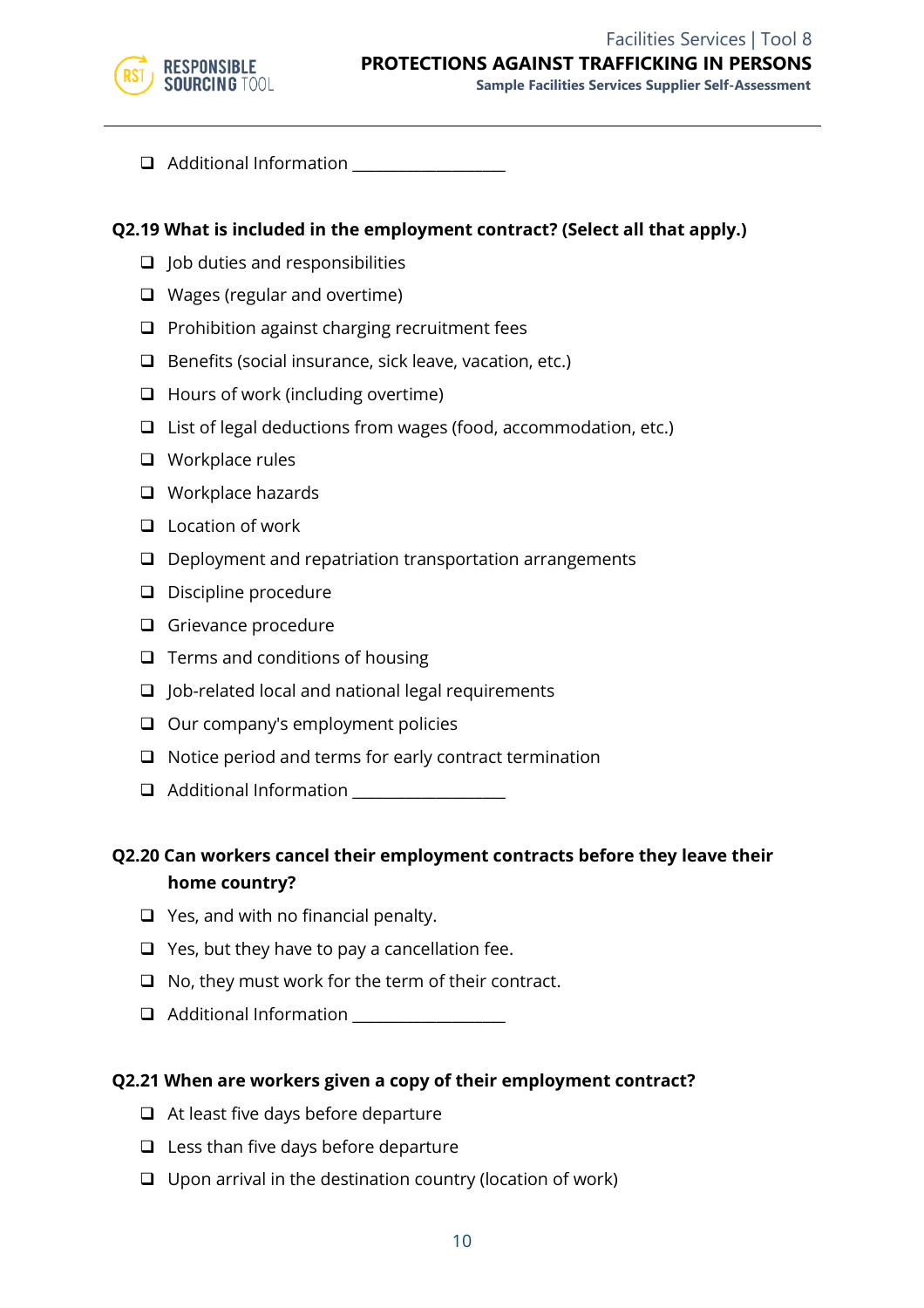

- ❑ Workers are not given copies of their contracts
- $\Box$  Additional Information

# **Q2.22 What kind of training do foreign migrants receive before they leave their home country for work at your company?**

- ❑ Pre-departure training provided by an employee of our company that covers the contents of their employment contracts, legal requirements, and company policies
- ❑ Pre-departure training designed and delivered by the destination country labor agent
- ❑ Pre-departure training designed and delivered by the origin country labor agent
- ❑ Workers do not receive pre-departure training
- ❑ Additional Information

#### **PART 3: MANAGEMENT OF WORKERS**

This section examines workplace policies, practices and procedures used to manage migrant workers at your or your client's facility.

*Note: Please use the "Additional Information" section to explain your answers or to describe a practice that is not among the list of choices.*

- **Q3.1 Are there migrant workers\* at your company? [\*Note: this includes both foreign and domestic migrants that are either directly employed by your company or work for a labor agent or agency.]**
	- ❑ Yes
	- ❑ No

# **Q3.2 Who is responsible for coordinating and processing migrant worker documentation when they arrive for work?**

- ❑ An employee of my company
- ❑ The labor agent
- ❑
- ❑ Additional Information \_\_\_\_\_\_\_\_\_\_\_\_\_\_\_\_\_\_\_\_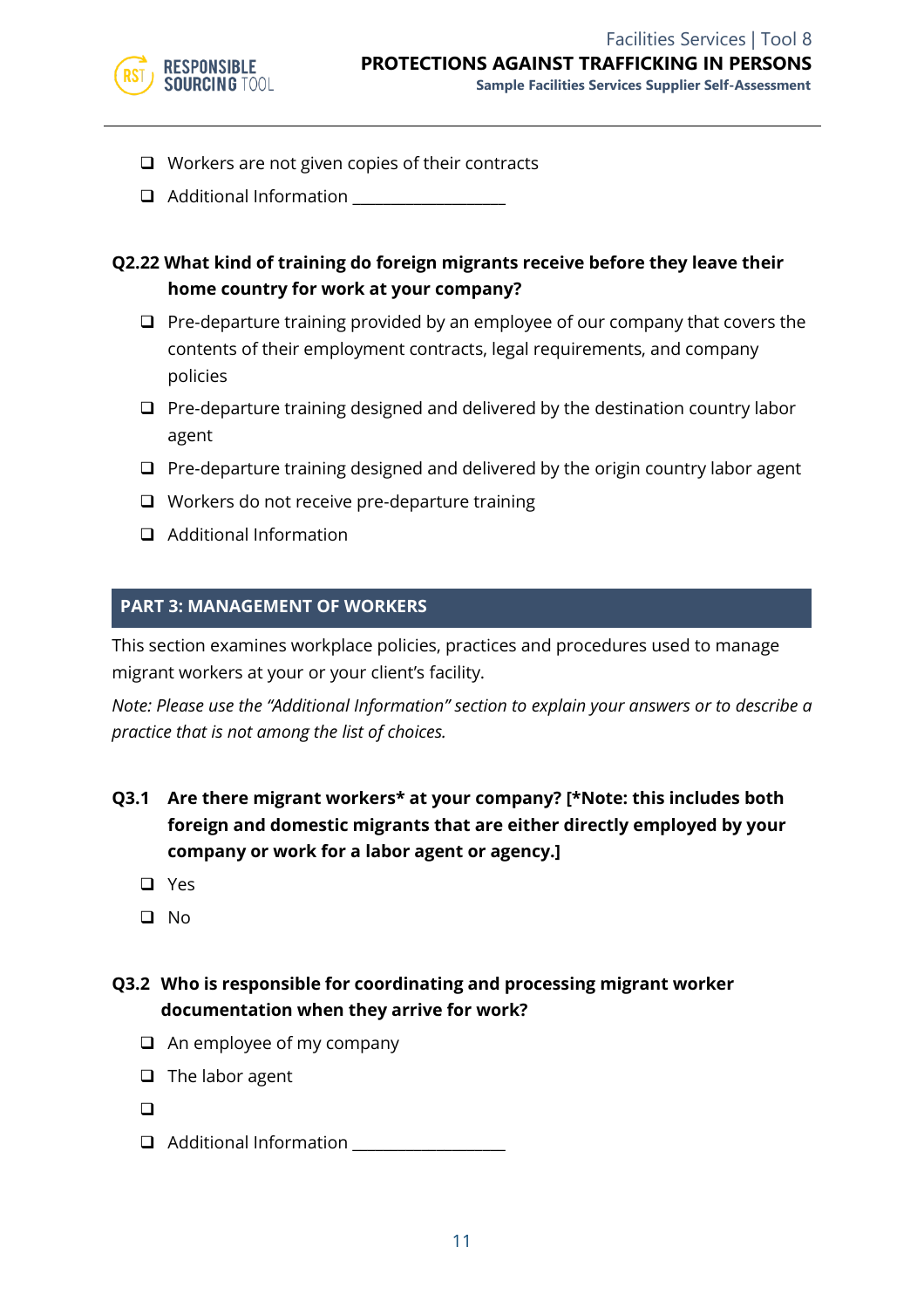

- **Q3.3 How does your company and/or your labor agent manage migrant worker identity documents (passports, visas, work permits, proof of age, etc.)? (Select all that apply.)**
	- ❑ We keep only photocopies of identity documents, and the worker keeps the originals in his or her possession.
	- ❑ Workers are provided with individual locked storage for their identity documents.
	- ❑ Workers are required to turn in their documents to the company or the labor agent for safekeeping.
	- ❑ Workers voluntarily have the company, or the labor agent hold their documents for safekeeping.
	- ❑ The company or labor agent keeps the documents; however, workers can retrieve them at any time without delay.
	- ❑ Workers can retrieve their documents when they intend to return to their home country for a visit or when their contract term is over.
	- $\Box$  Additional Information
- **Q3.4 What is included in the orientation program for new migrant workers when they arrive for work at your facility? (Select all that apply.)**
	- ❑ Company employment policies and procedures
	- ❑ Legal rights and responsibilities of workers
	- ❑ Facilities provided for workers to securely store their passports and other identity documents
	- ❑ Rights of workers described in our company's human rights policy or Code of Conduct
	- ❑ Worker feedback and communication procedures, including grievance procedures
	- ❑ Discipline and termination rules and procedures
	- ❑ Workplace health and safety
	- ❑ Process for returning home (repatriation)
	- ❑ Accommodation (housing, dormitory, hostel) rules and procedures
	- ❑ Ways to report violations of company policies or legal requirements by company staff and other workers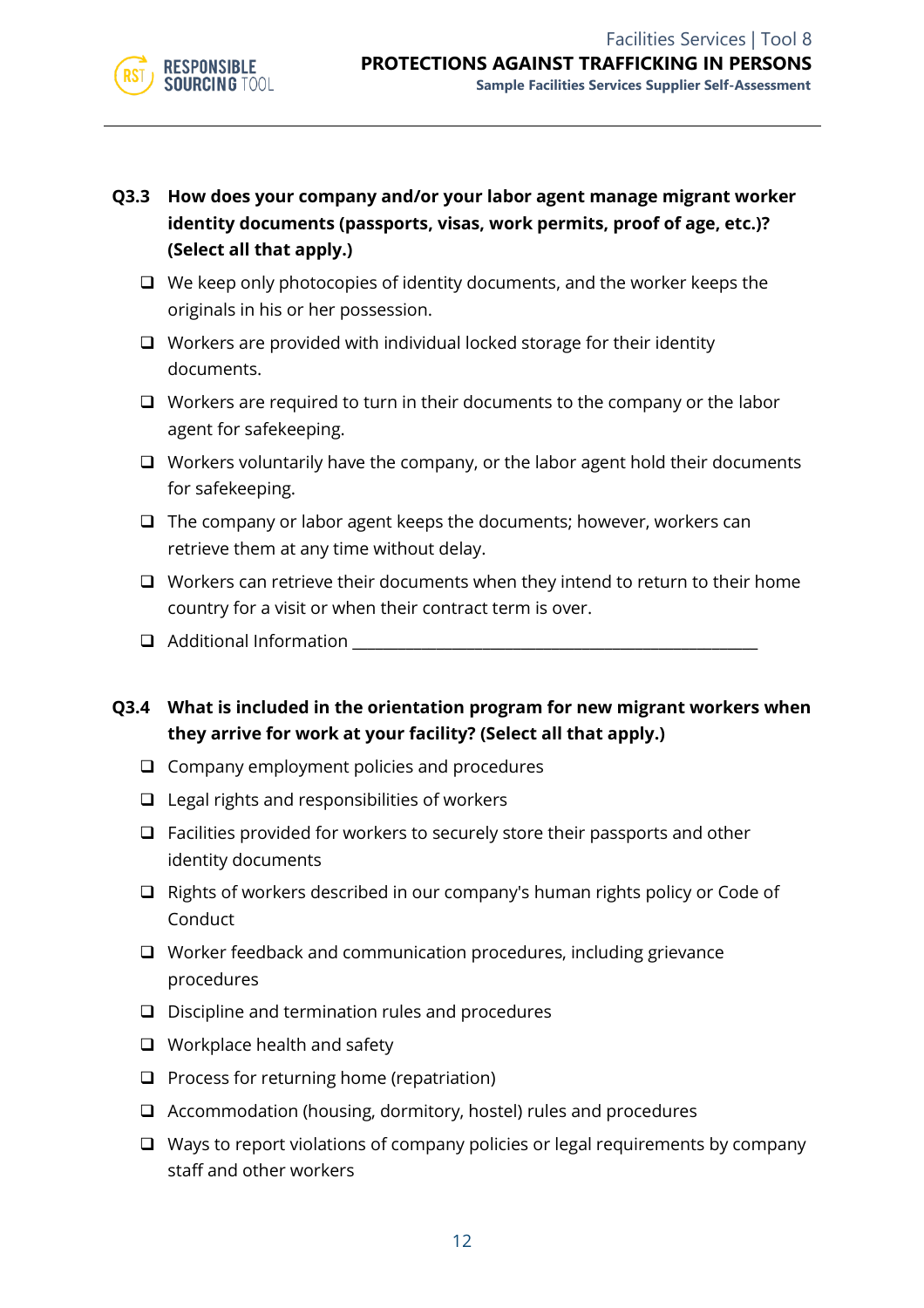

- ❑ Ways to report violations of company policies or legal requirements by labor agents
- ❑ Additional Information \_\_\_\_\_\_\_\_\_\_\_\_\_\_\_\_\_\_\_\_
- **Q3.5 How does your company make sure workers understand the information provided in the orientation training program? (Select all that apply.)**
	- ❑ Workers are given a quiz immediately after the session to test their understanding.
	- ❑ We survey workers a few days or weeks after the session to see how much knowledge they have retained.
	- ❑ We provide workers with refresher sessions every year.
	- ❑ We do not measure learning or understanding.
	- ❑ Additional Information \_\_\_\_\_\_\_\_\_\_\_\_\_\_\_\_\_\_\_\_

#### **Q3.6 What basic wage are migrant workers paid? (Select all that apply.)**

- ❑ Legal minimum wage
- ❑ Wage defined by a legally-recognized collective bargaining agreement
- ❑ Same wage as local workers performing the same work
- $\Box$  If there is no legal minimum wage, migrant workers are paid the prevailing industry wage
- ❑ Wage is based on job skills and experience
- ❑ Wages that meet basic needs (clothing, food and housing) plus a little discretionary income
- ❑ Wages are based on piece work (for example, the number of offices or rooms cleaned )
- $\Box$  Additional Information

#### **Q3.7 Migrant workers are paid a wage premium for: (Select all that apply.)**

- ❑ Overtime work beyond the legally defined number of regular work hours in a day or week
- ❑ Work performed on public holidays
- ❑ Work performed on the workers' scheduled day off
- ❑ Work performed on weekends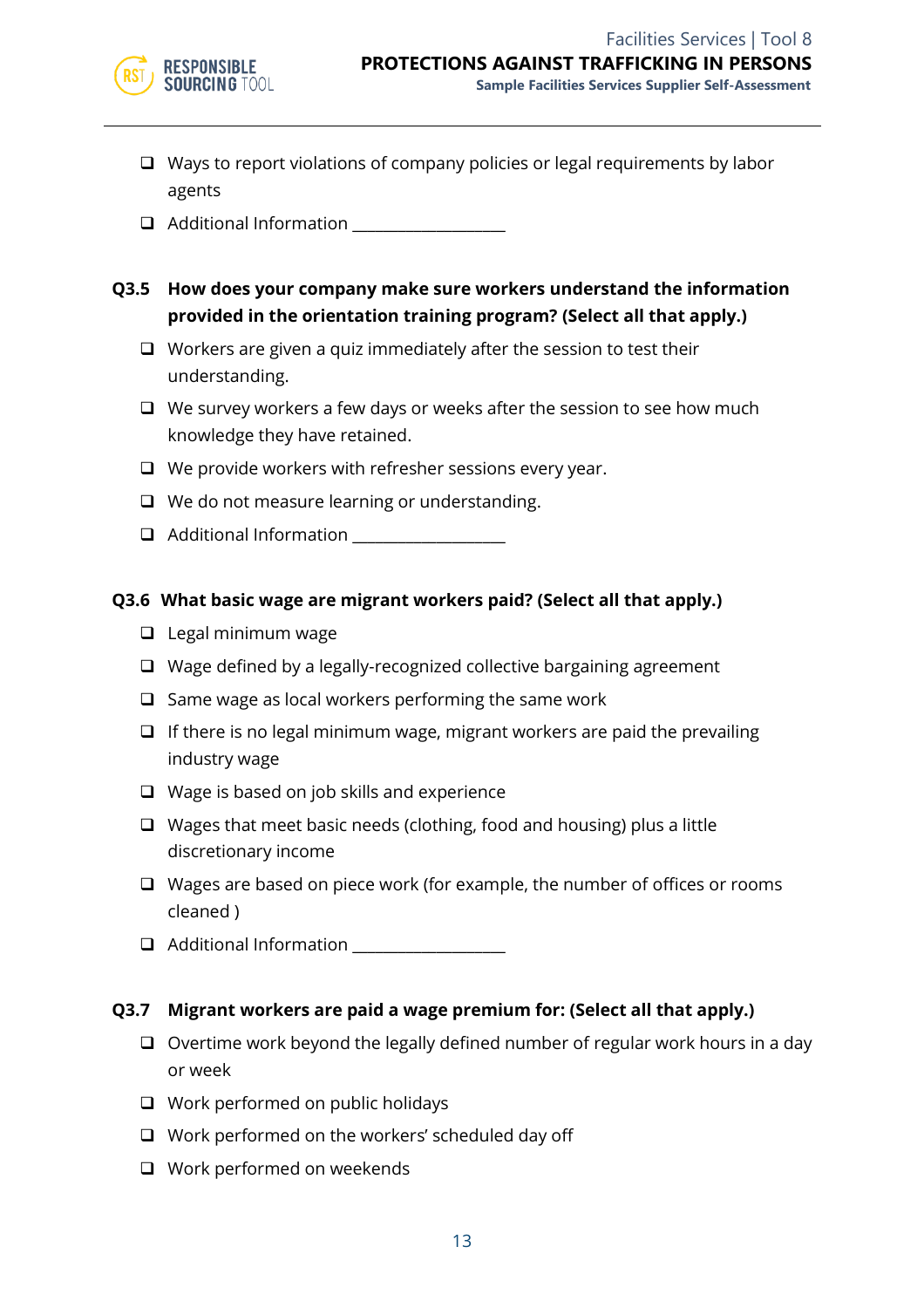

- ❑ The normal wage rate regardless of hours worked
- $\Box$  Additional Information

#### **Q3.8 Who pays for workers' housing?**

- ❑ Our company
- ❑ Another employer (contractor, subcontractor, etc.)
- ❑ The worker
- ❑ Labor agent
- ❑ Housing is not provided or arranged for workers
- ❑ Additional Information \_\_\_\_\_\_\_\_\_\_\_\_\_\_\_\_\_\_\_\_

# **Q3.9 How does your company ensure compliance with local housing and safety standards? (Select all that apply.)**

- ❑ The requirement to meet standards is included in labor agent contracts.
- ❑ Standards are included in leases/contracts with housing owners/managers.
- ❑ Local housing and safety standards are clearly posted at the housing and in company offices.
- ❑ My company regularly inspects housing for compliance with standards.
- ❑ Our labor agent or third-party housing owner/manager is responsible for performing regular housing inspections and correcting any identified noncompliance.
- ❑ There is a mechanism in place for workers to complain about housing conditions without fear of retaliation.
- ❑ Additional Information \_\_\_\_\_\_\_\_\_\_\_\_\_\_\_\_\_\_\_\_\_\_\_\_\_\_\_\_\_

# **Q3.10 Describe the type of social insurance and other benefits provided to migrant workers. (Select all that apply.)**

- ❑ The same social insurance and benefits provided to local workers
- ❑ Work accident insurance
- ❑ Government-required social insurance for disability, unemployment, health care, etc.
- ❑ Sick leave
- ❑ Vacation (annual leave)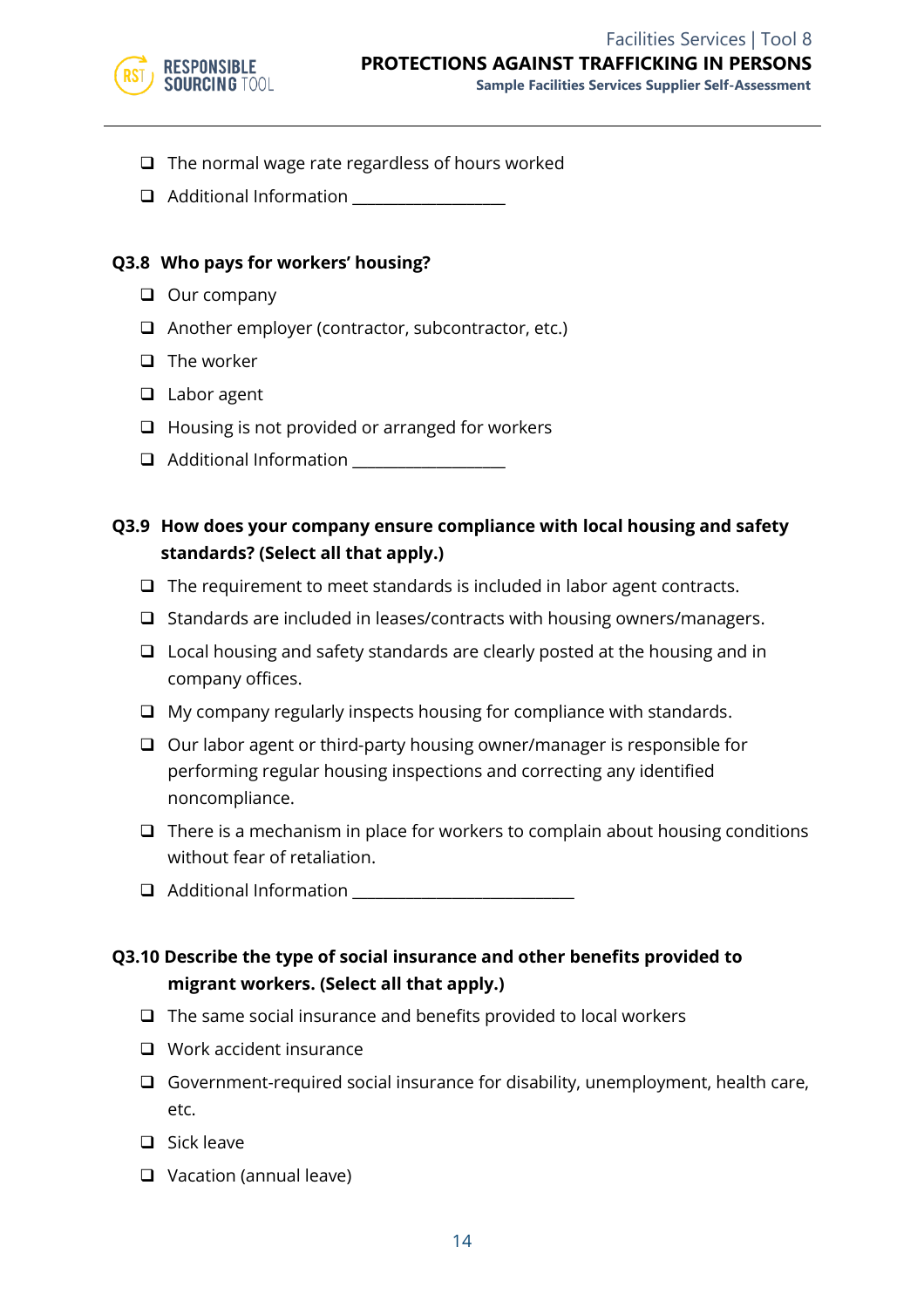- ❑ Maternity leave
- ❑ Migrant workers are not legally provided with social insurance or other benefits
- $\Box$  Additional Information

# **Q3.11 How do you ensure that migrant workers understand how their wages are calculated? (Select all that apply.)**

- ❑ Workers are provided with training on how their pay is calculated.
- ❑ Workers are provided with detailed pay slips in their own language or a language they understand.
- ❑ Workers are provided with a "key" in their own language that enables them to understand their pay slips.
- ❑ There are postings on notice boards that explain how wages are calculated.
- ❑ Workers can ask their employer if they have a question.
- ❑ Additional Information \_\_\_\_\_\_\_\_\_\_\_\_\_\_\_\_\_\_\_\_

# **Q3.12 What kinds of deductions are made from migrant workers' wages? (Select all that apply.)**

- ❑ Food
- ❑ Housing
- ❑ Communications (telephone, mail, internet, etc.)
- ❑ Transportation to and from the workplace
- ❑ Transportation from the origin country
- ❑ Return transportation to the origin country
- ❑ Recruitment fees
- ❑ Visa processing fees
- ❑ Fines for breaking rules
- ❑ Repayment of loans
- ❑ Uniforms
- ❑ Tools
- ❑ Medical services
- ❑ Personal protective equipment (PPE)
- ❑ Mandatory savings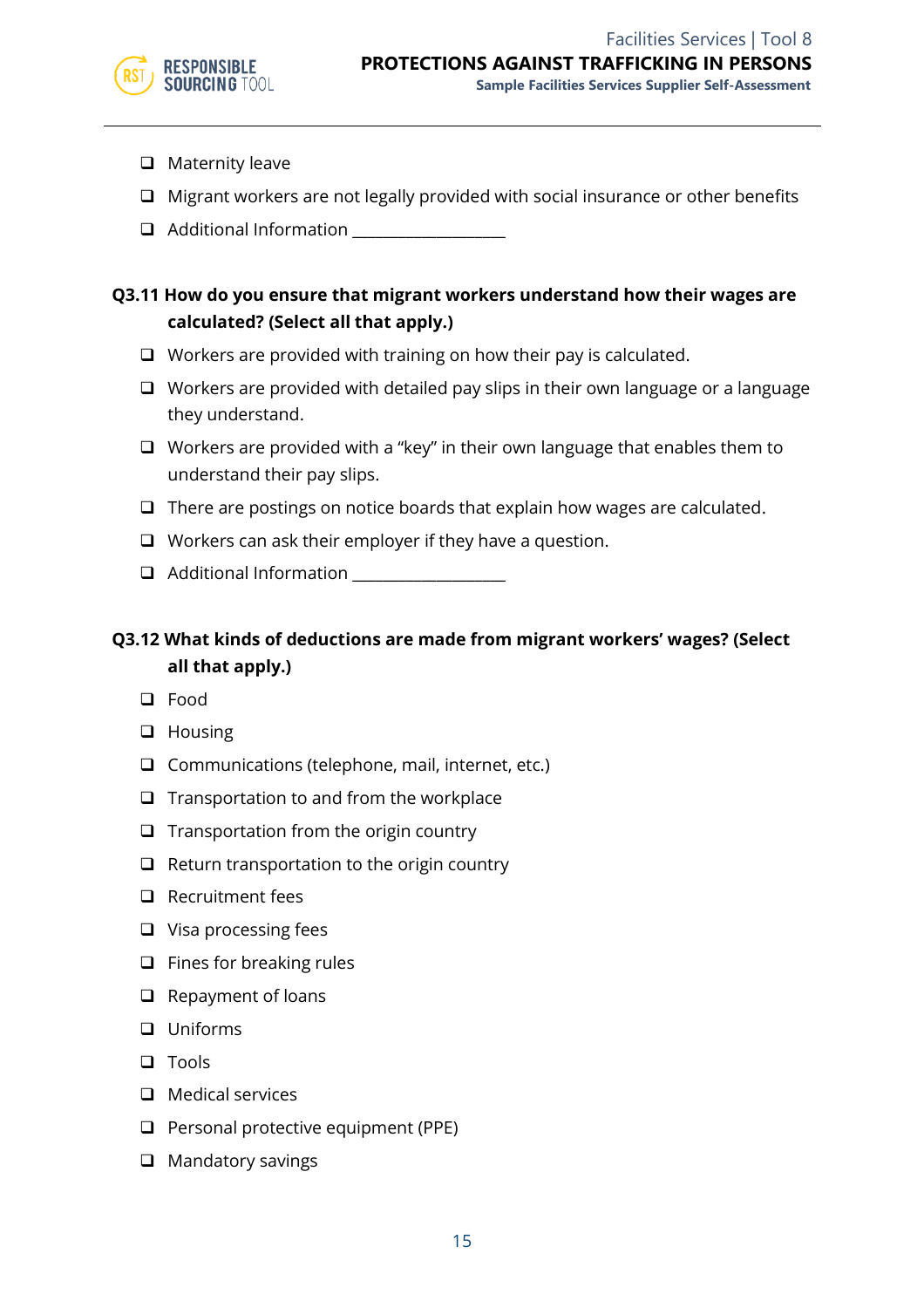

- ❑ Interest-charged advances for food, housing, communications, etc.
- ❑ Government taxes
- ❑ There are no deductions from workers' wages
- ❑ Additional Information \_\_\_\_\_\_\_\_\_\_\_\_\_\_\_\_\_\_\_\_

#### **Q3.13 Who pays migrant workers' wages?**

- ❑ Our local (in-country) labor agent
- ❑ My company
- ❑ Another employer
- ❑ Additional Information \_\_\_\_\_\_\_\_\_\_\_\_\_\_\_\_\_\_\_\_

#### **Q3.14 How are migrant workers paid? (Select all that apply.)**

- ❑ Directly in cash
- ❑ Directly by company check
- ❑ By deposit into the workers' bank accounts
- ❑ In cash cards (debit cards)
- ❑ Workers are paid a portion of their wages each pay period and the balance at the end of their contract
- ❑ Workers are paid in full upon completion of their contract
- ❑ Workers are paid in part or in full in non-cash (i.e. in kind)
- ❑ Additional Information \_\_\_\_\_\_\_\_\_\_\_\_\_\_\_\_\_\_\_\_

#### **Q3.15 How many regular work hours do migrant workers work per week?**

- $\Box$  40
- ❑ 48
- ❑ Less than 40
- ❑ Between 40 and 48
- ❑ More than 48
- ❑ Additional Information \_\_\_\_\_\_\_\_\_\_\_\_\_\_\_\_\_\_\_\_

#### **Q3.16 How many overtime hours do migrant workers work per week on average?**

❑ 12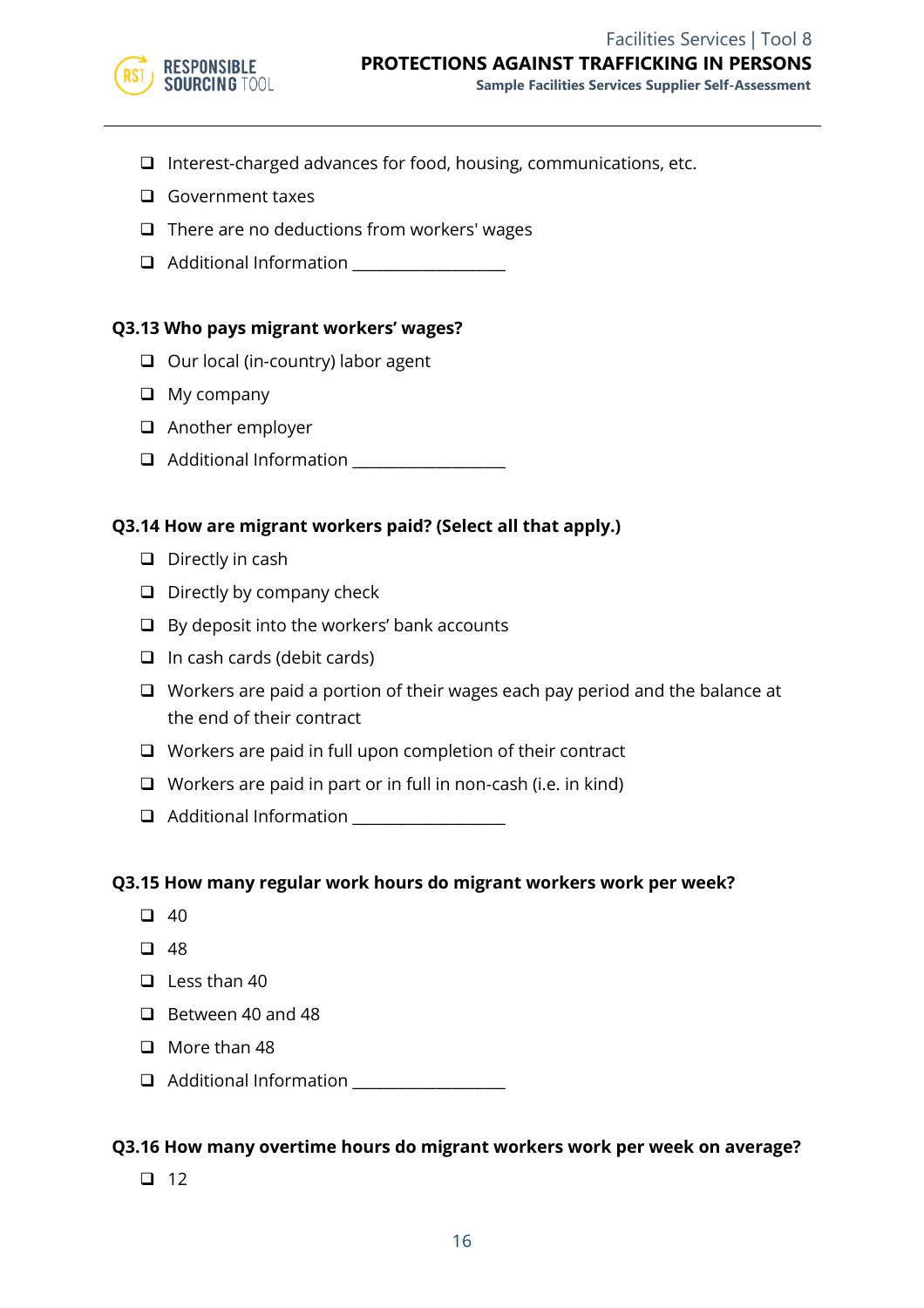

- ❑ 20
- ❑ Less than 12
- ❑ Between 12 and 20
- ❑ More than 20
- ❑ Additional Information \_\_\_\_\_\_\_\_\_\_\_\_\_\_\_\_\_\_\_\_

# **Q3.17 Do migrant workers have the right to refuse overtime work without penalty?**

- ❑ Yes, all overtime work is strictly voluntary.
- ❑ No, migrant worker employment contracts call for a certain amount of overtime.
- ❑ No, the collective bargaining agreement specifies the amount of overtime.
- ❑ No, all workers are required to work overtime as needed to meet our production targets.
- ❑ Additional Information \_\_\_\_\_\_\_\_\_\_\_\_\_\_\_\_\_\_\_\_

# **Q3.18 Do migrant workers receive at least one day (24 consecutive hours) off every week?**

- ❑ Yes
- ❑ No
- ❑ If "No," please explain \_\_\_\_\_\_\_\_\_\_\_\_\_\_\_\_\_\_\_\_

# **Q3.19 Does your company have a process for migrant workers to report workplace grievances?**

- ❑ Yes
- ❑ No
- ❑ If "No," please explain \_\_\_\_\_\_\_\_\_\_\_\_\_\_\_\_\_\_\_\_

# **Q3.20 Which of the following are part of your company's grievance process for migrant workers? (Select all that apply.)**

- ❑ Anonymous reporting channel (for example, a hotline or email address)
- ❑ Confidentiality for the worker reporting the grievance
- ❑ Protection for workers against intimidation and retaliation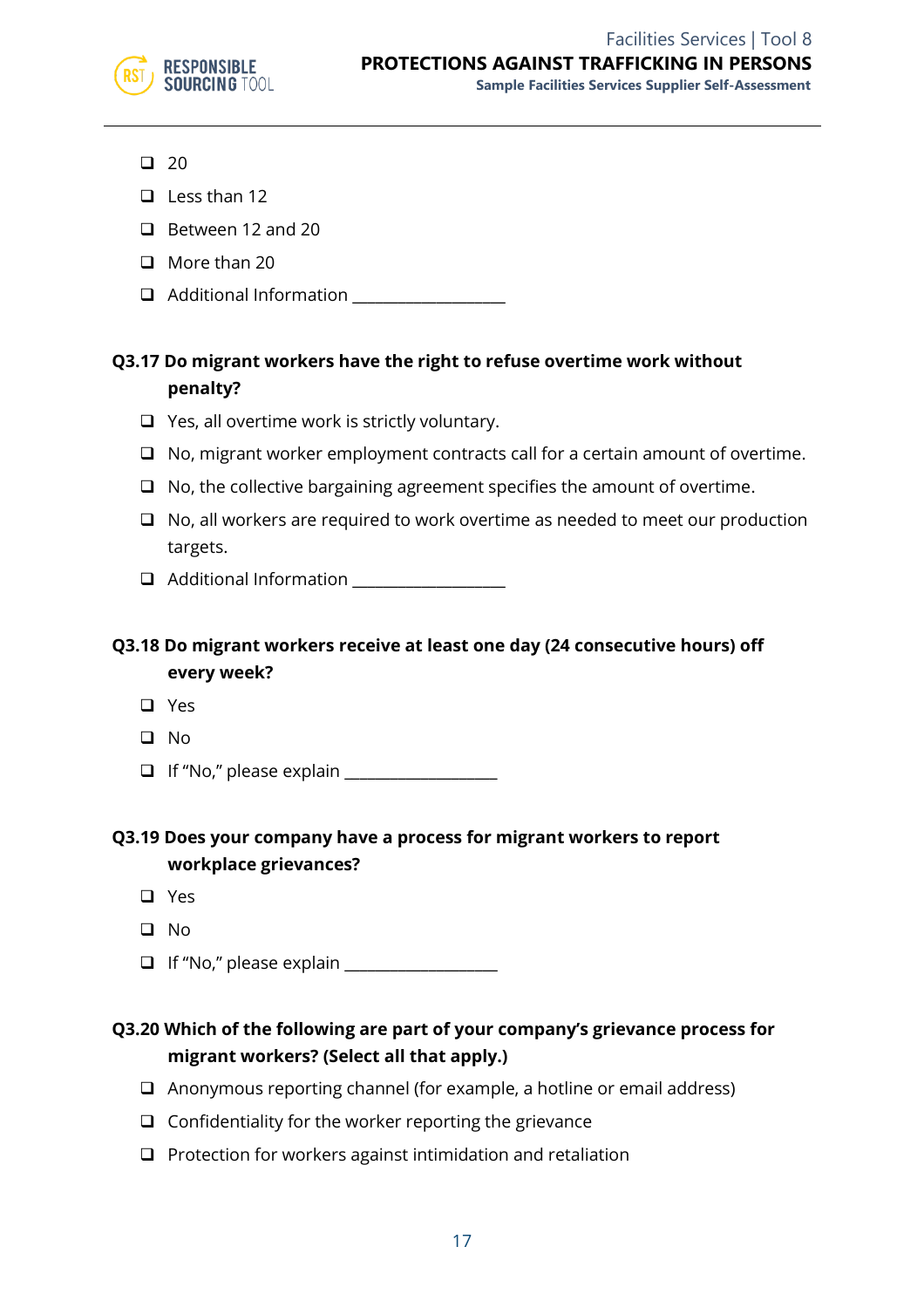

- ❑ Formal procedure for grievance resolution
- ❑ Communication of grievance status and resolution to workers
- ❑ Staff assigned to receive and handle worker grievances speak the workers' language(s)
- ❑ Supervisors and managers are trained on how to handle and resolve worker grievances
- ❑ The grievance policy and procedure are communicated to all workers
- ❑ A grievance mechanism is available to workers in all worksites in our supply chain
- ❑ Workers do not have to report grievances to their supervisor or manager of their direct supervisor
- ❑ Suggestion boxes
- ❑ Appeals process for grievances not resolved to the satisfaction of workers
- ❑ Additional Information \_\_\_\_\_\_\_\_\_\_\_\_\_\_\_\_\_\_\_\_

**Q3.21 Can migrant workers directly report a grievance to your company or a third party without having to go through the labor agent?**

- ❑ Yes
- ❑ No
- ❑ If "No," please explain \_\_\_\_\_\_\_\_\_\_\_\_\_\_\_\_\_\_\_\_

# **Q3.22 Does your company have policies and procedures for discipline and termination of migrant workers?**

- ❑ Yes
- ❑ No
- ❑ If "No," please explain \_\_\_\_\_\_\_\_\_\_\_\_\_\_\_\_\_\_\_\_

# **Q3.23 Which of the following criteria are part of your process for migrant worker discipline and termination? (Select all that apply.)**

- ❑ Communication of workplace rules to all workers
- ❑ Descriptions of disciplinary actions for violations of workplace rules
- ❑ Prohibition of punitive fine or disciplinary wage deductions
- ❑ Communication of the violation to the worker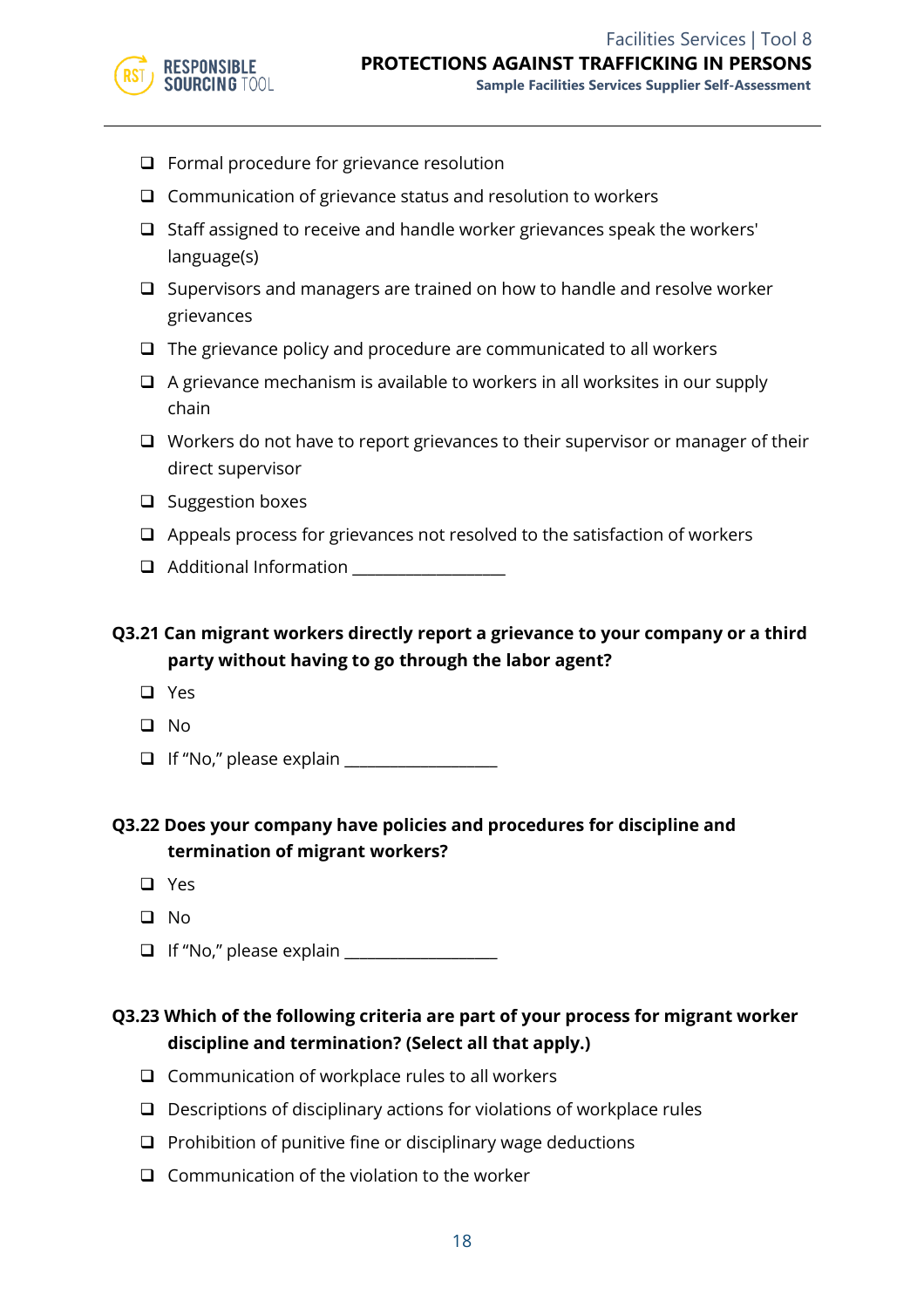

- ❑ Opportunity for the worker to respond to a violation
- ❑ Evaluation or investigation of the violation and proposed disciplinary action
- ❑ Implementation of progressive discipline (from verbal and written warning to suspension and termination)
- ❑ Documentation of disciplinary notices in action in personnel files
- ❑ Appeals process for workers
- ❑ Additional Information \_\_\_\_\_\_\_\_\_\_\_\_\_\_\_\_\_\_\_\_
- **Q3.24 How does your company ensure that supervisors and managers understand your migrant worker discipline and termination policy and procedures? (Select all that apply.)**
	- ❑ All new supervisors and managers receive training on our company's policy and procedures on discipline and termination.
	- ❑ Supervisors and managers receive refresher training on our policies and procedures on a regular basis.
	- ❑ Supervisors and managers are evaluated on how well they implement our discipline and termination procedures.
	- ❑ We do not train our supervisors or managers on discipline and termination.
	- $\Box$  Additional Information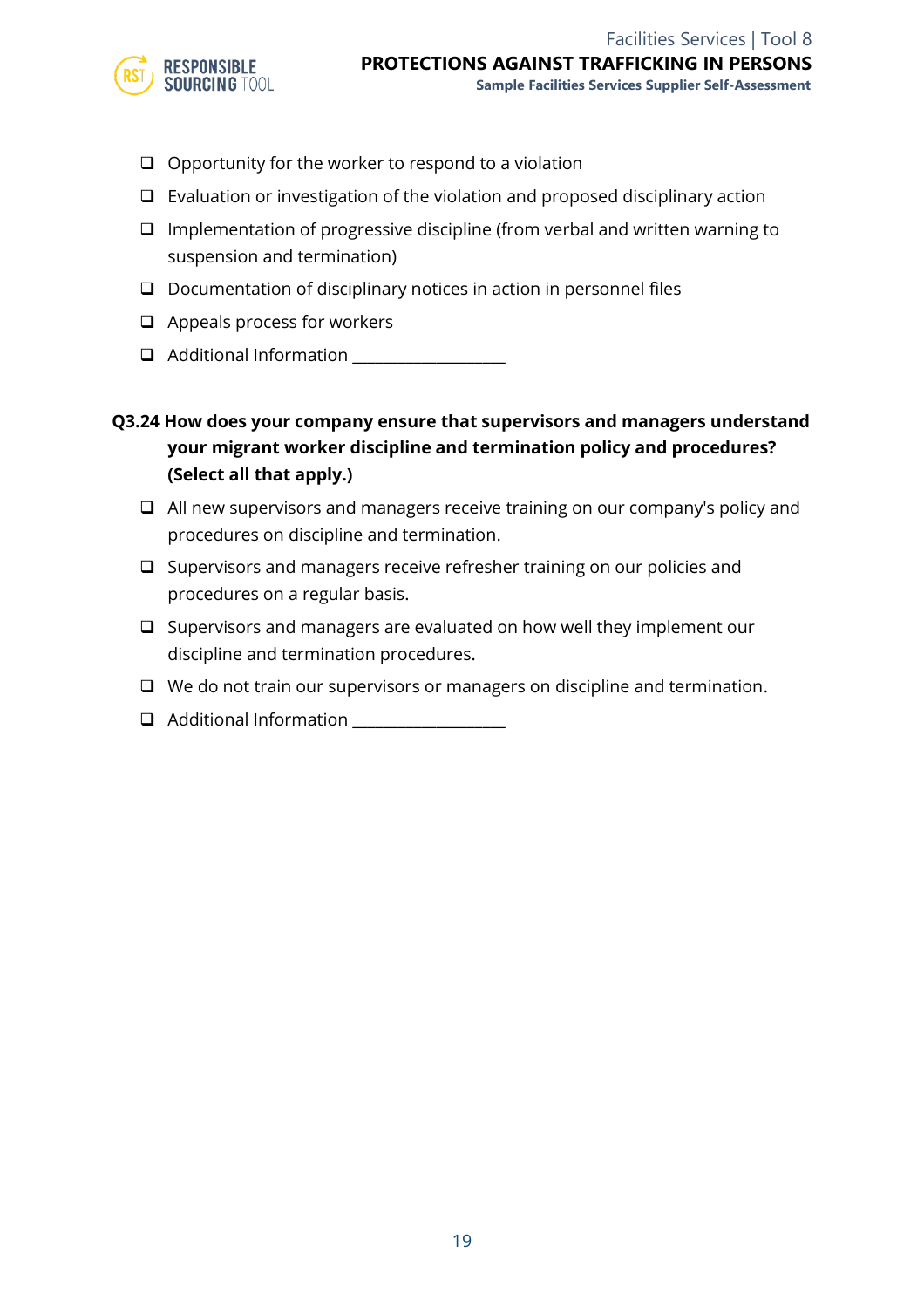

# **APPENDIX 1: INTERPRETIVE GUIDANCE FOR SUPPLIER SELF-ASSESSMENTS**

| 1. RECRUITMENT, SELECTION AND HIRING PROCESSES                                                                        |                                                                                                             |                                                                                                                                                                                                                                                    |
|-----------------------------------------------------------------------------------------------------------------------|-------------------------------------------------------------------------------------------------------------|----------------------------------------------------------------------------------------------------------------------------------------------------------------------------------------------------------------------------------------------------|
| Question                                                                                                              | <b>Answers with Potential</b><br><b>Risk</b>                                                                | <b>Interpretive Guidance</b>                                                                                                                                                                                                                       |
| Q1.1<br>Which of the following<br>are included in your<br>company's recruitment,<br>selection and hiring<br>policies? | All of the answer choices<br>are good practices and<br>should be part of a<br>company's hiring<br>policies. | The absence of stated company<br>commitments to preventing<br>violation of worker rights in<br>recruitment, selection, and<br>hiring practices presents a risk<br>of human trafficking,<br>discrimination, and child labor,<br>among other issues. |
| Q1.2<br>How do you make sure<br>that your recruitment,<br>selection, and hiring<br>policies are followed?             | All of the available<br>answer choices are<br>good/desirable practices.                                     | Companies need to have purely<br>objective methods to select and<br>hire workers. Additionally,<br>companies need some kind of<br>process, such as worker<br>surveys, to monitor the<br>effectiveness of<br>implementation.                        |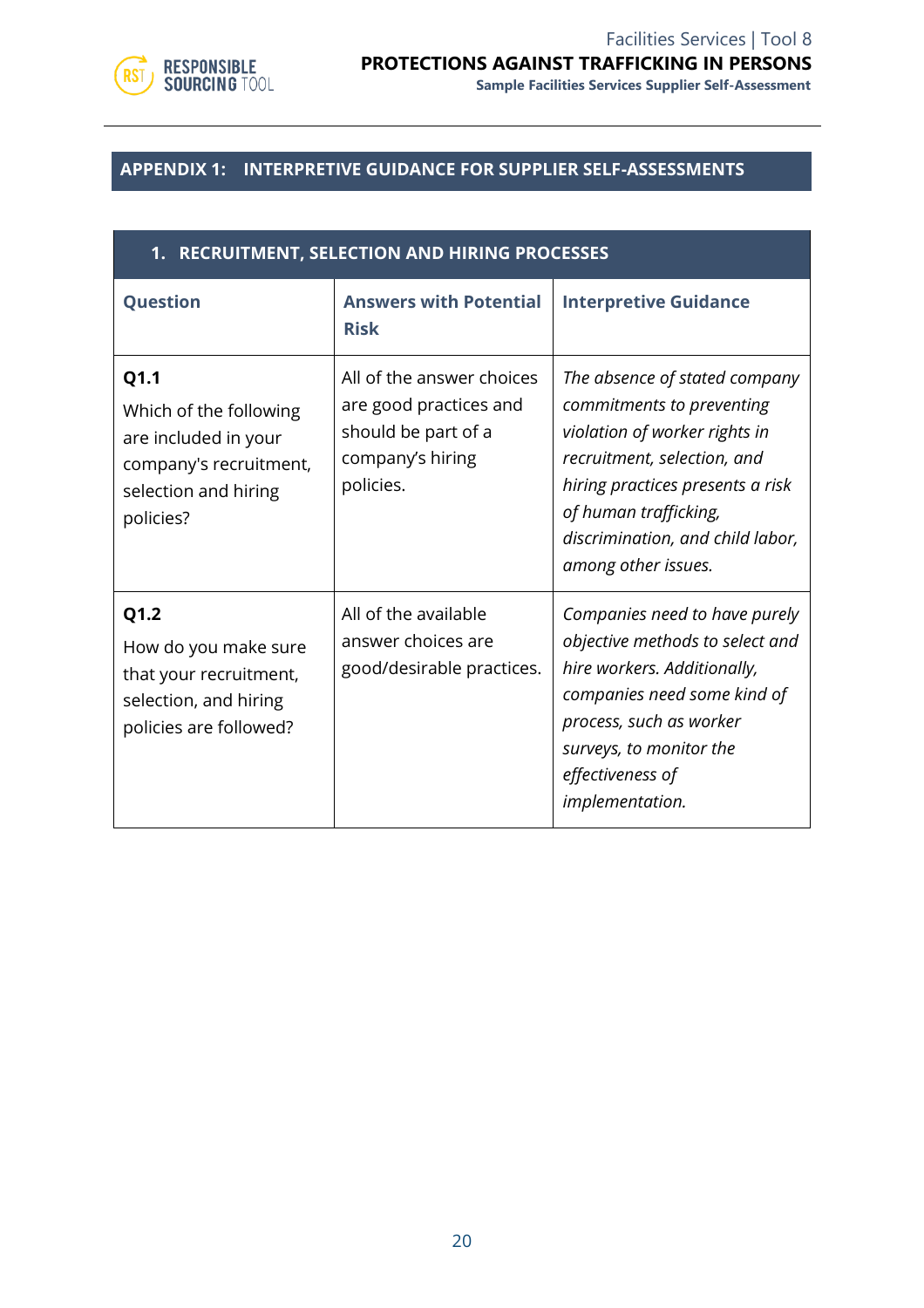

| Q1.3<br>Which of the following<br>are included in your job<br>descriptions and vacancy<br>announcements? | Potential risk:<br>Personal<br>characteristics, such<br>as gender, marital<br>status, etc.                                                                                                   | Listing non-job-related<br>characteristics in job<br>descriptions and vacancy<br>announcements is<br>discriminatory and a violation<br>of most legal and Code of<br>Conduct requirements.<br>Additionally, such criteria can<br>eliminate a significant number<br>of qualified job candidates<br>from consideration which may<br>impact the company's ability to<br>meet its business objectives                                                                                                                                                                      |
|----------------------------------------------------------------------------------------------------------|----------------------------------------------------------------------------------------------------------------------------------------------------------------------------------------------|-----------------------------------------------------------------------------------------------------------------------------------------------------------------------------------------------------------------------------------------------------------------------------------------------------------------------------------------------------------------------------------------------------------------------------------------------------------------------------------------------------------------------------------------------------------------------|
| Q1.4<br>How does your company<br>recruit, select, and hire<br>workers?                                   | Potential risks:<br>We use external labor<br>agents to recruit and<br>hire workers.<br>We hire some<br>workers directly and<br>use labor agents for<br>others.<br>Use of informal<br>brokers | The use of third-party labor<br>agents is a legitimate way for<br>companies with limited internal<br>resources to recruit, select, and<br>hire employees. However, the<br>benefits of outsourcing this<br>function can be offset by the<br>risk of losing control over the<br>hiring process - and of<br>potential issues such as<br>charging recruitment fees and<br>unethical contract terms -<br>unless there is strong oversight<br>of labor agents' practices.<br>Informal brokers will be more<br>difficult to monitor and hold<br>accountable to expectations. |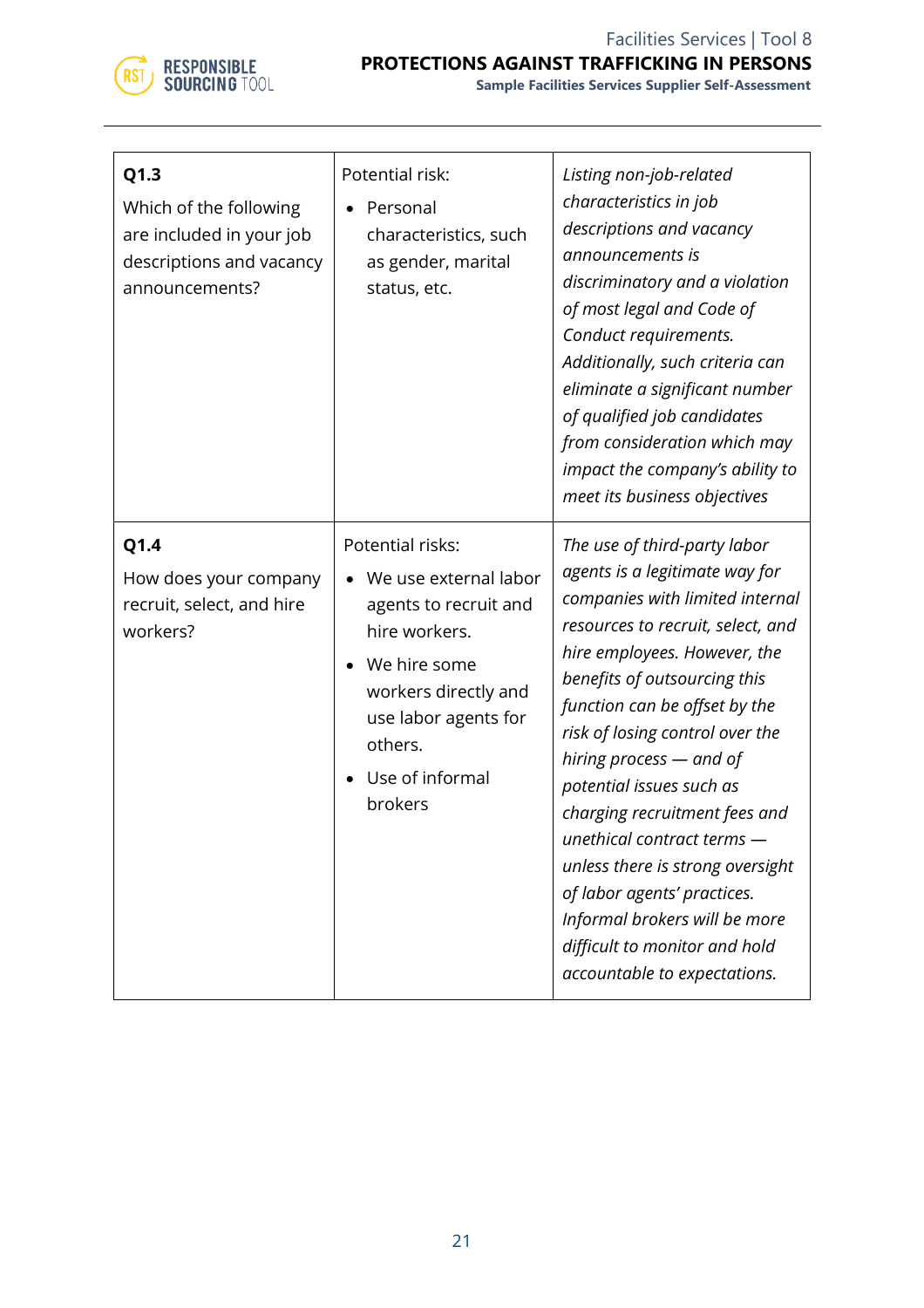

| Q1.5<br>How do you recruit and<br>hire foreign migrant<br>workers?                                                             | Potential risks:<br>Using a labor agent in<br>their home (origin)<br>country<br>Through a labor agent<br>in the destination<br>country<br>Use of informal<br>brokers | As above, the benefits of<br>outsourcing this function can<br>be offset by the risk of losing<br>control over the hiring process<br>- and of potential issues such<br>as charging recruitment fees<br>and unethical contract terms -<br>unless there is strong oversight<br>of labor agents' practices,<br>which is particularly difficult for<br>origin country agents and<br>brokers. Informal brokers will<br>be more difficult to monitor<br>and hold accountable to<br>expectations. |
|--------------------------------------------------------------------------------------------------------------------------------|----------------------------------------------------------------------------------------------------------------------------------------------------------------------|-------------------------------------------------------------------------------------------------------------------------------------------------------------------------------------------------------------------------------------------------------------------------------------------------------------------------------------------------------------------------------------------------------------------------------------------------------------------------------------------|
| Q1.6<br>What kind of training do<br>you provide for company<br>staff responsible for<br>recruitment, selection,<br>and hiring? | Ideally, all of the answer<br>choices should be in<br>place.                                                                                                         | If individuals with recruitment,<br>selection and hiring<br>responsibilities are not trained<br>on company and legal<br>requirements and how to<br>objectively interview and select<br>candidates for hire, there is a<br>serious risk of using<br>inconsistent or biased selection<br>criteria, resulting in making the<br>wrong hiring decisions or<br>violating company and legal<br>human rights requirements.                                                                        |

| 2. USE OF LABOR AGENTS AND EMPLOYMENT AGENCIES |                                                          |  |
|------------------------------------------------|----------------------------------------------------------|--|
| <b>Question</b>                                | <b>Answers with Potential Explanation</b><br><b>Risk</b> |  |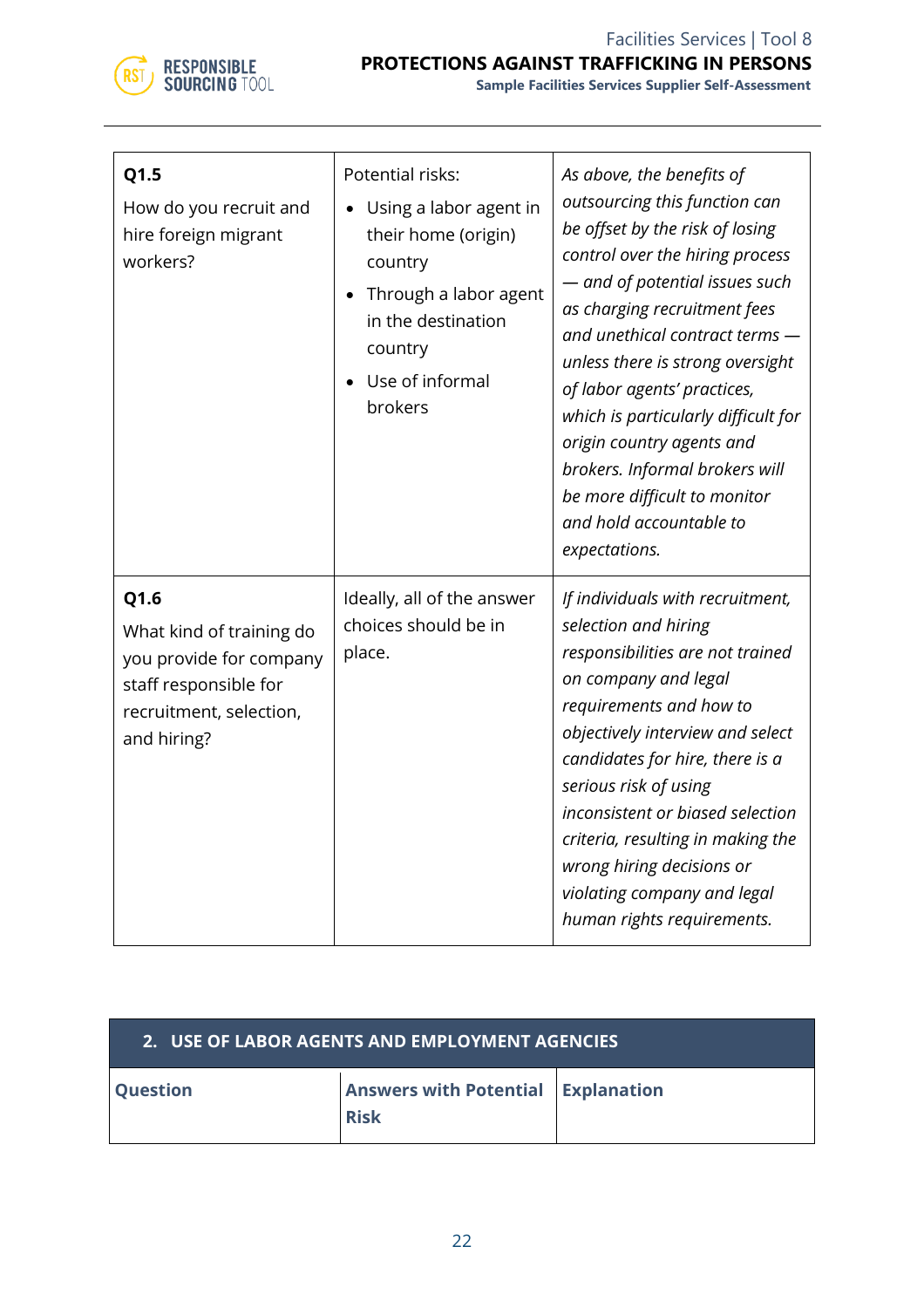

| Q <sub>2.1</sub><br>How do you screen your<br>labor agents to determine<br>if they can meet human<br>rights requirements before<br>you begin using them? | <b>Potential Risks:</b><br>We do not use a<br>formal screening<br>process.                             | Just as you need to know that a<br>potential supplier can meet your<br>requirements for price, quality,<br>and delivery, you must also<br>know that they are capable of<br>and willing to meet human<br>rights and legal requirements.<br>This can only be done properly<br>using a formal vetting/screening<br>process to identify gaps in a<br>supplier's management<br>practices. |
|----------------------------------------------------------------------------------------------------------------------------------------------------------|--------------------------------------------------------------------------------------------------------|--------------------------------------------------------------------------------------------------------------------------------------------------------------------------------------------------------------------------------------------------------------------------------------------------------------------------------------------------------------------------------------|
| Q2.2<br>What formal performance<br>requirements does your<br>company have for your<br>labor agents?                                                      | <b>Potential Risks:</b><br>We require the labor<br>agent to comply with<br>legal requirements<br>only. | If a labor agent is only required<br>to comply with the law, and<br>contracts do not contain explicit<br>human rights performance<br>requirements, there is a risk that<br>labor agents' practices will not<br>meet your Code of Conduct<br>requirements.                                                                                                                            |
|                                                                                                                                                          | We do not have formal<br>contracts with our<br>labor agents.                                           | Without a formal contract, there<br>is a risk that your labor agent<br>will not understand or feel<br>obligated to adhere to your<br>company's expectations for<br>socially responsible and legal<br>business practices.                                                                                                                                                             |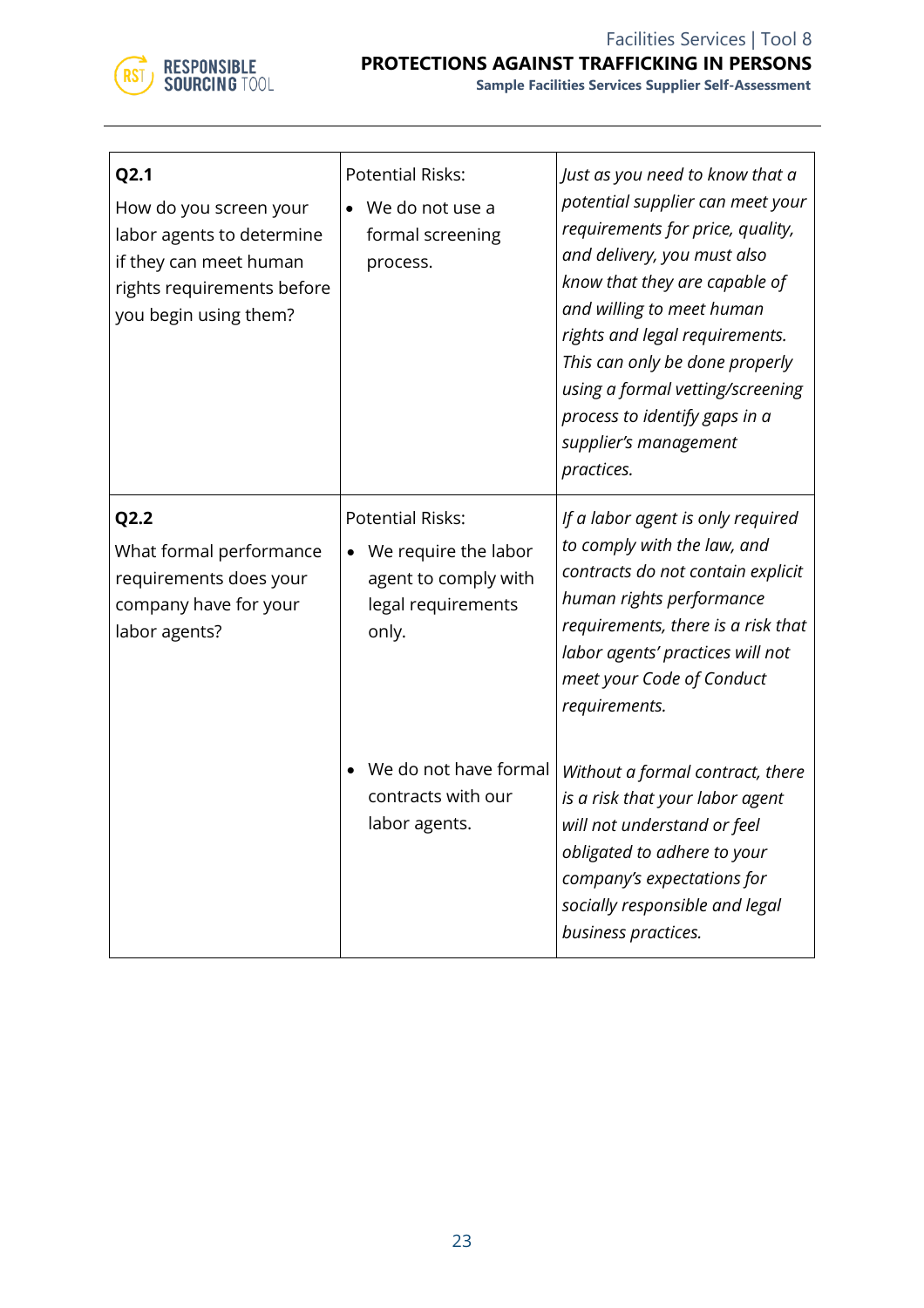

| Q2.3<br>How do you evaluate your<br>labor agents' ongoing<br>performance in meeting<br>both human rights and<br>applicable legal<br>requirements? | All of the choices are<br>desirable practices.<br>Suppliers should have at<br>least one of them in<br>place. | Screening a labor agent to<br>determine their ability to meet<br>your human rights requirements<br>does not guarantee that they will<br>do so over time.<br>Without a systematic, ongoing<br>performance assessment<br>process you run the serious risk<br>of not being aware of, or not<br>proactively addressing,<br>violations resulting from sub-<br>standard labor agent practices. |
|---------------------------------------------------------------------------------------------------------------------------------------------------|--------------------------------------------------------------------------------------------------------------|------------------------------------------------------------------------------------------------------------------------------------------------------------------------------------------------------------------------------------------------------------------------------------------------------------------------------------------------------------------------------------------|
| Q2.4<br>Which of the following are<br>included in your labor<br>agent audit process?                                                              | All of the listed items are<br>part of an effective labor<br>agent audit process.                            | Audits are an essential part of<br>any supplier performance<br>monitoring program, and<br>without such aspects as records<br>reviews and interviews with<br>management and workers, you<br>are unable to identify<br>performance gaps and establish<br>improvement plans.                                                                                                                |
| Q2.5<br>How do you ensure that<br>labor agents correct the<br>issues identified by audits,<br>self-audits, and other<br>evaluations?              | All of the listed items are<br>part of an effective labor<br>agent audit process.                            | Without a formal process to<br>track and verify closure of audit<br>nonconformance, there is a<br>significant risk that issues will go<br>unresolved, and the labor agent<br>will continue to violate the law<br>and your company's human<br>rights requirements.                                                                                                                        |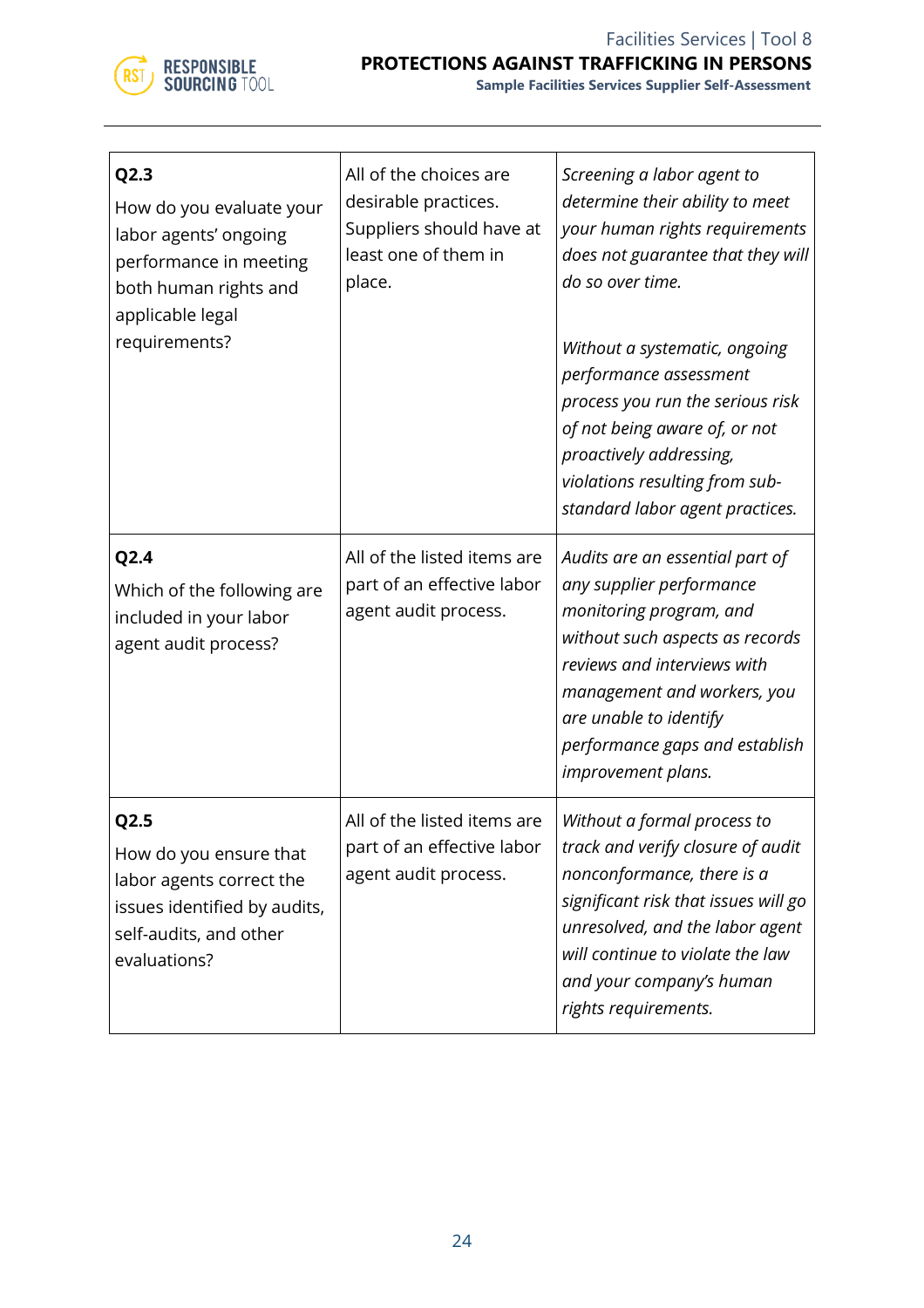

| Q2.6<br>How do you communicate<br>your staffing requirements<br>(hiring needs) to your labor<br>agent(s)?                            | <b>Potential Risks:</b><br>We only tell them the<br>$\bullet$<br>number and<br>categories of workers<br>needed.<br>If selected by itself, or in<br>combination with the<br>above answer:<br>We tell them the time<br>$\bullet$<br>by which we need the<br>workers. | The risk in only providing the<br>number and general types of<br>workers needed or how soon<br>you need them is that the labor<br>agent may not apply your<br>human rights and job<br>performance expectations in the<br>hiring process. This may result in<br>human trafficking,<br>discrimination, child labor, and<br>other unintended human rights<br>outcomes. You may also be<br>provided workers who are not fit<br>to perform the work needed to<br>achieve your business objectives. |
|--------------------------------------------------------------------------------------------------------------------------------------|--------------------------------------------------------------------------------------------------------------------------------------------------------------------------------------------------------------------------------------------------------------------|-----------------------------------------------------------------------------------------------------------------------------------------------------------------------------------------------------------------------------------------------------------------------------------------------------------------------------------------------------------------------------------------------------------------------------------------------------------------------------------------------|
| Q2.7<br>Do you or your labor<br>agents recruit workers<br>from other countries<br>(foreign migrant workers,<br>guest workers, etc.)? | <b>Potential Risks:</b><br>Yes                                                                                                                                                                                                                                     | Recruiting foreign migrant<br>workers is a legitimate business<br>strategy, particularly in areas<br>with local labor shortages or<br>where the skill level of the local<br>workforce is inadequate to meet<br>business needs. However,<br>employing foreign migrants<br>typically means that much of the<br>hiring process may be done in<br>other countries by individuals<br>and organizations over which<br>you may have little control or<br>oversight.                                  |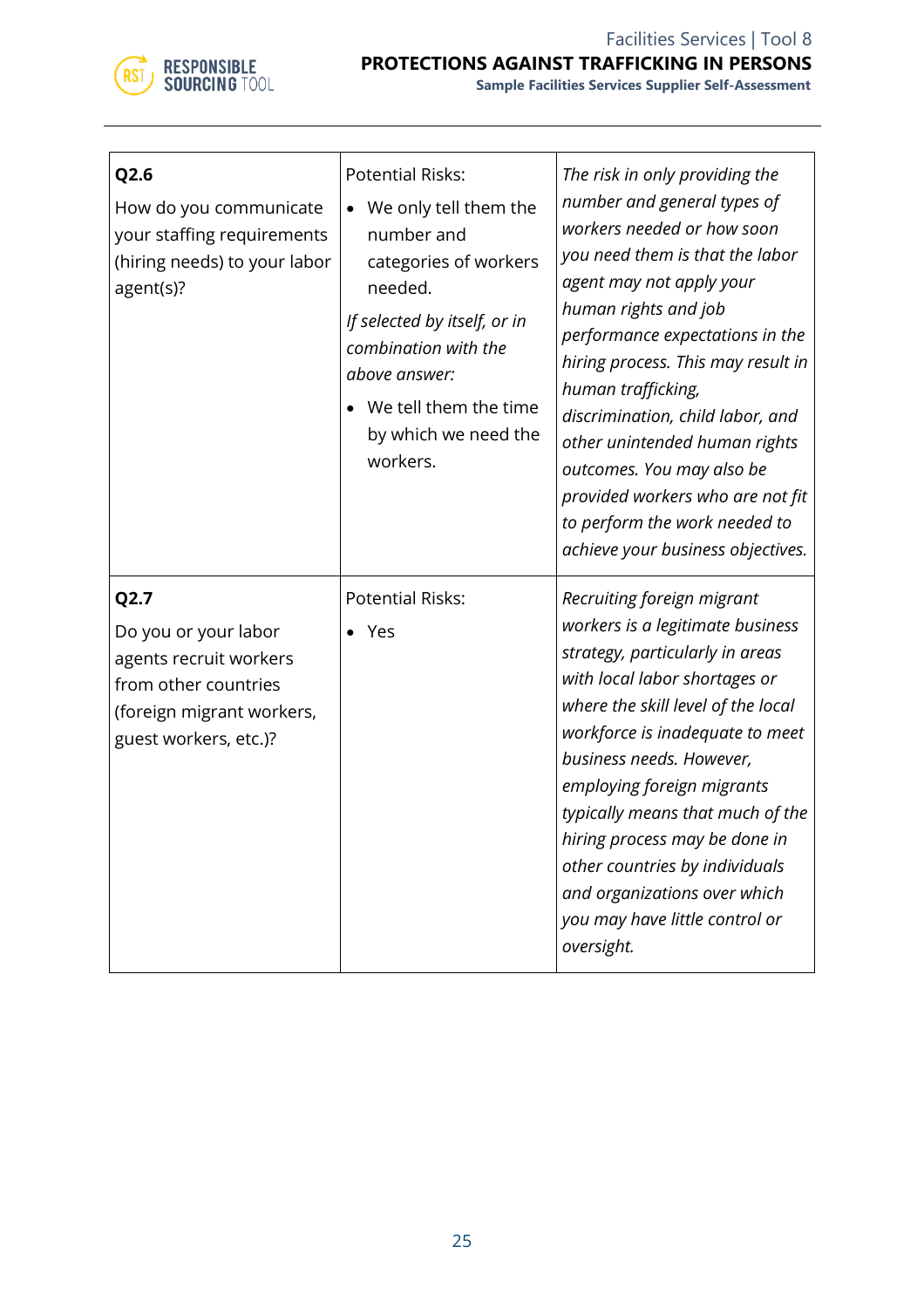

| Q2.8<br>Do you or your local<br>(destination country) labor<br>agents work with recruiters<br>or agents in the countries<br>where workers are<br>recruited (origin countries)? | <b>Potential Risks:</b><br>Yes                                                                                                                                                                                                                                           | Secondary labor recruiters or<br>agents in origin countries are<br>often informal businesses that<br>are unlicensed and unregulated.<br>They may or may not<br>understand your company's<br>human rights expectations or<br>the legal requirements in their<br>country or yours, which presents<br>the serious risk of human<br>trafficking and other human<br>rights nonconformance.    |
|--------------------------------------------------------------------------------------------------------------------------------------------------------------------------------|--------------------------------------------------------------------------------------------------------------------------------------------------------------------------------------------------------------------------------------------------------------------------|------------------------------------------------------------------------------------------------------------------------------------------------------------------------------------------------------------------------------------------------------------------------------------------------------------------------------------------------------------------------------------------|
| Q2.9<br>How do you determine that<br>recruiters and agents in<br>origin countries can meet<br>both human rights and<br>legal requirements?                                     | <b>Potential Risks:</b><br>Destination country<br>$\bullet$<br>labor agents screen<br>the origin country<br>recruiters and agents<br>In addition, the other<br>listed choices should all<br>be part of the supplier's<br>process for screening<br>origin country agents. | Because of the often-informal<br>nature of labor recruiting in<br>origin countries, the absence of<br>a thorough screening of origin<br>country labor agents or<br>delegating the responsibility to<br>your destination country broker<br>can result in the use of agents<br>that are neither able nor willing<br>to conform to your company<br>human rights expectations or<br>the law. |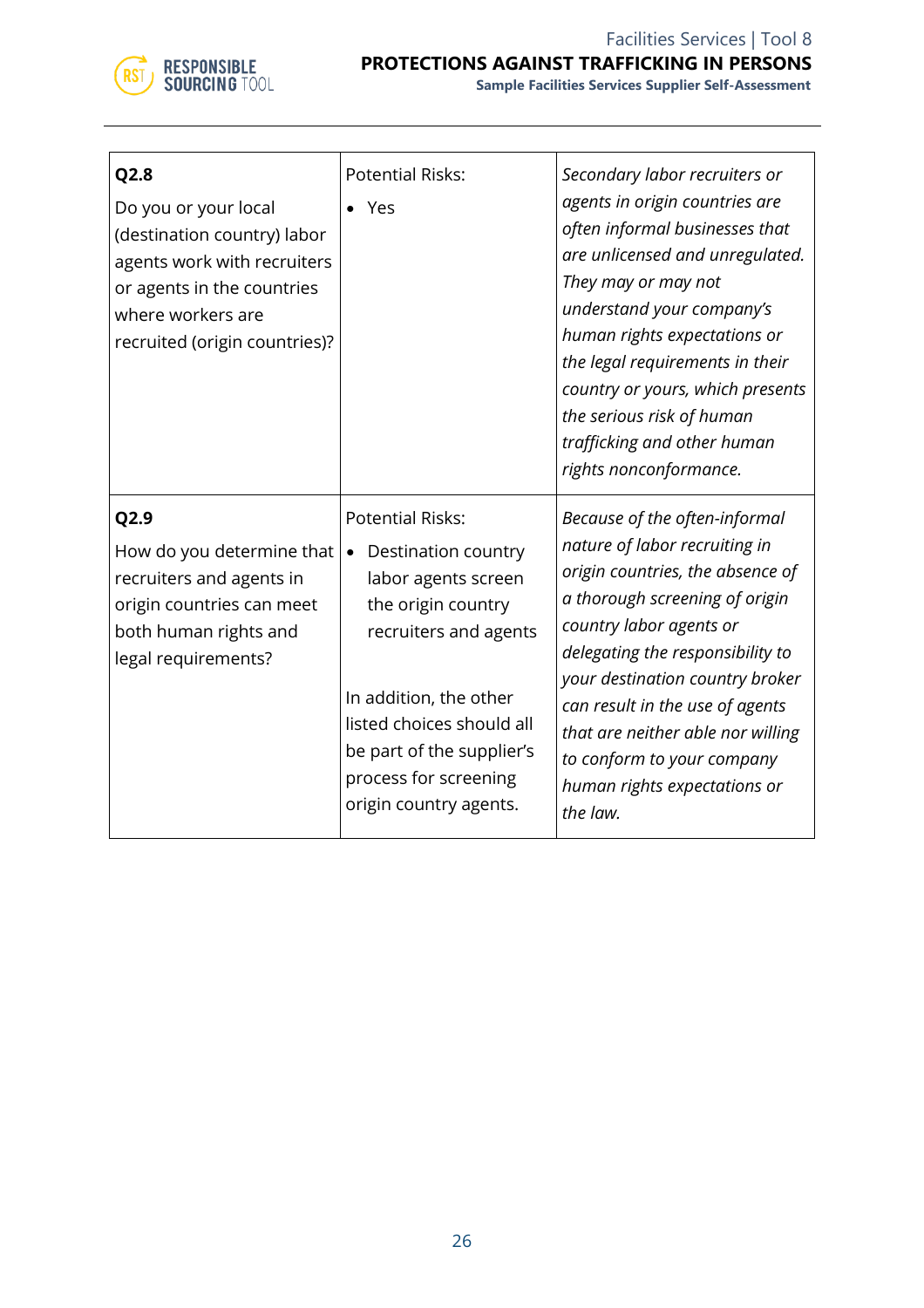

| Q2.10<br>How do you monitor the<br>human rights and legal<br>compliance performance<br>of origin country recruiters<br>and agents?                                        | <b>Potential Risks:</b><br>We do not formally<br>monitor the legal<br>compliance<br>performance of origin<br>country recruiters and<br>agents.<br>In addition, the other<br>listed choices should all<br>be part of the supplier's<br>process for monitoring<br>the performance of origin<br>country agents.                                                                                                   | The recruiters and agents you<br>use in origin countries operate<br>remotely and largely<br>independently. Without<br>monitoring them, you risk illegal<br>or unethical practices going<br>undetected and unaddressed.                                                                                                                                                                                                                                                                                                                        |
|---------------------------------------------------------------------------------------------------------------------------------------------------------------------------|----------------------------------------------------------------------------------------------------------------------------------------------------------------------------------------------------------------------------------------------------------------------------------------------------------------------------------------------------------------------------------------------------------------|-----------------------------------------------------------------------------------------------------------------------------------------------------------------------------------------------------------------------------------------------------------------------------------------------------------------------------------------------------------------------------------------------------------------------------------------------------------------------------------------------------------------------------------------------|
| Q2.11<br>How much do workers pay<br>your company or either the<br>destination country or<br>origin country labor<br>recruiter or agent to get a<br>job with your company? | <b>Potential Risks:</b><br>Workers pay only<br>$\bullet$<br>what is legally<br>required in their<br>home country.<br>Workers pay only<br>$\bullet$<br>what is legally<br>required in the<br>destination country.<br>Our company policies<br>specify the maximum<br>amount workers are<br>required to pay.<br>Workers pay what is<br>$\bullet$<br>legally allowable in<br>the origin or<br>destination country. | Foreign migrants are<br>particularly vulnerable to<br>exploitation, especially as they<br>are often charged illegal and/or<br>excessive fees. The U.S. Federal<br>Acquisition Regulation:<br><b>Combating Trafficking in</b><br>Persons (FAR) and many<br>company and industry Codes of<br>Conduct now prohibit charging<br>recruitment fees. Without a<br>company policy prohibiting<br>recruitment fees and controls in<br>place to ensure workers do not<br>pay fees, your company faces a<br>serious risk of using debt-<br>bonded labor. |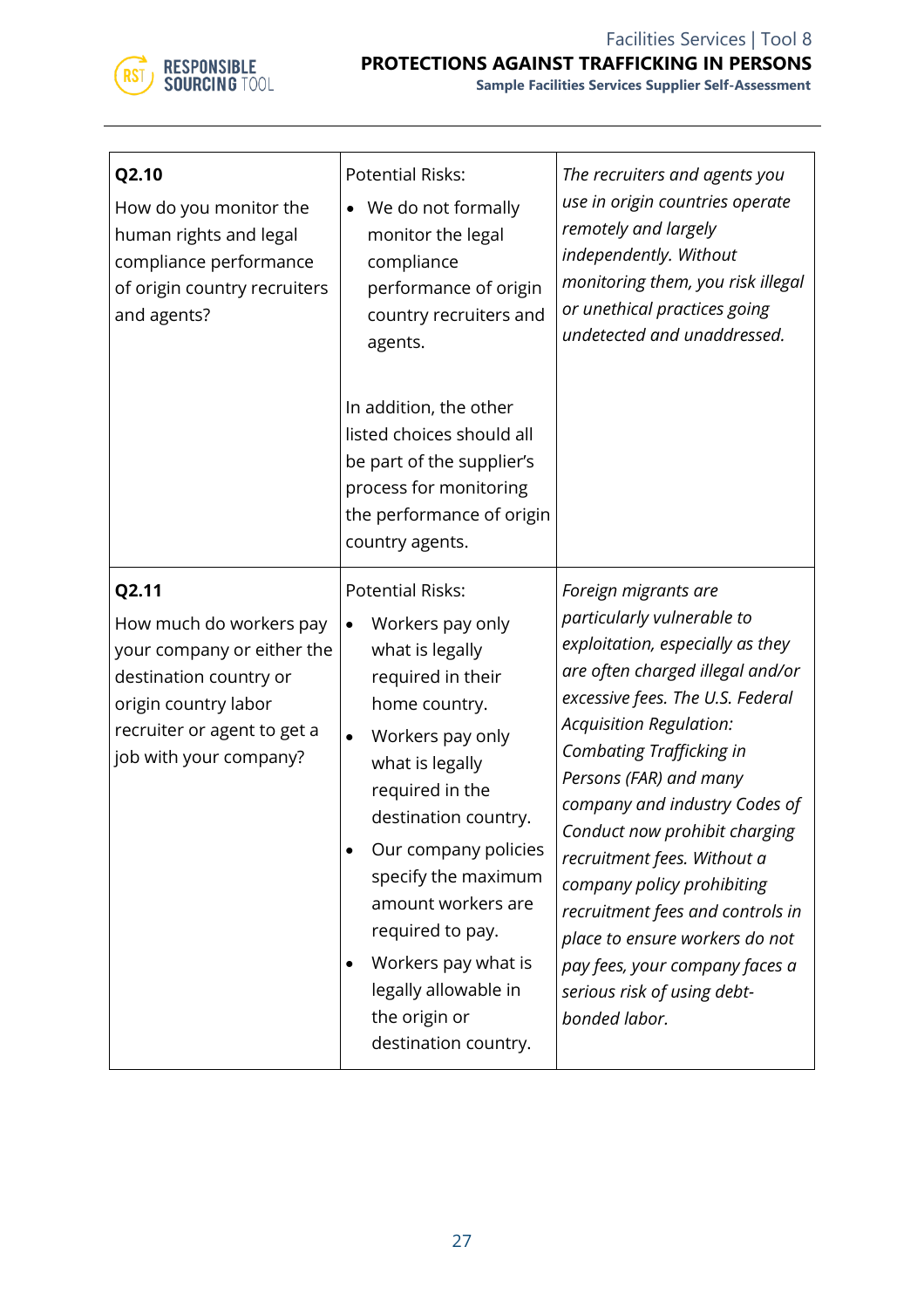

| Q2.12<br>What types of fees and<br>expenses are foreign<br>workers required to pay?                                           | <b>Potential Risks:</b><br>Transportation to the<br>destination country<br>(for the job)<br>Transportation home<br>upon completion of<br>their contract<br>Document processing<br>(for example, work<br>permit, visa)<br>Job application fee<br>$\bullet$<br>Medical examination<br>$\bullet$<br>and/or testing<br>• Skills testing | In addition to recruitment fees,<br>migrant workers may be<br>charged for transportation and<br>other expenses that labor<br>brokers and employers do not<br>call "recruitment fees." These<br>expenses are often excessive and<br>illegal and can put workers at<br>risk of debt bondage if they have<br>to borrow money to pay them.<br>This presents your company with<br>both a reputational and<br>compliance risk.<br>Your policies and procedures<br>should clearly define the fees<br>and expenses that workers<br>cannot be charged. |
|-------------------------------------------------------------------------------------------------------------------------------|-------------------------------------------------------------------------------------------------------------------------------------------------------------------------------------------------------------------------------------------------------------------------------------------------------------------------------------|-----------------------------------------------------------------------------------------------------------------------------------------------------------------------------------------------------------------------------------------------------------------------------------------------------------------------------------------------------------------------------------------------------------------------------------------------------------------------------------------------------------------------------------------------|
| Q2.13<br>How do the origin country<br>agents or your local<br>(destination country) labor<br>agents screen job<br>applicants? | <b>Potential Risks:</b><br>They use their own<br>$\bullet$<br>judgment to decide<br>which candidates can<br>do the job.                                                                                                                                                                                                             | Without clear stated job<br>requirements and selection<br>criteria, the screening process<br>can be unduly influenced by the<br>biases of the individuals doing<br>the screening.<br>Selection can also be corrupted<br>when labor agents give<br>preference to job seekers who<br>are willing to pay a bribe.                                                                                                                                                                                                                                |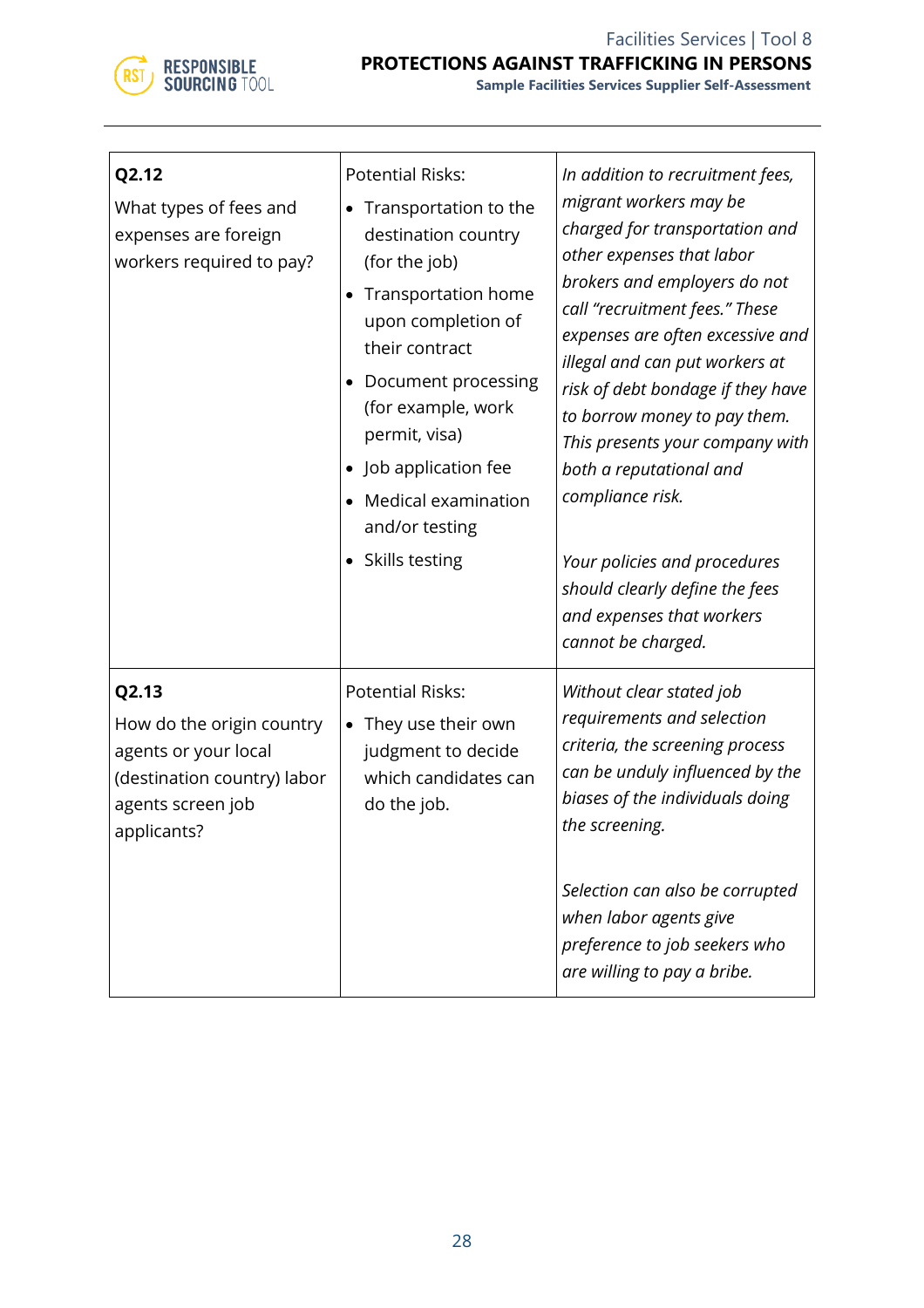

| Q2.14<br>Who makes the final<br>selection of which<br>applicants to hire?                              | <b>Potential Risks:</b><br>• The origin country<br>recruiter or agent<br>• Our local (destination<br>country) labor agent(s)                                                                                                                                                                                 | The more steps removed from<br>direct control of the hiring<br>process, the greater the risk that<br>inappropriate or improper<br>selection practices will be used,<br>with the risk of not meeting the<br>law and your company's labor<br>skills and human rights<br>requirements.                                                                                                                                                                                                                                        |
|--------------------------------------------------------------------------------------------------------|--------------------------------------------------------------------------------------------------------------------------------------------------------------------------------------------------------------------------------------------------------------------------------------------------------------|----------------------------------------------------------------------------------------------------------------------------------------------------------------------------------------------------------------------------------------------------------------------------------------------------------------------------------------------------------------------------------------------------------------------------------------------------------------------------------------------------------------------------|
| Q2.15<br>How do you verify that<br>foreign migrants can<br>legally work in the<br>destination country? | <b>Potential Risks:</b><br>• Our local (destination<br>country) labor agent is<br>responsible for<br>obtaining and verifying<br>the necessary<br>documentation.<br>The origin country<br>$\bullet$<br>recruiter or agent is<br>responsible for<br>obtaining and verifying<br>the necessary<br>documentation. | Your company is ultimately<br>responsible for the legal status<br>of migrant workers employed in<br>your operations. Origin country<br>agents may not know the legal<br>requirements in your country.<br>Destination (in-country) labor<br>agents may be more concerned<br>with delivering the number of<br>employees your company needs<br>rather than complying with all<br>applicable requirements. To<br>minimize this risk, your<br>company must have a process to<br>ensure the legal status of foreign<br>migrants. |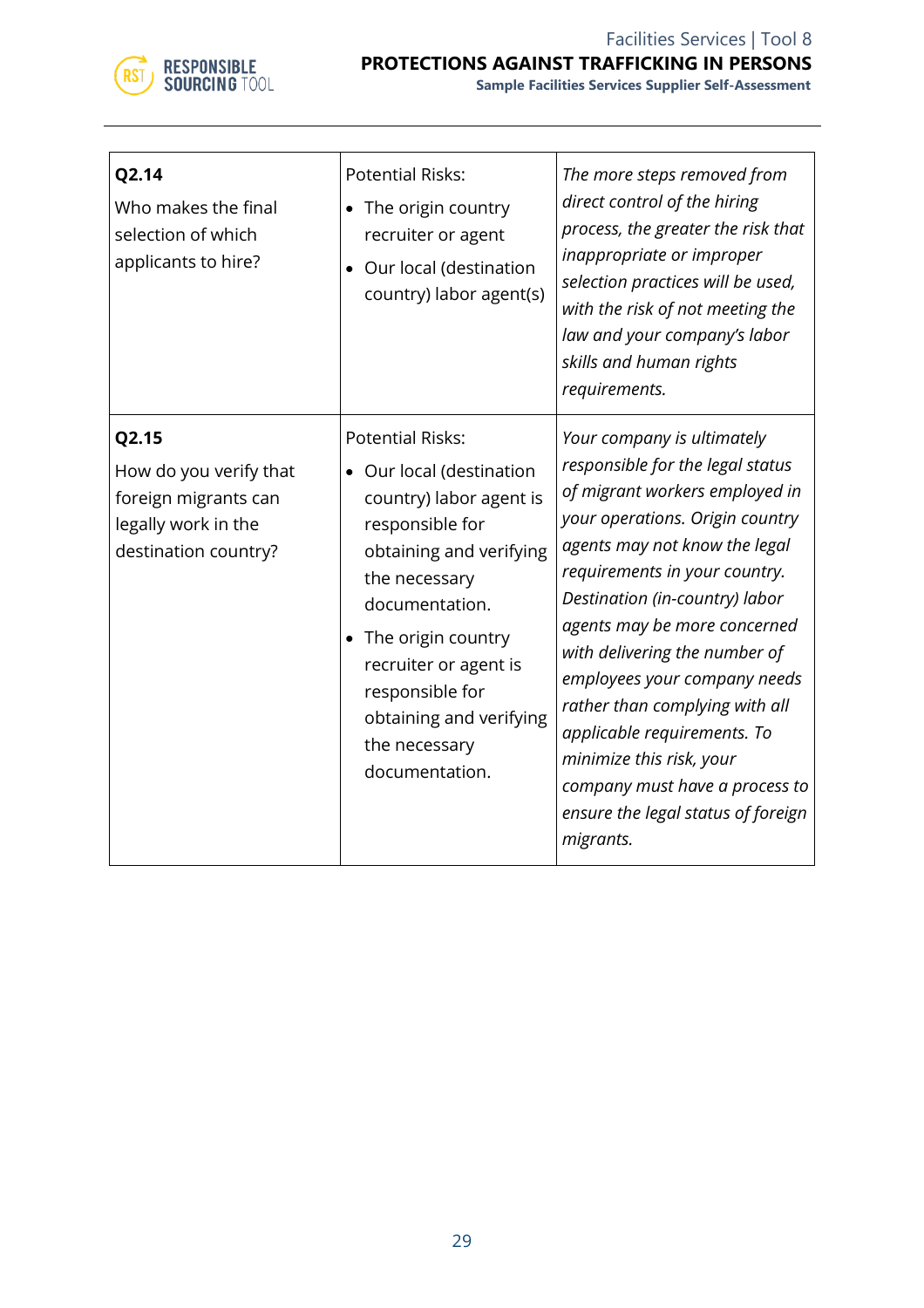

| Q2.16<br>When are workers<br>provided with an<br>explanation of the job<br>duties and terms and<br>conditions of employment?         | <b>Potential Risks:</b><br>In their home country,<br>after they sign the<br>employment contract.<br>After arrival in the<br>destination country,<br>before they sign the<br>employment contract.<br>In the destination<br>country, after signing<br>the employment<br>contract. | If new hires are not provided<br>with a thorough, accurate<br>explanation of the terms and<br>conditions of their employment<br>at your company before they<br>sign the employment contract<br>and before they leave their<br>home country, they may find<br>themselves in a job that they did<br>not accept voluntarily $-$ a red<br>flag for human trafficking.<br>In addition, your company may<br>be in violation of both legal and<br>Code of Conduct requirements. |
|--------------------------------------------------------------------------------------------------------------------------------------|---------------------------------------------------------------------------------------------------------------------------------------------------------------------------------------------------------------------------------------------------------------------------------|--------------------------------------------------------------------------------------------------------------------------------------------------------------------------------------------------------------------------------------------------------------------------------------------------------------------------------------------------------------------------------------------------------------------------------------------------------------------------|
| Q2.17<br>How does your company<br>ensure that workers<br>understand all the terms<br>and conditions of their<br>employment contract? | All the answer choices<br>should be part of the<br>supplier's process for<br>ensuring worker<br>understanding.                                                                                                                                                                  | Workers must fully understand<br>the terms and conditions of the<br>job they are about to accept to<br>ensure that they are making the<br>decision voluntarily.                                                                                                                                                                                                                                                                                                          |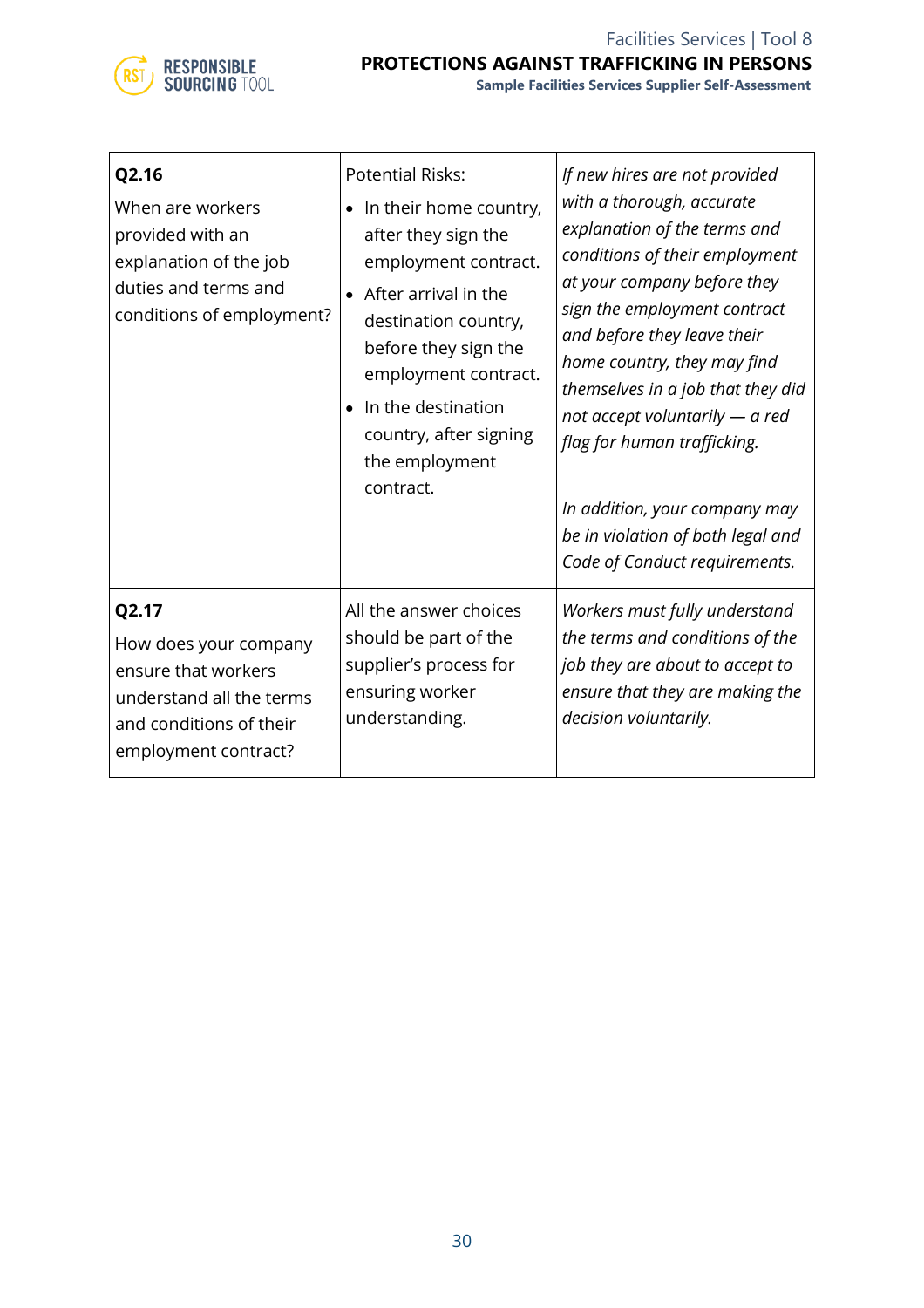

| Q2.18<br>The worker signs an<br>employment contract with | <b>Potential Risks:</b><br>Our in-country labor<br>agent.<br>Both the recruiter or<br>agent in their home<br>country and our in-<br>country labor agent.<br>Both my company and<br>our in-country labor<br>agent.<br>Another employer.<br>We do not use<br>employment contracts. | Employment contracts are an<br>essential element in ensuring<br>respect of worker rights and<br>should be part of any employer's<br>recruitment, selection, and<br>hiring system, regardless of local<br>legal requirements. It is<br>appropriate for workers to sign<br>employment contracts with your<br>in-country labor agent if the<br>labor agent is responsible for<br>providing their wages and<br>benefits and for managing their<br>day-to-day work activities.<br>However, without oversight of<br>this process, there is a risk of<br>noncompliance with legal<br>requirements and your<br>company's human rights<br>expectations. |
|----------------------------------------------------------|----------------------------------------------------------------------------------------------------------------------------------------------------------------------------------------------------------------------------------------------------------------------------------|------------------------------------------------------------------------------------------------------------------------------------------------------------------------------------------------------------------------------------------------------------------------------------------------------------------------------------------------------------------------------------------------------------------------------------------------------------------------------------------------------------------------------------------------------------------------------------------------------------------------------------------------|
|                                                          |                                                                                                                                                                                                                                                                                  | When a worker signs contracts<br>with multiple parties, there is a<br>significant risk that the<br>employment terms and<br>conditions in the two contracts<br>will be different. The destination<br>country contract terms often do<br>not include what was promised<br>to the employee by the origin<br>country agent.                                                                                                                                                                                                                                                                                                                        |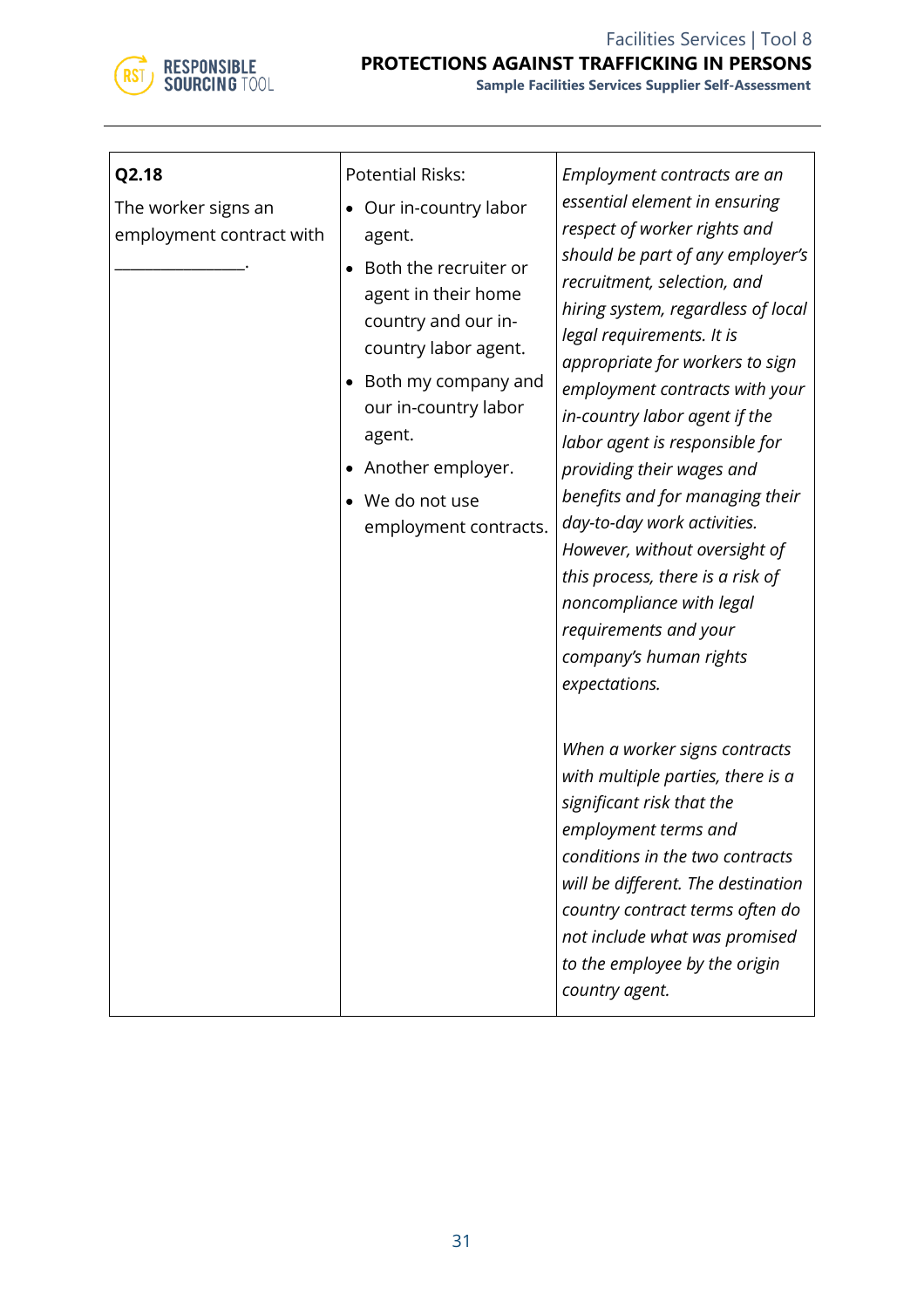

| Q2.19<br>What is included in the<br>employment contract?                                              | All of the available<br>choices should be<br>included in worker<br>employment contracts.                                                               | Detailed employment contracts<br>are an essential element in<br>ensuring workers enter into<br>employment voluntarily and that<br>they fully understand their legal<br>rights.<br>A contract that includes all the<br>answer choices will help ensure<br>compliance with the U.S. Federal<br><b>Acquisition Regulation:</b><br><b>Combating Trafficking in</b><br>Persons (FAR) and most other<br>legal and Code of Conduct<br>requirements. |
|-------------------------------------------------------------------------------------------------------|--------------------------------------------------------------------------------------------------------------------------------------------------------|----------------------------------------------------------------------------------------------------------------------------------------------------------------------------------------------------------------------------------------------------------------------------------------------------------------------------------------------------------------------------------------------------------------------------------------------|
| Q2.20<br>Can workers cancel their<br>employment contracts<br>before they leave their<br>home country? | <b>Potential Risks:</b><br>• Yes, but they have to<br>pay a cancellation fee.<br>No, they must work for<br>$\bullet$<br>the term of their<br>contract. | If at any time before a migrant<br>worker leaves their home<br>country they decide to decline<br>the job, they must be free to do<br>so. If migrants are required to<br>pay a cancellation fee (other<br>than cost of passport and visa)<br>or required to fulfill their<br>contract term, this increases the<br>risk of human trafficking.                                                                                                  |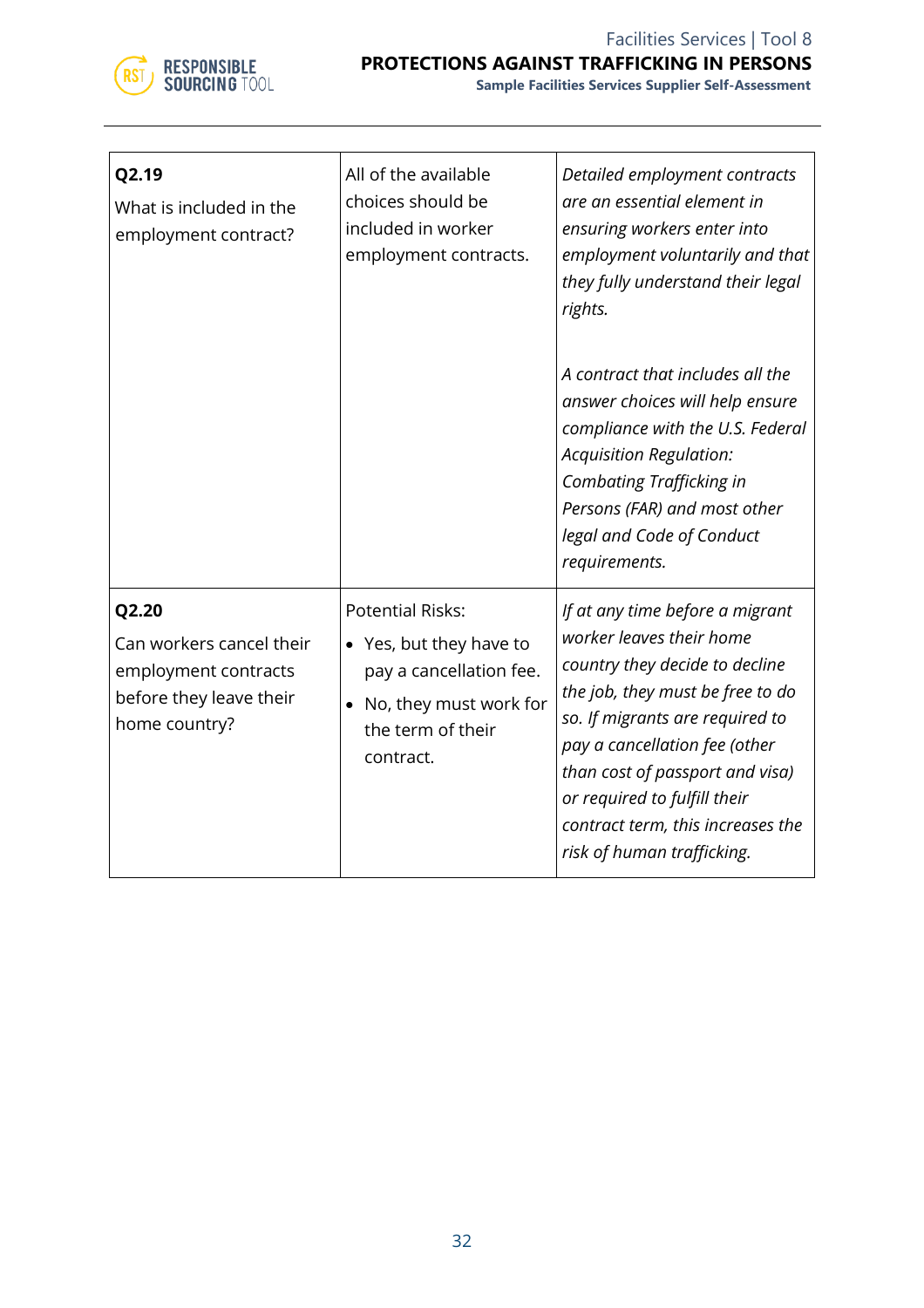

| Q2.21<br>When are workers given a<br>copy of their employment<br>contract?                                                            | <b>Potential Risks:</b><br>Less than five days<br>before departure<br>Upon arrival in the<br>$\bullet$<br>destination country<br>(location of work)<br>Workers are not given<br>copies of their<br>contracts                                                   | The U.S. Federal Acquisition<br><b>Regulation: Combating</b><br>Trafficking in Persons (FAR) and<br>many company Codes of<br>Conduct require providing<br>workers with their contracts at<br>least five days prior to<br>departure. This allows enough<br>time for workers to make an<br>informed decision about taking<br>the job. Failure to provide<br>contracts at least five days in<br>advance increases the risk of<br>exploitation (involuntariness).                                                                                                              |
|---------------------------------------------------------------------------------------------------------------------------------------|----------------------------------------------------------------------------------------------------------------------------------------------------------------------------------------------------------------------------------------------------------------|----------------------------------------------------------------------------------------------------------------------------------------------------------------------------------------------------------------------------------------------------------------------------------------------------------------------------------------------------------------------------------------------------------------------------------------------------------------------------------------------------------------------------------------------------------------------------|
| Q2.22<br>What kind of training do<br>foreign migrants receive<br>before they leave their<br>home country for work at<br>your company? | • Pre-departure training<br>designed and delivered<br>by the destination<br>country labor agent<br>• Pre-departure training<br>designed and delivered<br>by the origin country<br>labor agent<br>Workers do not receive<br>$\bullet$<br>pre-departure training | Pre-departure training that<br>covers all the details about the<br>job and contract terms is<br>essential for the migrant worker<br>to make an informed decision<br>about the job before traveling to<br>another country for<br>employment. Without it, there is<br>a risk of the worker entering into<br>a situation of human trafficking.<br>Additionally, leaving the design<br>and delivery of the training to<br>the discretion of either origin or<br>destination country agents<br>presents the risk that not all the<br>required information will be<br>presented. |

# **3. MANAGEMENT OF MIGRANT WORKERS**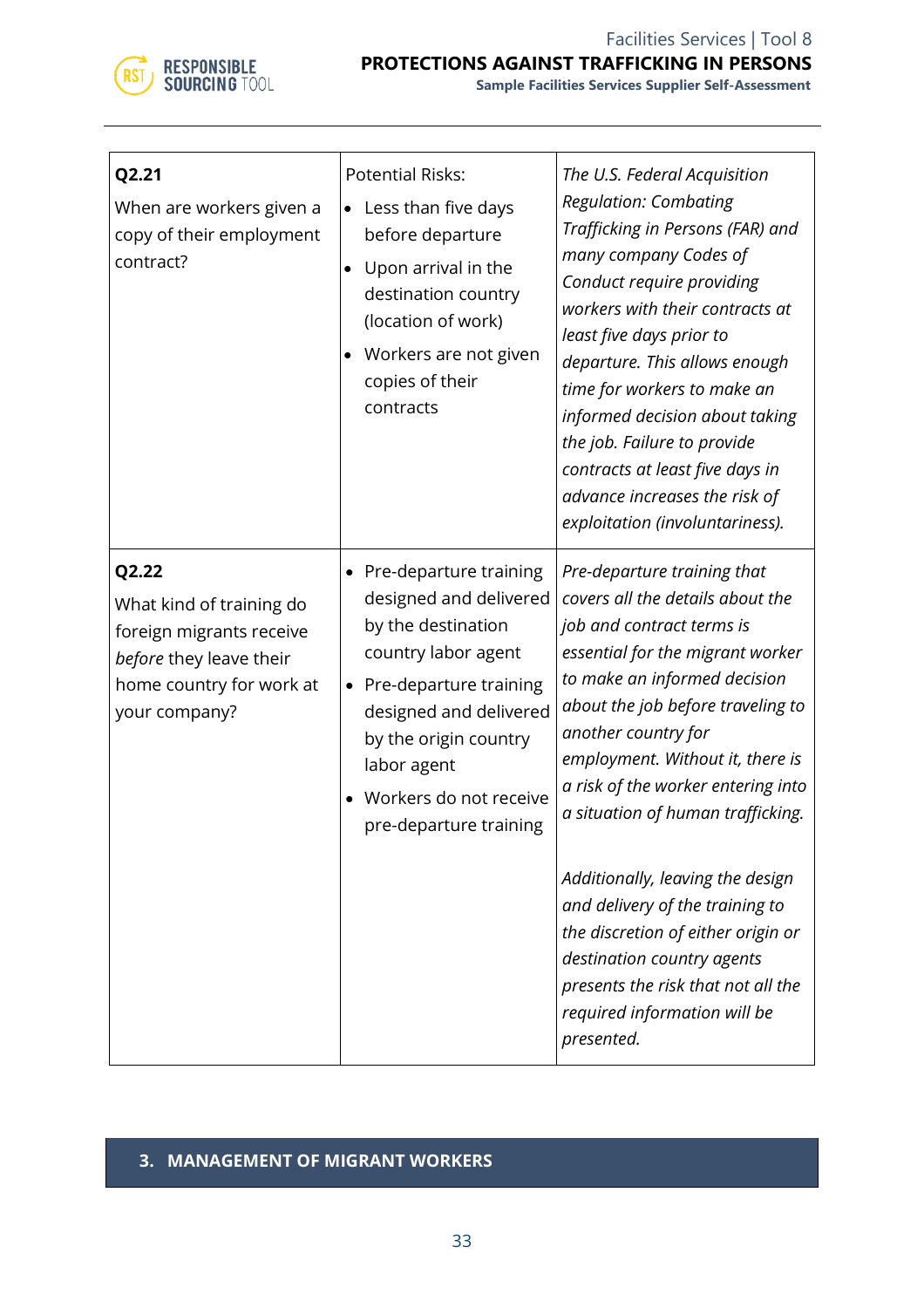

| <b>Question</b>                                                                                                                | <b>Answers with Potential</b><br><b>Risk</b> | <b>Explanation</b>                                                                                                                                                                                                                                                                                                                                      |
|--------------------------------------------------------------------------------------------------------------------------------|----------------------------------------------|---------------------------------------------------------------------------------------------------------------------------------------------------------------------------------------------------------------------------------------------------------------------------------------------------------------------------------------------------------|
| Q3.1<br>Are there migrant workers*<br>at your company?<br>*Note: this includes both                                            | <no answers="" flag="" red=""></no>          |                                                                                                                                                                                                                                                                                                                                                         |
| foreign and domestic<br>migrants that are either<br>directly employed by your<br>company or work for a<br>labor agent          |                                              |                                                                                                                                                                                                                                                                                                                                                         |
| Q3.2<br>Who is responsible for<br>coordinating and processing<br>migrant worker<br>documentation when they<br>arrive for work? | <b>Potential Risks:</b><br>• The labor agent | It is appropriate for the labor<br>agent to process migrant worker<br>documentation, especially when<br>the employment agreement is<br>between the labor agent and<br>migrant. However, without<br>oversight, there is a risk that the<br>labor agent's processes may<br>violate your human rights<br>expectations or applicable legal<br>requirements. |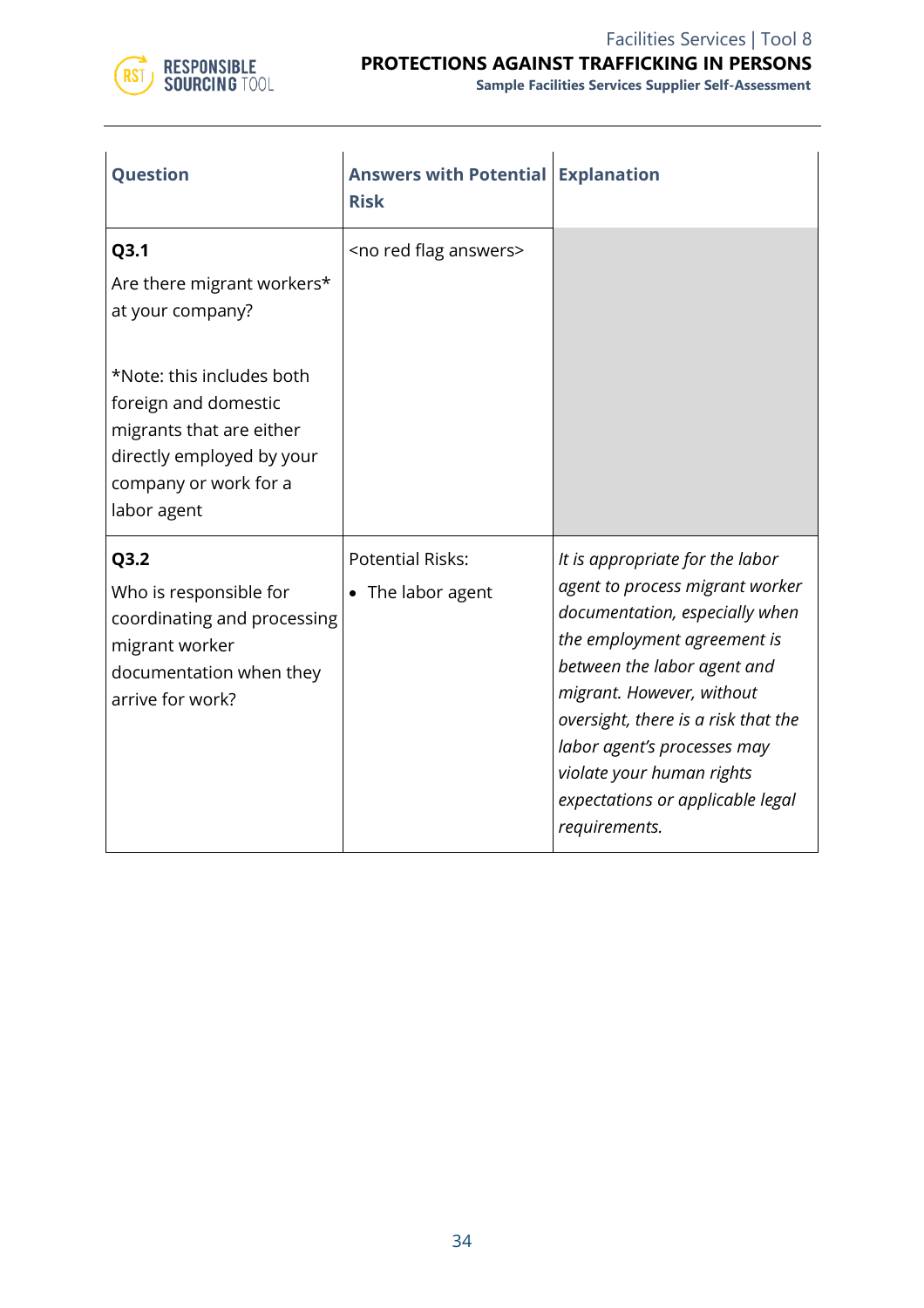

| Q3.3<br>How does your company<br>and/or your labor agent<br>manage migrant worker<br>identify documents<br>(passports, visas, work<br>permits, proof of age, etc.)? | <b>Potential Risks:</b><br>• Workers are required<br>to turn in their<br>documents to the<br>company or the labor<br>agent for safekeeping.<br>• Workers voluntarily<br>have the company or<br>the labor agent to<br>hold their documents<br>for safekeeping.<br>The company or labor<br>agent keeps the<br>documents; however,<br>workers can retrieve<br>them at any time<br>without delay.<br>Workers can retrieve<br>their documents<br>when they intend to<br>return to their home<br>country for a visit or<br>when their contract<br>term is over. | Personal identity documents are<br>the property of the worker. Some<br>companies and labor agents<br>retain these documents for<br>"safekeeping" or other reasons.<br>If employees are not in<br>possession of their identity<br>documents, they may not be able<br>to leave the work site, violating<br>their right to freedom of<br>movement and making the<br>company noncompliant with the<br>U.S. Federal Acquisition<br><b>Regulation: Combating Trafficking</b><br>in Persons (FAR) and many<br>company and industry codes of<br>conduct. |
|---------------------------------------------------------------------------------------------------------------------------------------------------------------------|-----------------------------------------------------------------------------------------------------------------------------------------------------------------------------------------------------------------------------------------------------------------------------------------------------------------------------------------------------------------------------------------------------------------------------------------------------------------------------------------------------------------------------------------------------------|--------------------------------------------------------------------------------------------------------------------------------------------------------------------------------------------------------------------------------------------------------------------------------------------------------------------------------------------------------------------------------------------------------------------------------------------------------------------------------------------------------------------------------------------------|
| Q3.4<br>What is included in the<br>orientation program for<br>new migrant workers when<br>they arrive for work at your<br>facility?                                 | All of the answer choices<br>should be included in<br>the orientation program.                                                                                                                                                                                                                                                                                                                                                                                                                                                                            | Orientation training for newly<br>arrived workers is essential to<br>their understanding of their legal<br>rights and responsibilities and<br>company rules and procedures. It<br>is also a legal and typical Code of<br>Conduct requirement.                                                                                                                                                                                                                                                                                                    |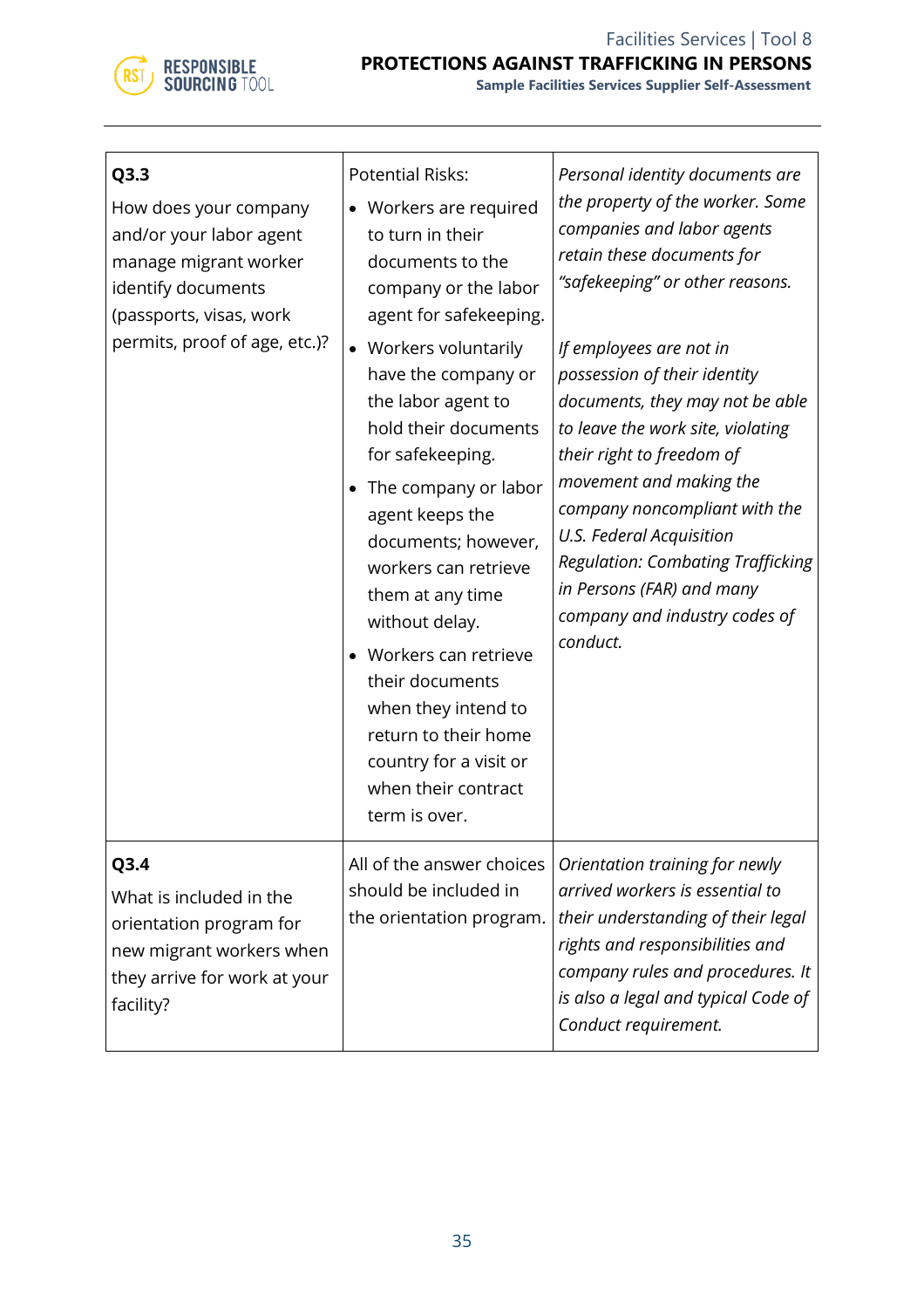

**Sample Facilities Services Supplier Self-Assessment**

| Q3.5<br>How does the company<br>make sure that workers<br>understood the information<br>provided in the orientation<br>program? | <b>Potential Risks:</b><br>• We do not measure<br>learning or<br>understanding<br>The answer choices are<br>all elements of an<br>effective training impact<br>assessment program                                                                                                                                                                                                                                                                                                                                                                   | Without measuring learning,<br>there is a significant risk that the<br>workers do not adequately<br>understand their rights and<br>responsibilities, impacting both<br>conformance with legal and<br>human rights requirements and<br>the company's business success.                                                                                                                                         |
|---------------------------------------------------------------------------------------------------------------------------------|-----------------------------------------------------------------------------------------------------------------------------------------------------------------------------------------------------------------------------------------------------------------------------------------------------------------------------------------------------------------------------------------------------------------------------------------------------------------------------------------------------------------------------------------------------|---------------------------------------------------------------------------------------------------------------------------------------------------------------------------------------------------------------------------------------------------------------------------------------------------------------------------------------------------------------------------------------------------------------|
| Q3.6<br>What basic wage are<br>migrant workers paid?                                                                            | Each of the listed<br>choices is an acceptable<br>basis for migrant worker<br>wages. However, two<br>choices represent<br>potential risk if managed<br>improperly:<br>In the absence of a<br>legal minimum wage,<br>the supplier must<br>have a formal process<br>to ensure workers are<br>paid no less than the<br>local industry<br>prevailing wages and<br>benefits.<br>If workers are paid on<br>a piecework basis,<br>there is a risk that<br>wages will fall below<br>the legal minimum if<br>a worker fails to meet<br>the production quota. | All companies must have a<br>process in place to ensure that all<br>migrant workers are paid a fair<br>and legal wage. In the absence of<br>a legal minimum wage, migrants<br>should be paid the same as local<br>workers performing the same job.<br>Without such a process, there is a<br>significant risk that wage<br>payments will not comply with<br>legal and company Code of<br>Conduct requirements. |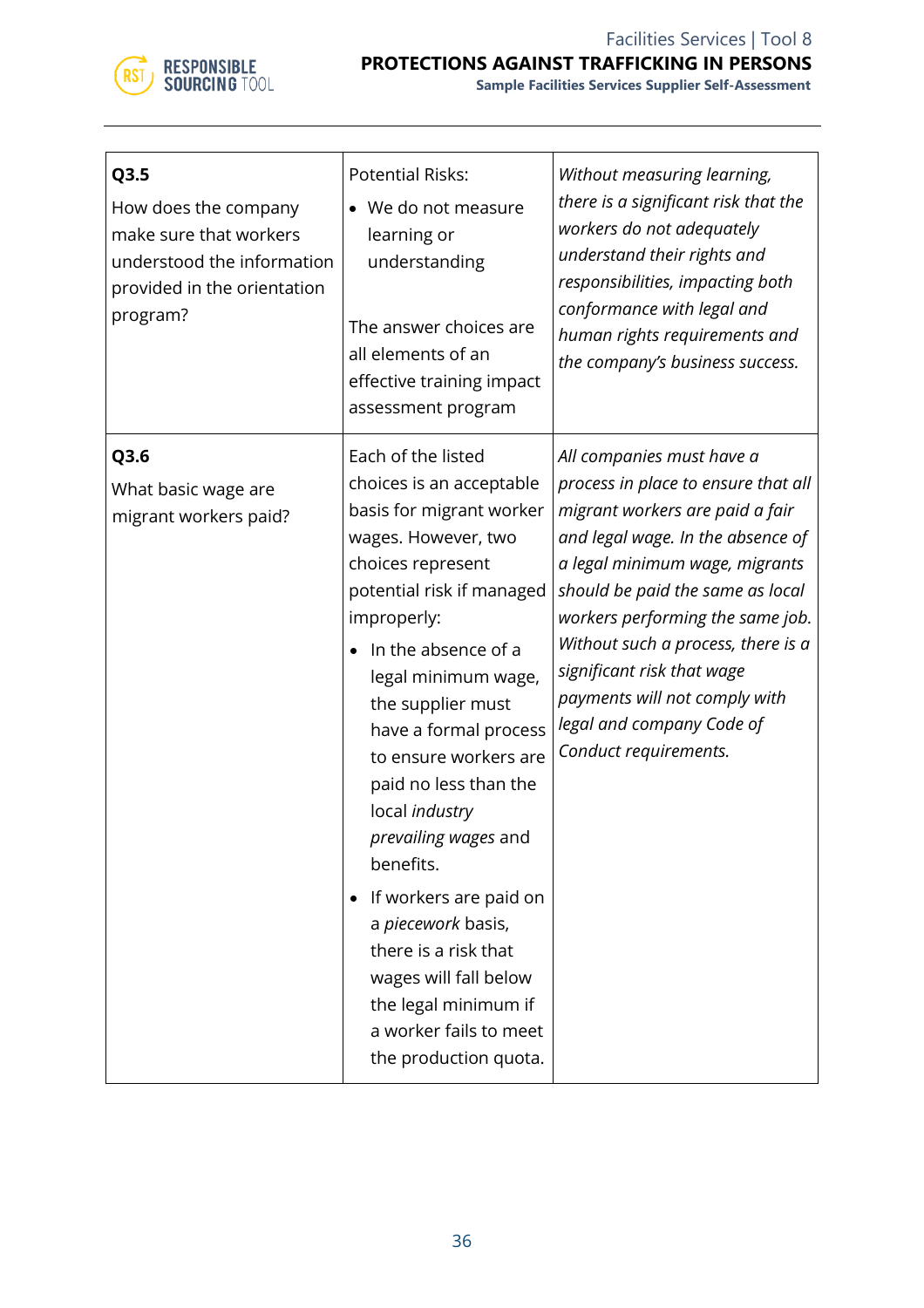

| Q3.7<br>Migrant workers are paid a<br>wage premium for | All of the available<br>answer choices should<br>be part of a supplier's<br>wage system.                                                           | All workers must be paid a wage<br>premium for overtime hours and<br>work performed on holidays and<br>other non-scheduled workdays.<br>The absence of this policy not<br>only puts your company at risk of<br>human rights and legal<br>nonconformance, but worker<br>discontent and resentment as<br>well, which can impact<br>productivity and quality.                                                                                                                                                                    |
|--------------------------------------------------------|----------------------------------------------------------------------------------------------------------------------------------------------------|-------------------------------------------------------------------------------------------------------------------------------------------------------------------------------------------------------------------------------------------------------------------------------------------------------------------------------------------------------------------------------------------------------------------------------------------------------------------------------------------------------------------------------|
| Q3.8<br>Who pays for workers'<br>housing?              | <b>Potential Risks:</b><br>• Another employer<br>(factory, farm, etc.)<br>• Labor agent<br>• Housing is not<br>provided or arranged<br>for workers | Workers' housing arrangements<br>must be clearly defined in the<br>employment contract. Depending<br>on the type of employment and<br>country of operation, housing<br>must be provided to workers at<br>no cost to them. If workers must<br>pay for housing, they cannot be<br>charged in excess of equivalent<br>local rents.<br>Failure to clearly describe and<br>monitor payment for worker<br>accommodation can be both a<br>legal noncompliance and a<br>nonconformance with company<br>and industry Codes of Conduct. |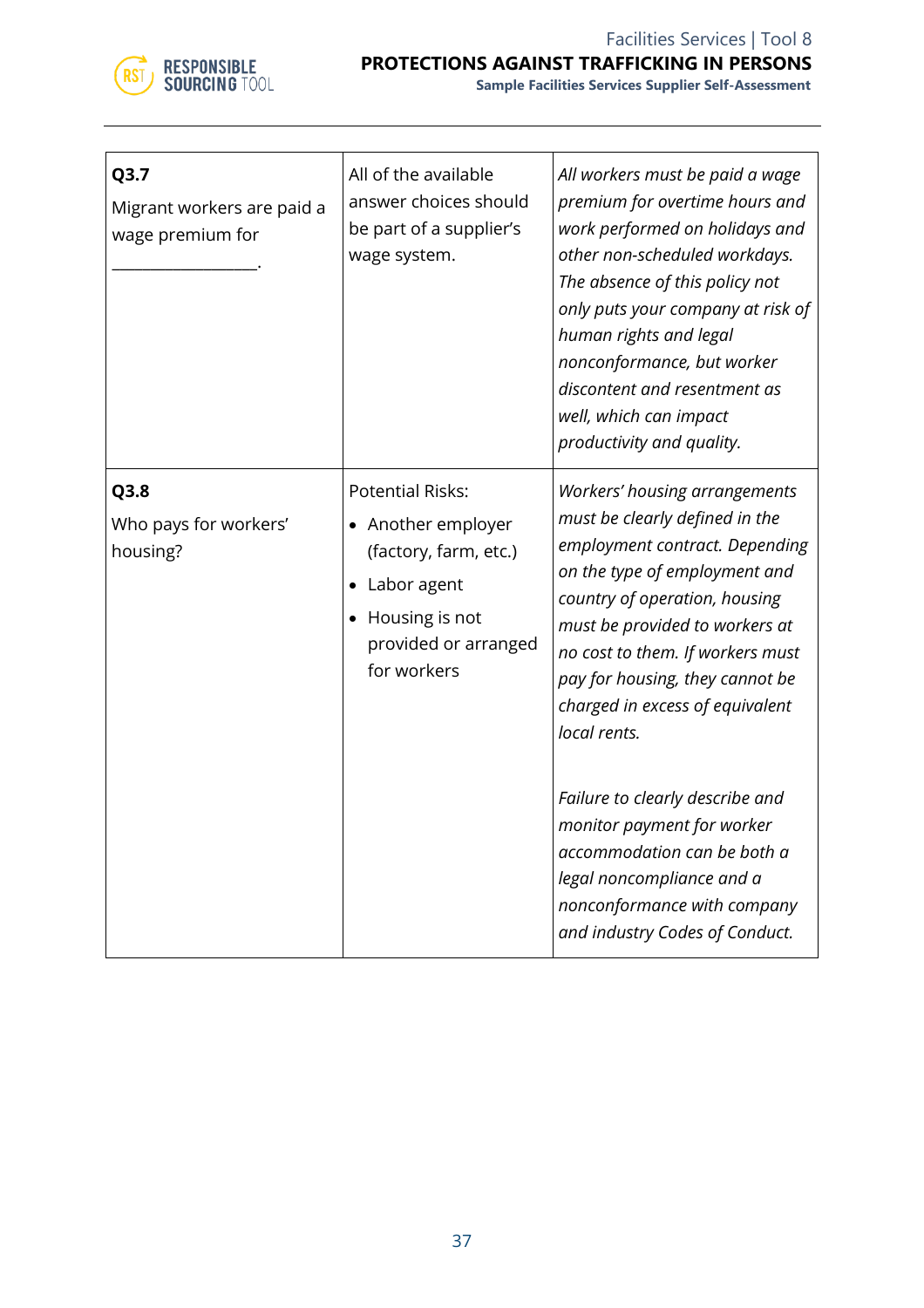

| Q3.9<br>How does your company<br>ensure compliance with<br>local housing and safety<br>standards?       | All of the listed answer<br>choices are appropriate<br>elements of a company's<br>worker housing<br>program.               | Failure to have formal policies<br>and procedures (e.g. regular<br>audits and inspections) in place<br>to ensure worker housing meets<br>local standards can result in<br>unsafe or unhealthy conditions<br>and can be both a legal<br>noncompliance and Code of<br>Conduct nonconformance.                                                                                                                                                                                                                          |
|---------------------------------------------------------------------------------------------------------|----------------------------------------------------------------------------------------------------------------------------|----------------------------------------------------------------------------------------------------------------------------------------------------------------------------------------------------------------------------------------------------------------------------------------------------------------------------------------------------------------------------------------------------------------------------------------------------------------------------------------------------------------------|
| Q3.10<br>Describe the type of social<br>insurance and other<br>benefits provided to<br>migrant workers? | <b>Potential Risks:</b><br>Migrant workers are<br>$\bullet$<br>not provided with<br>social insurance or<br>other benefits. | All workers are entitled to the<br>social insurance and other<br>benefits required by law and by<br>customer human rights codes. If<br>your compensation and benefits<br>system does not ensure migrant<br>workers are provided with social<br>insurance, such as work accident<br>insurance, and other required<br>benefits, you are at significant<br>risk of noncompliance with<br>requirements. Your company<br>may also face worker discontent<br>and resentment, which can<br>impact productivity and quality. |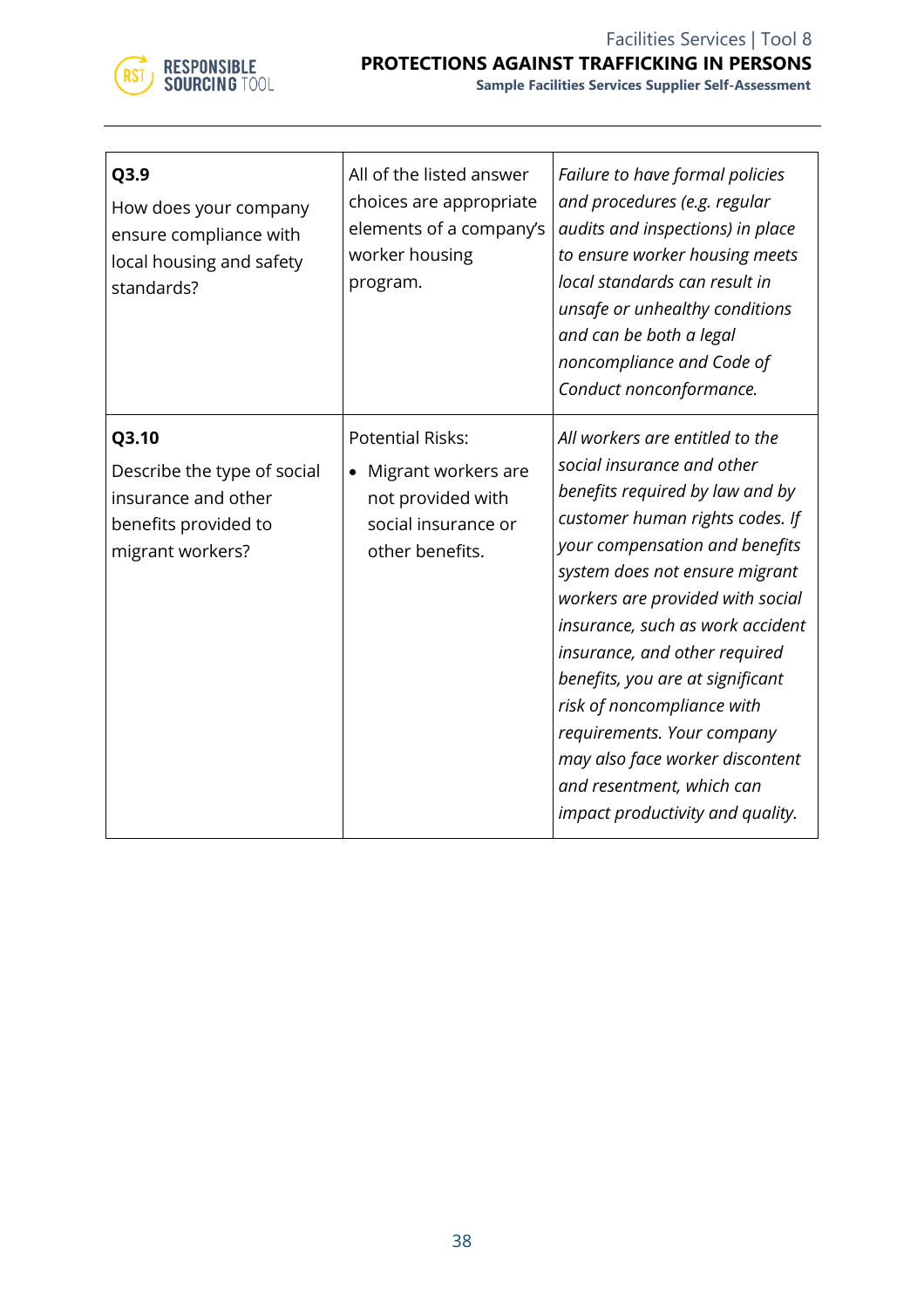

| Q3.11<br>How do you ensure that<br>migrant workers<br>understand how their<br>wages are calculated? | <b>Potential Risks:</b><br>Workers are free to<br>ask Payroll if they<br>have a question.                                                                                                                                                                   | Making sure that all workers<br>understand how they are paid so<br>they can verify the accuracy of<br>their compensation is a<br>fundamental legal and human<br>rights expectation. This is<br>particularly true for foreign<br>migrants who likely do not speak<br>the local language. There is a<br>significant risk of noncompliance<br>with requirements if you do not<br>provide workers with this<br>information.                                                                                                                                |
|-----------------------------------------------------------------------------------------------------|-------------------------------------------------------------------------------------------------------------------------------------------------------------------------------------------------------------------------------------------------------------|--------------------------------------------------------------------------------------------------------------------------------------------------------------------------------------------------------------------------------------------------------------------------------------------------------------------------------------------------------------------------------------------------------------------------------------------------------------------------------------------------------------------------------------------------------|
| Q3.12<br>What kinds of deductions<br>are made from migrant<br>worker wages?                         | <b>Potential Risks:</b><br>Transportation to<br>and from the<br>workplace<br>Transportation from<br>the origin country<br>Return<br>transportation to<br>the origin country<br>Interest charged<br>advances for food<br>housing,<br>communications,<br>etc. | Transportation to the destination<br>country (where the work is<br>performed) and return<br>transportation upon completion<br>of the employment contract must<br>be paid by the employer.<br>Additionally, transportation to<br>and from the workplace and<br>workers' housing must also be<br>provided where housing is<br>arranged by the employer.<br>Agricultural workers may be<br>charged for food and water in<br>some contexts.<br>Requiring workers to pay such<br>costs is noncompliant with both<br>legal and human rights<br>requirements. |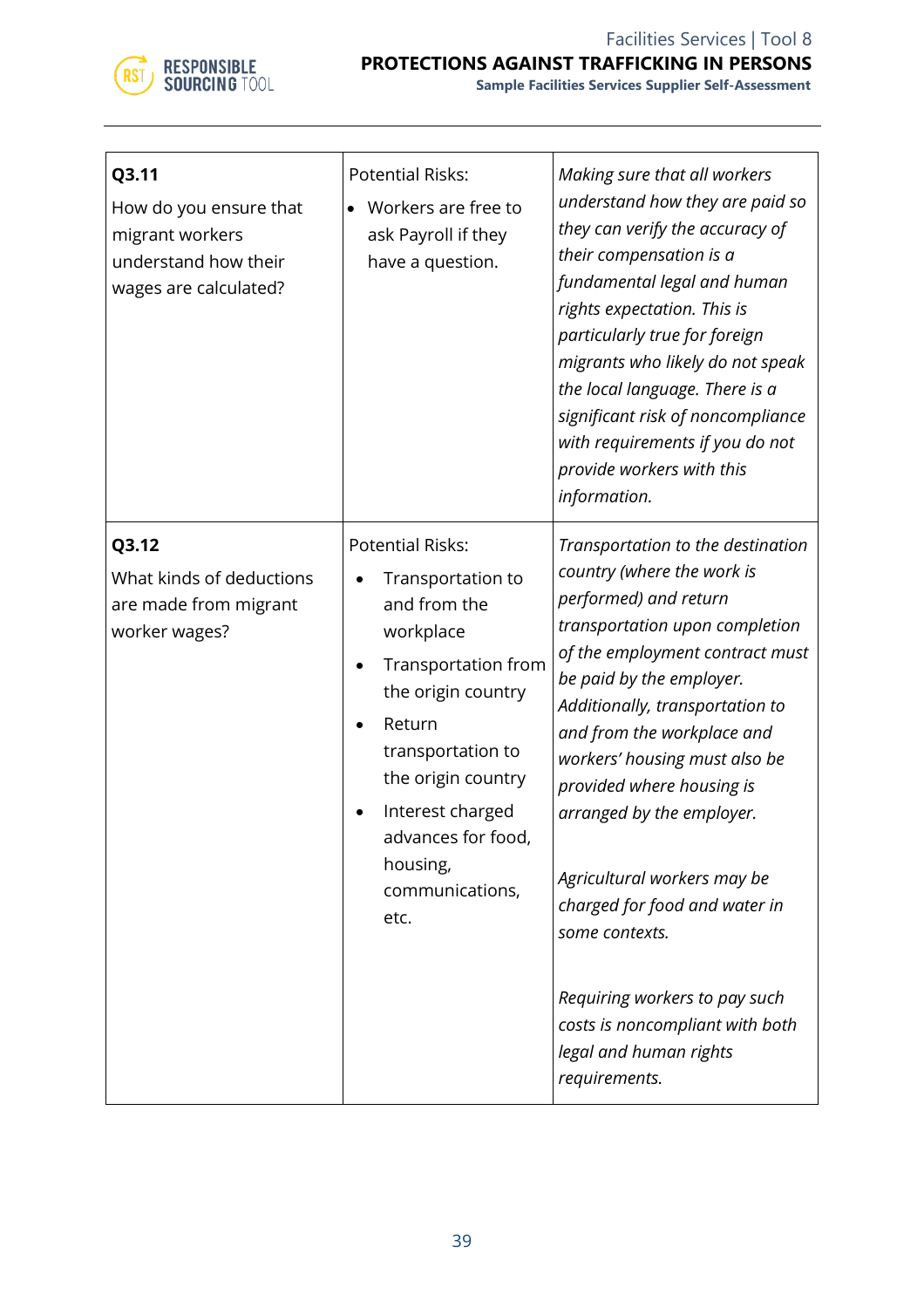

| Recruitment fees<br>Visa processing fees              | Recruitment fees cannot be<br>charged to workers. The U.S.<br>Federal Acquisition Regulation:<br><b>Combating Trafficking in Persons</b><br>(FAR) and many company and<br>industry Codes of Conduct<br>prohibit charging recruitment<br>fees to workers.                                                      |
|-------------------------------------------------------|---------------------------------------------------------------------------------------------------------------------------------------------------------------------------------------------------------------------------------------------------------------------------------------------------------------|
| • Fines for breaking<br>rules                         | Monetary fines for breaking<br>workplace rules are considered<br>disciplinary wage deductions.<br>Systems of compensation and<br>discipline that do not prohibit<br>monetary fines are at risk of<br>noncompliance with legal and<br>human rights requirements.                                               |
| Repayment of loans                                    | Repayment of loans through<br>payroll deductions indicates a<br>high risk of debt bondage among<br>your migrant workers.                                                                                                                                                                                      |
| Uniforms<br>Tools<br>Personal protective<br>equipment | Uniforms, tools, and personal<br>protective equipment are job<br>requirements and must therefore<br>be provided to workers at no cost<br>to them. Charging workers for<br>such items puts workers at risk of<br>being paid less than minimum<br>wage and represents a<br>compliance risk for your<br>company. |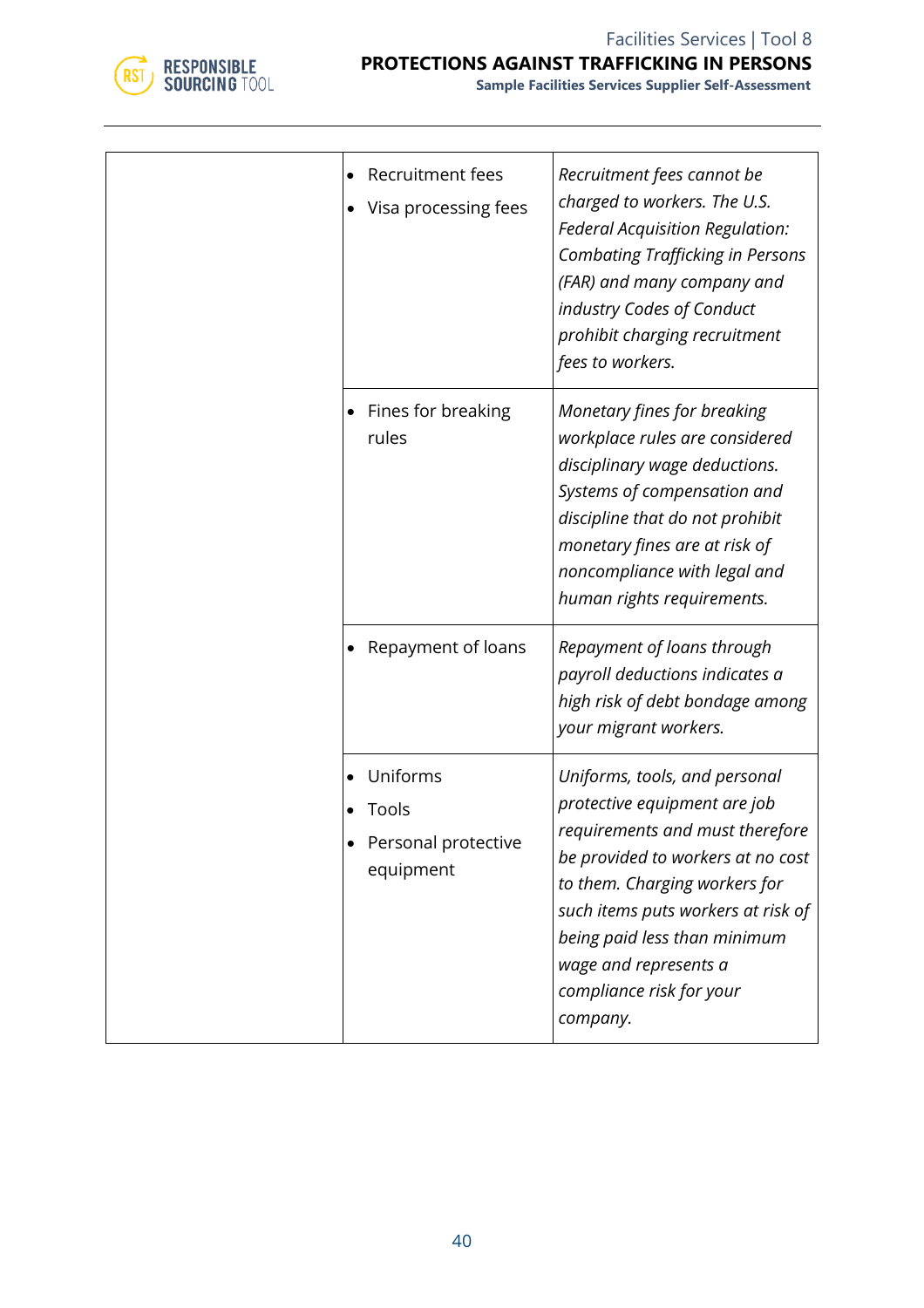

**Sample Facilities Services Supplier Self-Assessment**

|  | <b>Medical services</b> | Migrant workers must be<br>provided with work accident<br>insurance and medical services<br>free of charge for any job-related<br>injuries or illnesses. Failure to do<br>so may be both a legal and Code<br>of Conduct noncompliance.                                                                                                              |
|--|-------------------------|-----------------------------------------------------------------------------------------------------------------------------------------------------------------------------------------------------------------------------------------------------------------------------------------------------------------------------------------------------|
|  | Mandatory savings       | Some companies require migrant<br>workers to have a portion of their<br>salary put in a savings account to<br>provide an incentive to work for<br>the entire contract period or to<br>pay for their transportation home<br>once their contract term is over.<br>Such involuntary withholding of<br>wages represents a risk of human<br>trafficking. |
|  | Food<br>Housing         | Although workers may be<br>charged for food and housing if<br>part of the employment<br>agreement, such expenses must<br>be at or below local market<br>prices/rates.                                                                                                                                                                               |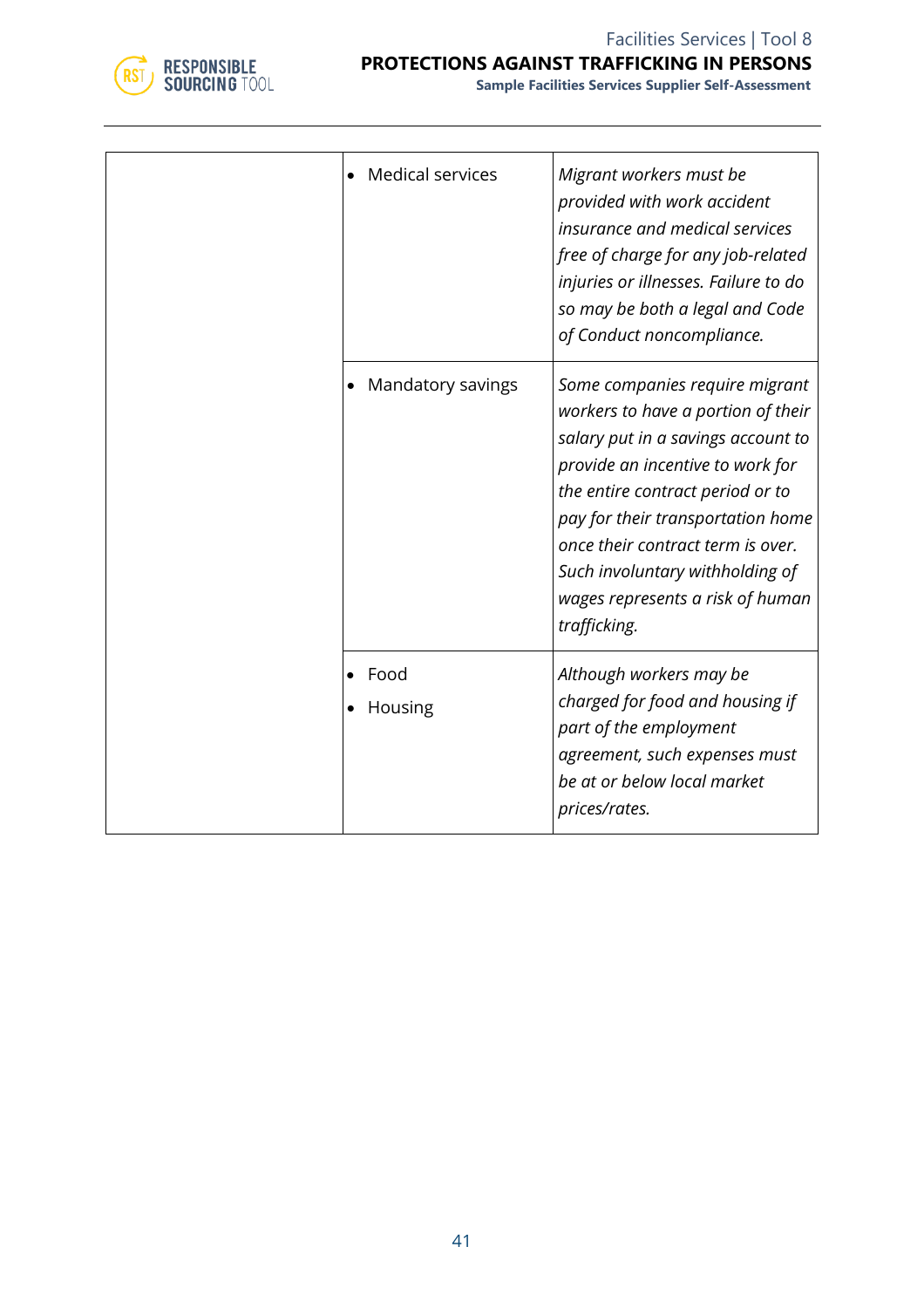

| Q3.13<br>Who pays migrant workers'<br>wages? | <b>Potential Risks:</b><br>Our local (in-country)<br>$\bullet$<br>labor agent<br>Another employer                                                                                                                                                                                                                               | It is appropriate for labor agents<br>to pay migrant workers' wages,<br>especially when the workers'<br>employment contracts are with<br>the labor agent. In agriculture,<br>wages may also be paid by<br>another farm or processor.<br>However, without oversight, when<br>the compensation process is<br>outsourced it presents a risk of<br>wage underpayment, unlawful<br>deductions, and non-payment of<br>legally-required benefits, among<br>other issues. |
|----------------------------------------------|---------------------------------------------------------------------------------------------------------------------------------------------------------------------------------------------------------------------------------------------------------------------------------------------------------------------------------|-------------------------------------------------------------------------------------------------------------------------------------------------------------------------------------------------------------------------------------------------------------------------------------------------------------------------------------------------------------------------------------------------------------------------------------------------------------------|
| Q3.14<br>How are migrant workers<br>paid?    | <b>Potential Risks:</b><br>In cash cards (debit<br>cards)<br>Workers are paid a<br>portion of their<br>wages each pay<br>period and the<br>balance at the end of<br>their contract<br>Workers are paid in<br>full upon completion<br>of their contract<br>Workers are paid in<br>part or in full in non-<br>cash (i.e. in kind) | Failure to pay workers in full<br>presents a serious risk of human<br>trafficking as workers cannot<br>leave their jobs without the<br>financial penalty of lost wages.<br>The use of debit cards presents<br>the risk of workers destination<br>less than the minimum wage<br>because of bank fees and other<br>charges whenever the card is<br>used.<br>In-kind payments are non-<br>transparent and subject to abuse.                                          |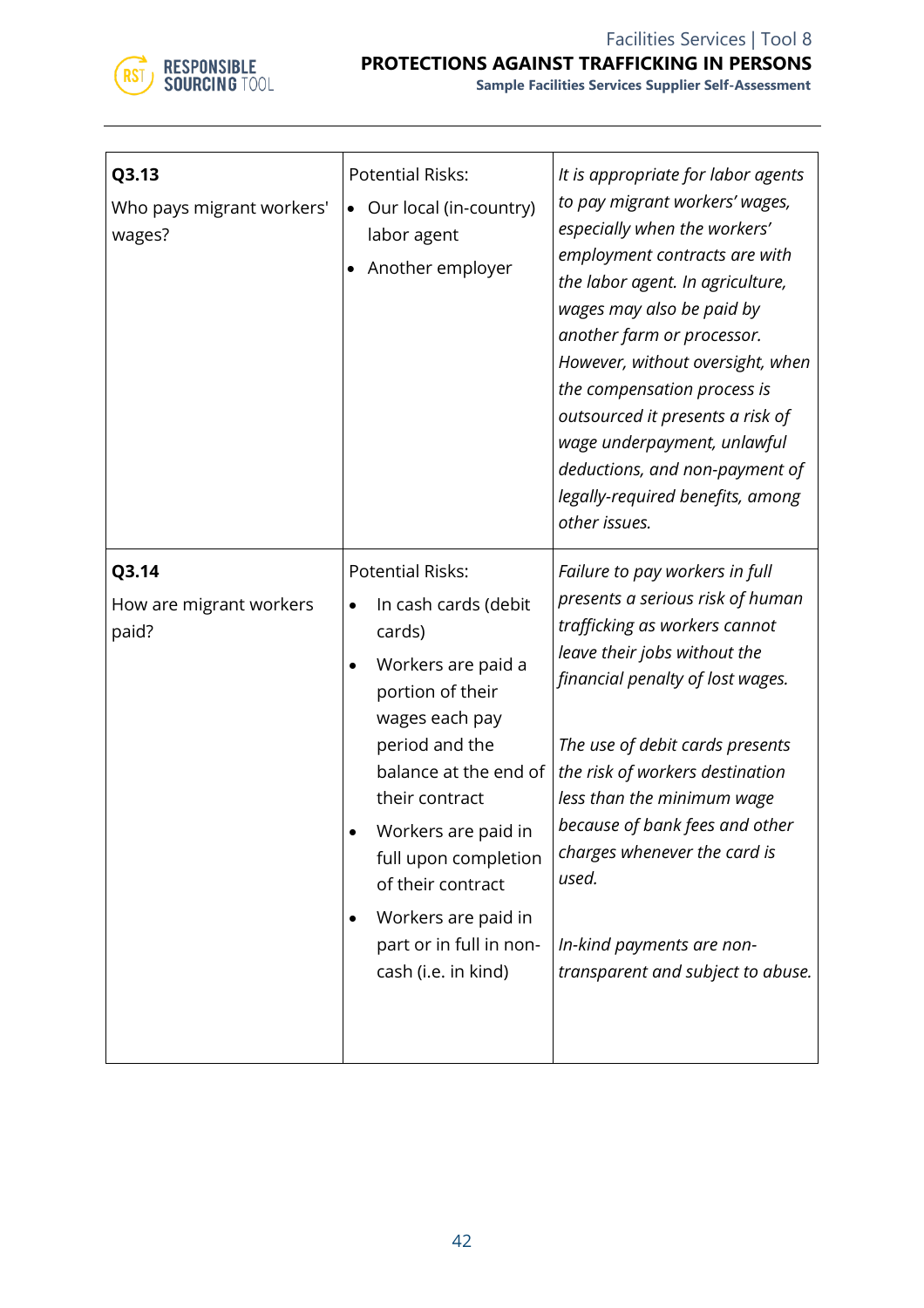

| Q3.15<br>How many regular work<br>hours do migrant workers<br>work per week?        | <b>Potential Risks:</b><br>More than 40<br>More than 48<br>$\bullet$ | Most laws and human rights<br>codes limit regular working hours<br>to no more than 40 or 48 hours<br>per week. Requiring employees to<br>work more than the legal limit<br>without being paid an overtime<br>wage premium represents a<br>serious noncompliance risk in<br>non-agricultural sectors. In<br>agricultural sectors, overtime<br>hours may be unavoidable due to<br>the seasonal nature of crops and<br>needs of livestock. However, in<br>such cases where overtime is<br>possible or probable, the wage<br>rate for those hours should be<br>agreed upon in advance of<br>employment and workers must<br>be compensated for them. |
|-------------------------------------------------------------------------------------|----------------------------------------------------------------------|-------------------------------------------------------------------------------------------------------------------------------------------------------------------------------------------------------------------------------------------------------------------------------------------------------------------------------------------------------------------------------------------------------------------------------------------------------------------------------------------------------------------------------------------------------------------------------------------------------------------------------------------------|
| Q3.16<br>How many overtime hours<br>do migrant workers work<br>per week on average? | <b>Potential Risks:</b><br>More than 12<br>More than 20<br>$\bullet$ | Human rights codes typically limit<br>a workweek to 60 hours total -<br>including overtime. Some<br>jurisdictions have even more<br>restrictive legal requirements,<br>while others do not limit work<br>hours.<br>Workers routinely working in<br>excess of 60 hours or the legal<br>limit represents a serious<br>noncompliance risk for the<br>employer and a health and safety<br>risk for workers.                                                                                                                                                                                                                                         |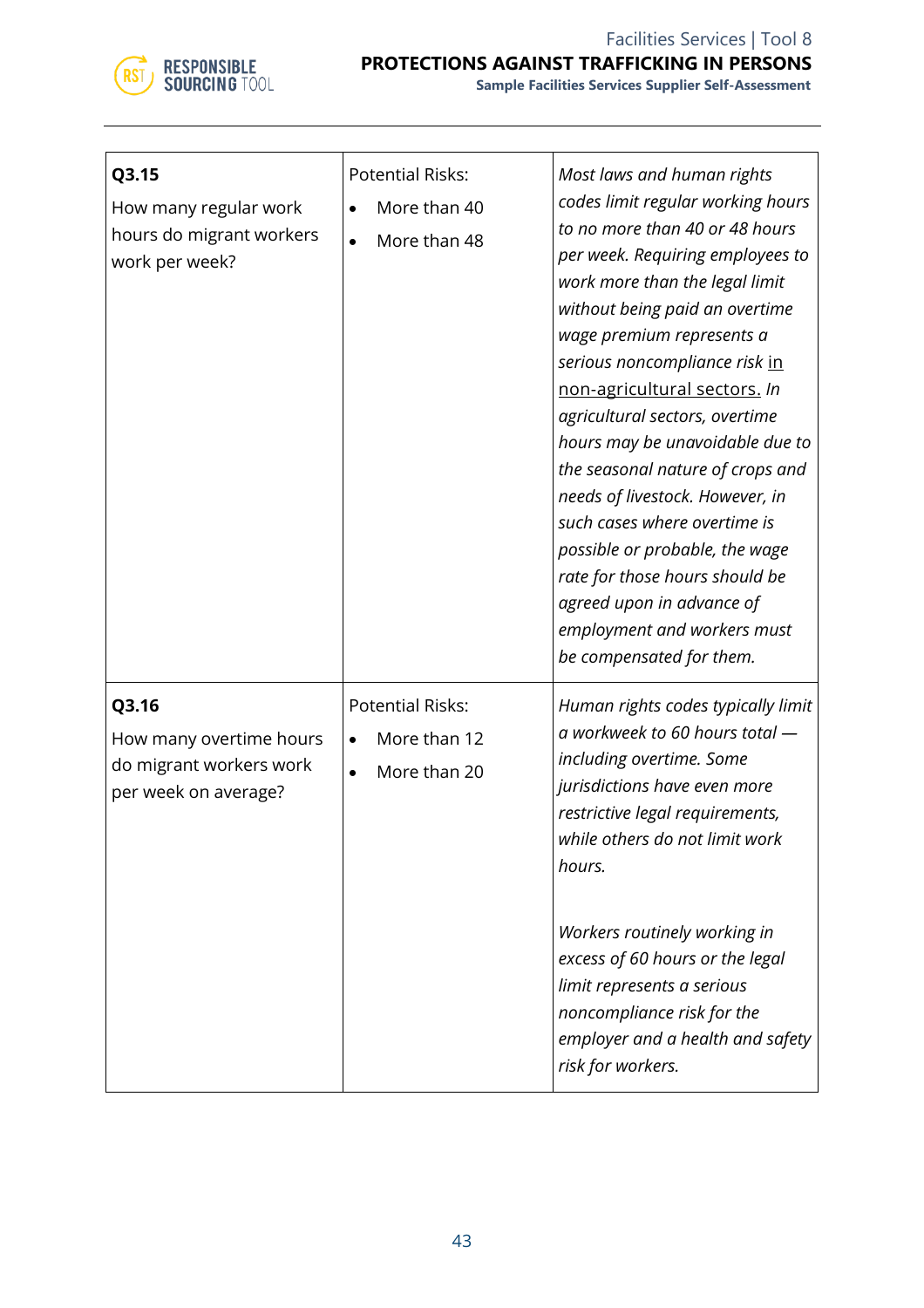

| Q3.17<br>Do migrant workers have<br>the right to refuse overtime<br>work without penalty?              | <b>Potential Risks:</b><br>No, all workers are<br>required to work<br>overtime as needed to<br>meet our production<br>targets. | A fundamental principle of<br>human rights is that all overtime<br>must be voluntary unless stated<br>otherwise in a collective<br>bargaining agreement.<br>Involuntary overtime is a serious<br>red flag and could be an<br>indicator of human trafficking; it<br>is a serious violation of human<br>rights standards for the<br>employer.                                                                |
|--------------------------------------------------------------------------------------------------------|--------------------------------------------------------------------------------------------------------------------------------|------------------------------------------------------------------------------------------------------------------------------------------------------------------------------------------------------------------------------------------------------------------------------------------------------------------------------------------------------------------------------------------------------------|
| Q3.18<br>Do migrant workers receive<br>at least one day (24<br>consecutive hours) off every<br>week?   | <b>Potential Risks:</b><br>$\bullet$ No                                                                                        | All employees are entitled to at<br>least one day off per week by law<br>and human rights codes. Not<br>providing the required day off<br>represents a compliance risk for<br>the company, a health and safety<br>risk for workers, and a potentially<br>adverse impact on both<br>productivity and quality.                                                                                               |
| Q3.19<br>Does your company have a<br>process for migrant workers<br>to report workplace<br>grievances? | <b>Potential Risks:</b><br>No                                                                                                  | Migrant workers are often subject<br>to unethical practices and<br>mistreatment during recruitment<br>and employment. Without a<br>process for migrants to report<br>abuses, your company runs the<br>risk of being in violation of the<br>law or human rights standards<br>without knowing it, and/or not<br>addressing serious issues that<br>impact worker welfare or safety<br>or business reputation. |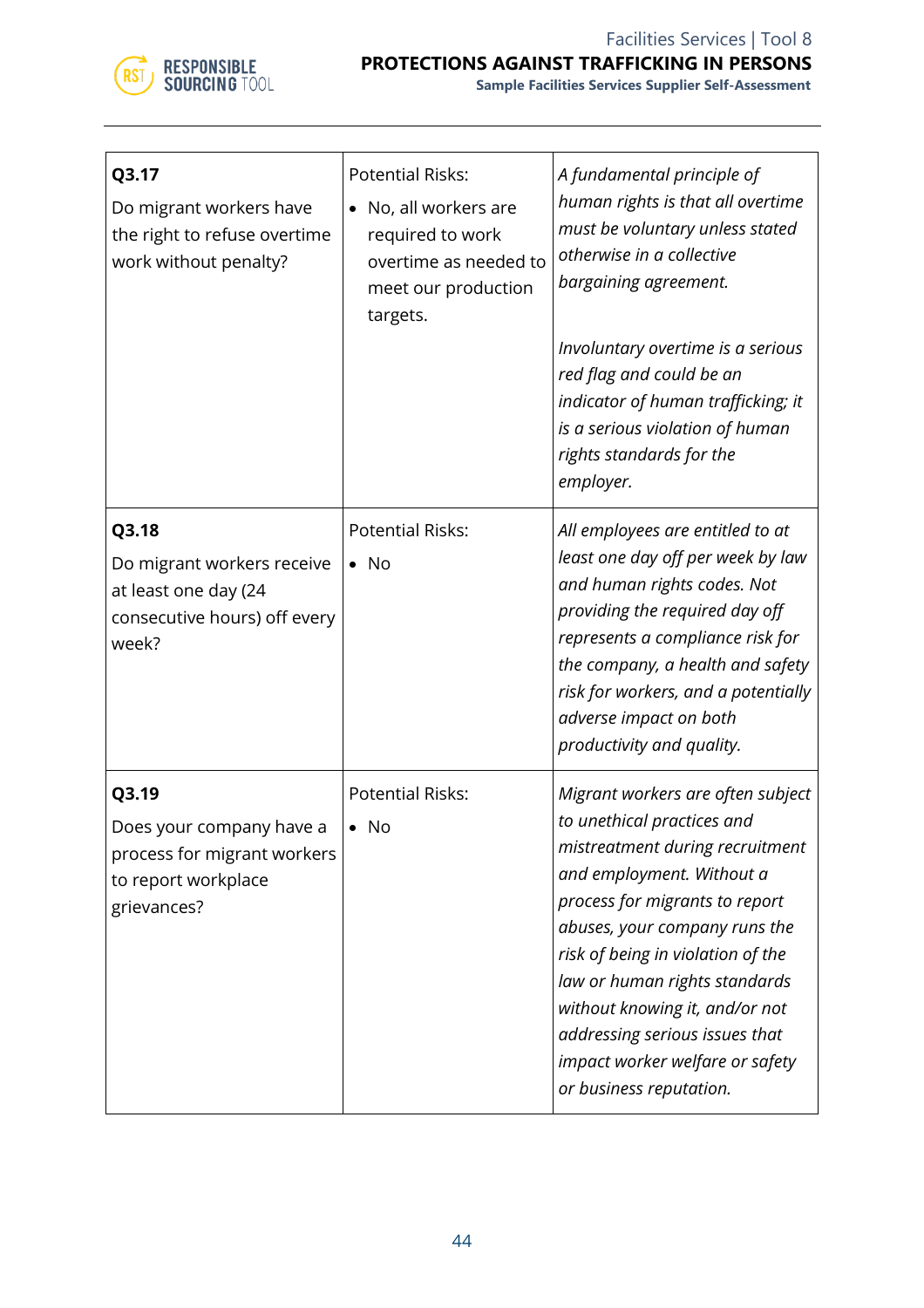

**Sample Facilities Services Supplier Self-Assessment**

| Q3.20<br>Which of the following are<br>part of your company's<br>grievance process for<br>migrant workers?                         | All of the available<br>answer choices should<br>be part of any supplier's<br>grievance process.                          |                                                                                                                                                                                                                                                                                                                                                                         |
|------------------------------------------------------------------------------------------------------------------------------------|---------------------------------------------------------------------------------------------------------------------------|-------------------------------------------------------------------------------------------------------------------------------------------------------------------------------------------------------------------------------------------------------------------------------------------------------------------------------------------------------------------------|
| Q3.21<br>Can migrant workers<br>directly report a grievance<br>to your company without<br>having to go through the<br>labor agent? | <b>Potential Risks:</b><br>No                                                                                             | In many cases, labor agents are<br>responsible for violations of<br>migrant worker rights. Requiring<br>migrant workers to report their<br>grievance to the labor agent<br>instead of your company<br>potentially exposes the workers<br>to intimidation and reprisal and<br>could prevent your company<br>from identifying and addressing<br>the source of the abuses. |
| Q3.22<br>Does your company have<br>policies and procedures for<br>discipline and termination<br>of migrant workers?                | <b>Potential Risks:</b><br>$\bullet$ No                                                                                   | Discipline and termination<br>procedures that comply with legal<br>and human rights requirements<br>ensure that discipline is applied<br>fairly, humanely, and<br>consistently. The lack of discipline<br>and termination procedures<br>presents the risk of<br>discrimination, inhumane<br>treatment, and intimidation of<br>employees.                                |
| Q3.23<br>Which of the following<br>criteria are part of your<br>process for migrant worker<br>discipline and termination?          | All of the available<br>answer choices should<br>be included in a<br>supplier's discipline and<br>termination procedures. |                                                                                                                                                                                                                                                                                                                                                                         |